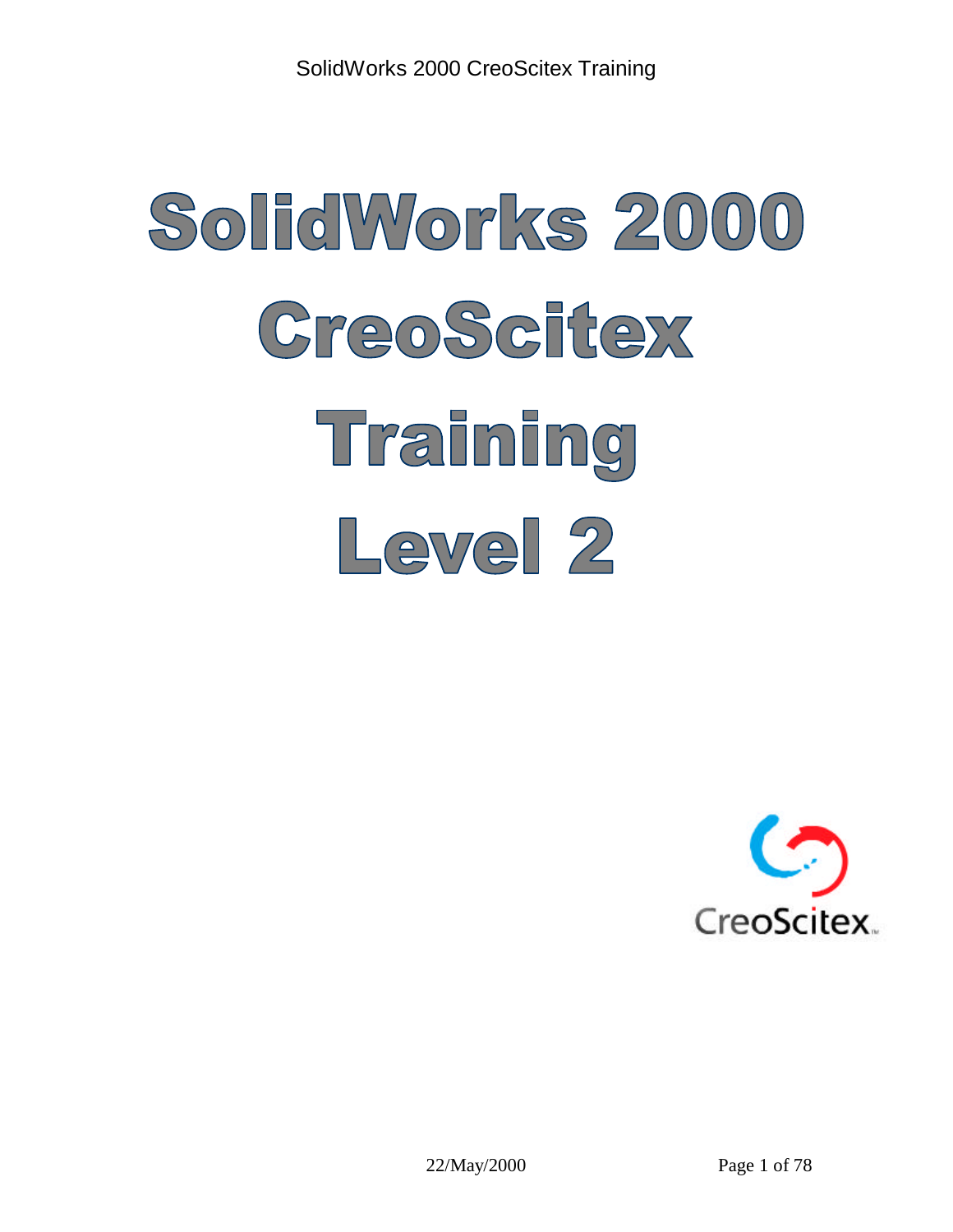## **Table of Contents**

| PALETTE FEATURES AND LIBRARY FEATURES - SIMILARITIES AND DIFFERENCES 11 |  |
|-------------------------------------------------------------------------|--|
|                                                                         |  |
|                                                                         |  |
|                                                                         |  |
|                                                                         |  |
|                                                                         |  |
|                                                                         |  |
|                                                                         |  |
|                                                                         |  |
|                                                                         |  |
|                                                                         |  |
|                                                                         |  |
|                                                                         |  |
|                                                                         |  |
|                                                                         |  |
|                                                                         |  |
|                                                                         |  |
|                                                                         |  |
|                                                                         |  |
|                                                                         |  |
|                                                                         |  |
|                                                                         |  |
|                                                                         |  |
|                                                                         |  |
|                                                                         |  |
|                                                                         |  |
|                                                                         |  |
|                                                                         |  |
|                                                                         |  |
|                                                                         |  |
|                                                                         |  |
|                                                                         |  |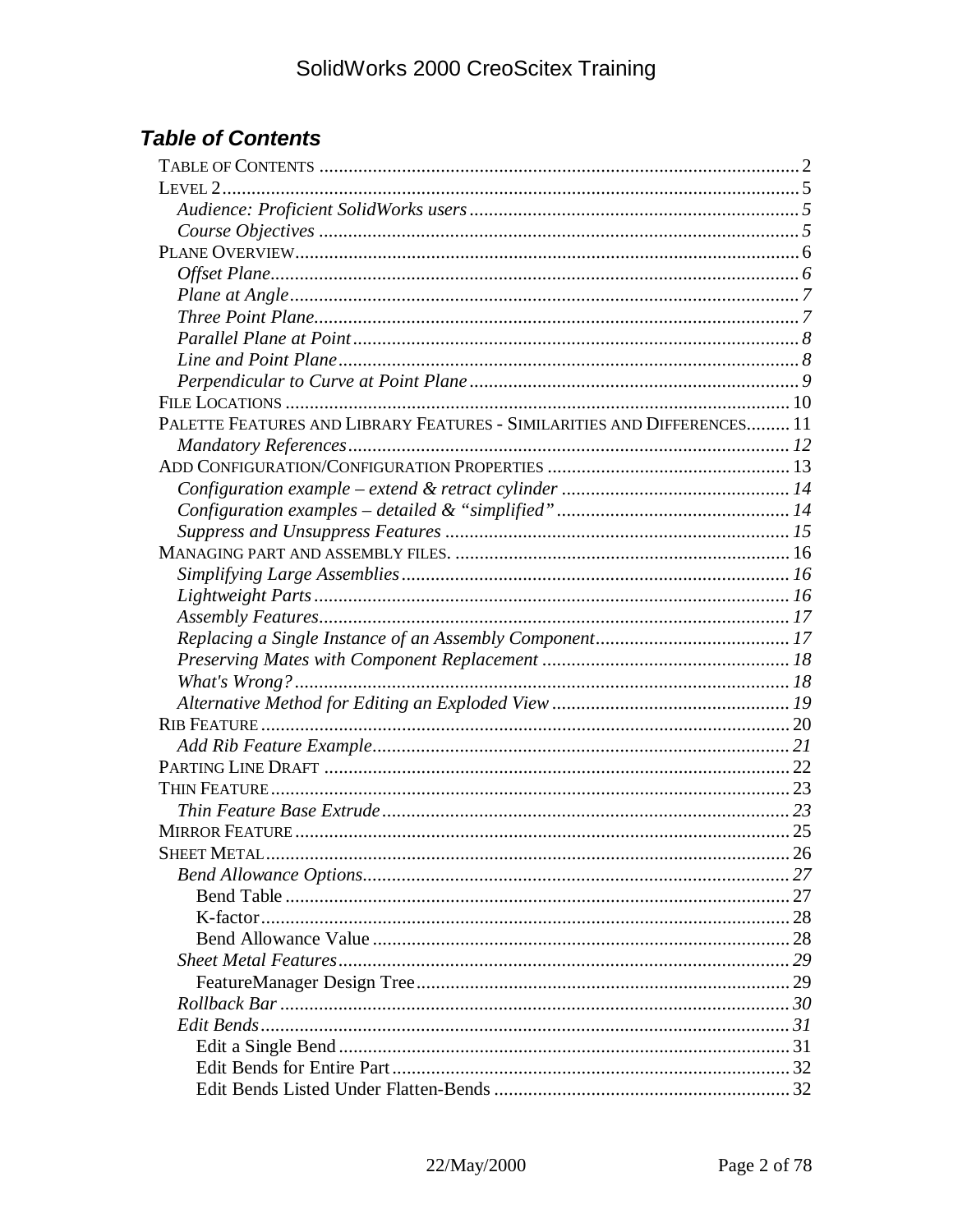| Center Marks<br>60 |  |
|--------------------|--|
|                    |  |
|                    |  |
|                    |  |
|                    |  |
|                    |  |
|                    |  |
|                    |  |
|                    |  |
|                    |  |
|                    |  |
|                    |  |
|                    |  |
|                    |  |
|                    |  |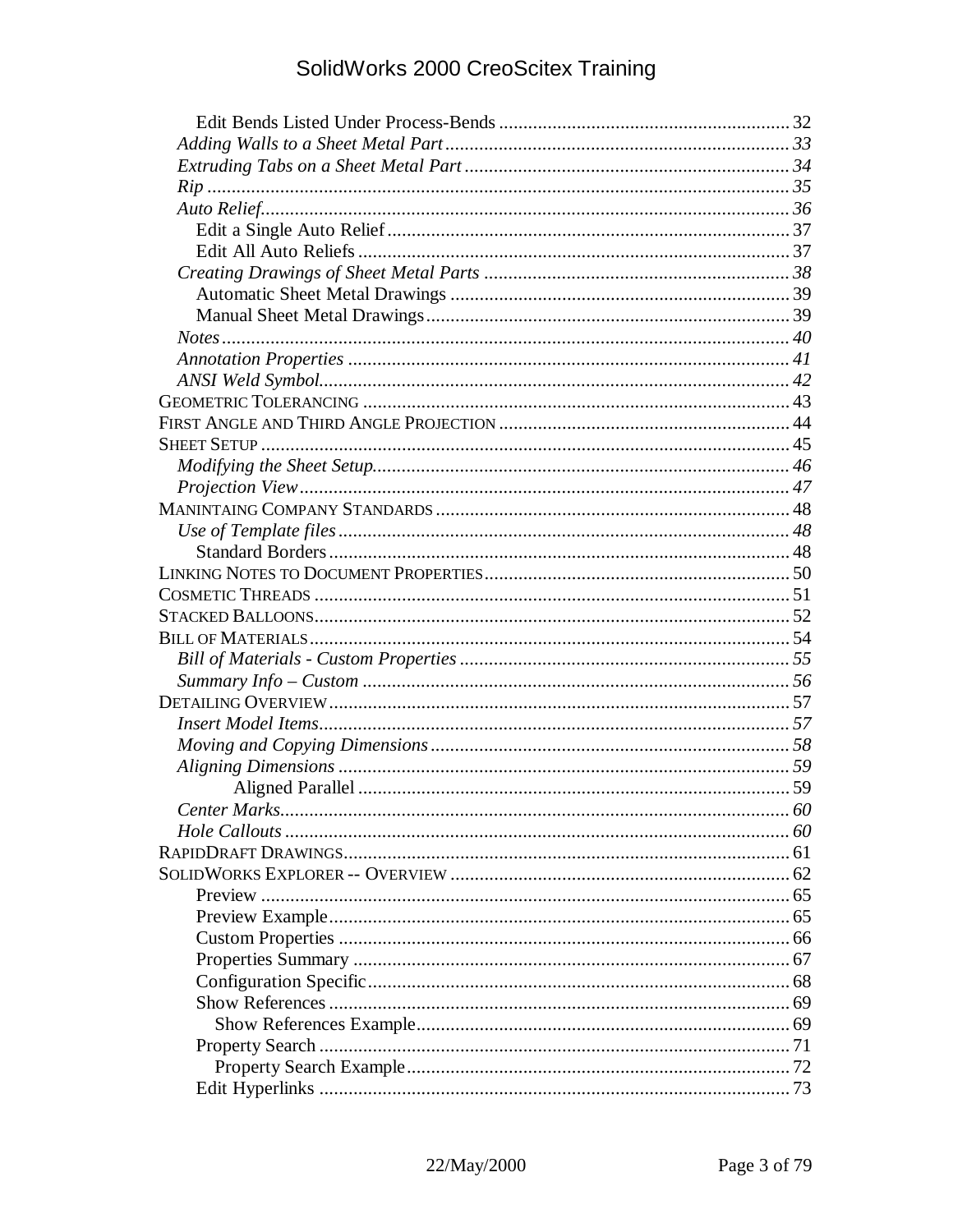| 73 |
|----|
|    |
|    |
|    |
|    |
|    |
|    |
|    |
|    |
|    |
|    |
|    |
|    |
|    |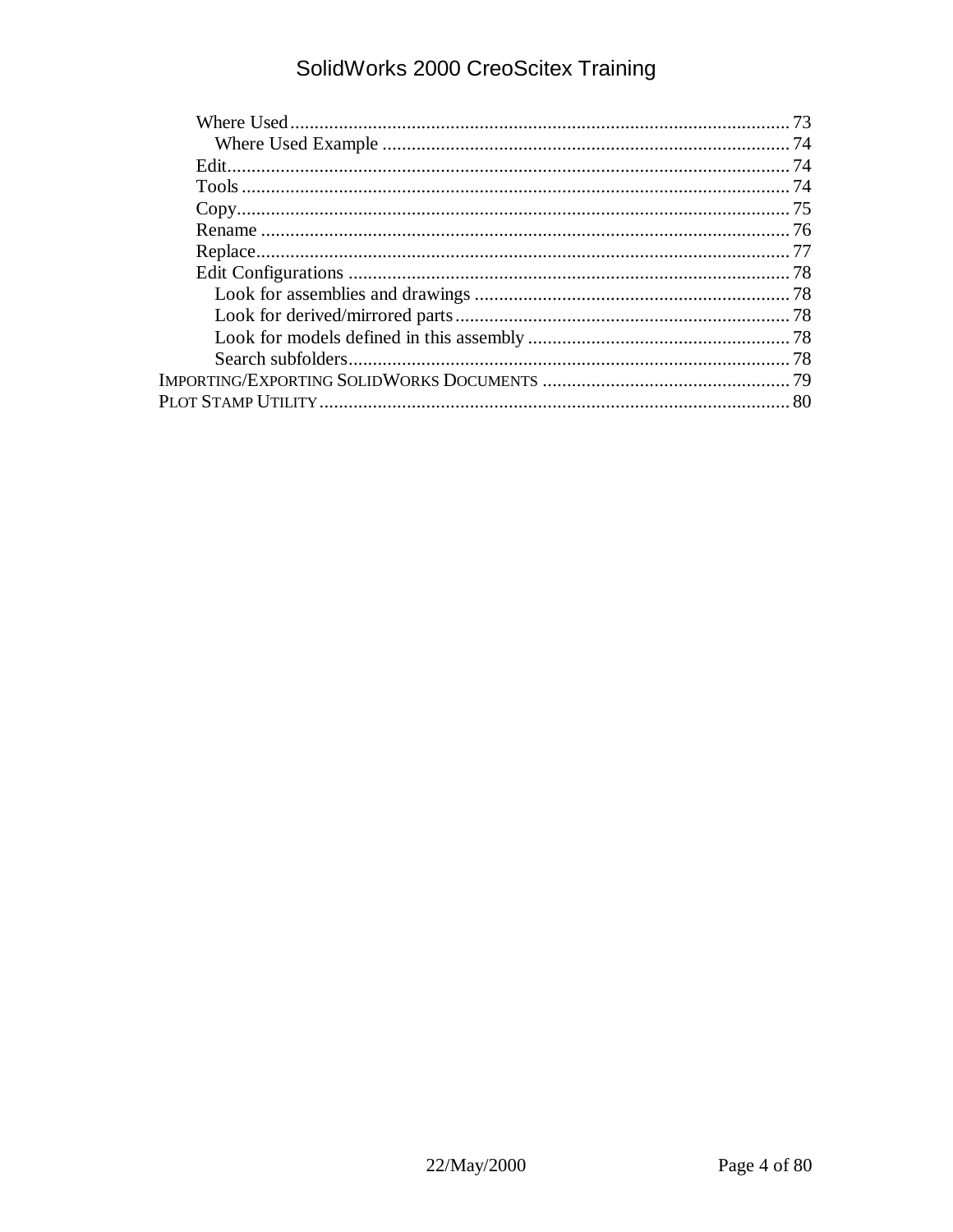## *Level 2*

#### **Audience:** Proficient SolidWorks users

*Level 2 training is for the average SolidWorks user looking to become proficient in the details of SolidWorks design, documenting and file management techniques.*

**Prerequisites**: 1) Completion of Level 1 training and several (full) days of SolidWorks usage OR 2) equivalent experience using SolidWorks on the job at Creo

## **Course Objectives**

By the end of the Level 2 two day course, the student will be able to:

- § Work within the CreoScitex drafting standards.
- § Use the CreoScitex title blocks and note blocks.
- § Manage part and assembly files.
- § Use configurations for motion e.g. and extended cylinder and retracted cylinder with resulting motion.
- § Create a "simplified" configuration of a part, subassembly & assembly
- § Install/use the pallet parts and part libraries
- § Add features to the "common" feature pallet.
- § Create complete notes on the Model for CNC.
- § Use weld symbols
- § Create tolerance parts GD&T
- § Work with SolidWorks explorer to:
	- o Preview parts and assemblies
		- o Edit parts, sub assemblies or assemblies
	- o Change parts in an assembly Replace, Rename, Copy
	- o Edit configurations
	- o Show references
	- o Where used.
- § Understand the revision process.
- § Redefine Views
- § Correct common constraint errors.
- § Set Detailing Drawing Options
- § Use CreoScitex standard Text and Dimensions.
- § Use Text and Dimension style overrides.
- § Create a standard 3view drawing from part or Assemblies.
- § Create part Balloons
- § Create a Bill of Materials (suitable for use in SAP)
- § Create a Sheet metal part including:
	- o Bending Reliefs
	- o Standard "pen nut" features.
	- o Thin features.
	- o "Rollback-check"
- § Work with advanced hole wizard options.
- § Use the feature history tree to make appropriate part changes.
- § Import Export File formats (IGES, Unigraphics, DXF)
- § Use rib features.
- § Use parting (split part).
- § Use draft.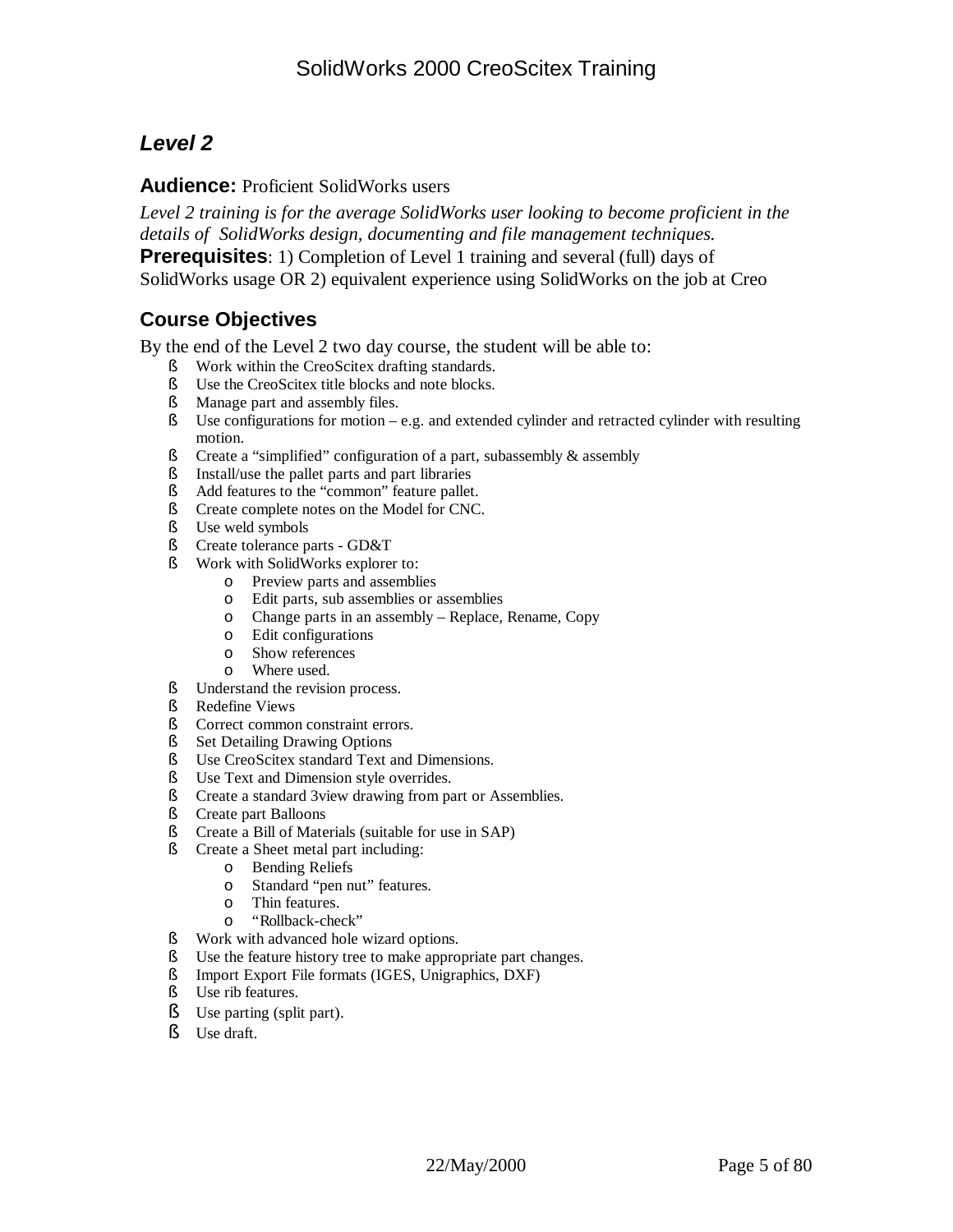## *Plane Overview*

You can create planes in a part or assembly. You can use planes to sketch, to create a section view of a model, for a neutral plane in a draft feature, and so on.

#### **To create a construction plane:**

- **1** Click **Plane**  $\infty$  on the Reference Geometry toolbar, or click **Insert**, **Reference Geometry**, **Plane**.
- **2** Select the type of plane you want to create and click **Next**.

#### **Offset Plane**

**To create a plane parallel to a plane or face, offset by a specified distance:**

- **1** Select a plane or a planar face.
- **2** Specify the offset **Distance**.
- **3** Select the **Reverse Direction** check box, if necessary.
- **4** Click **Finish**.



Plane 4 is offset from Plane 2. Because the model is drafted, a plane must be created for the sketch of a hole.



The hole is cut in the top of the model.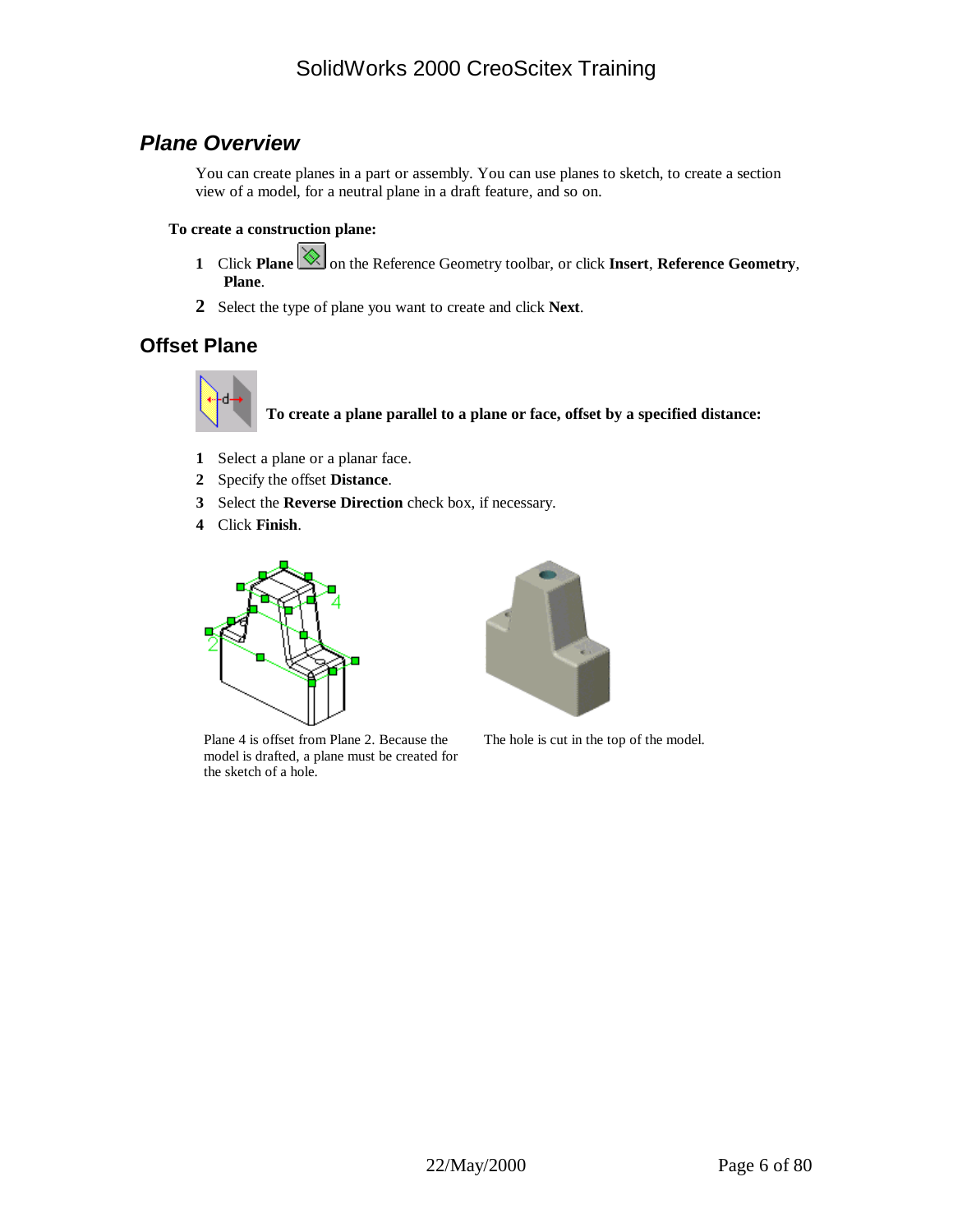## **Plane at Angle**



**To create a plane through an edge, axis, or sketch line at an angle to a face or plane:**

- **1** Select a plane or a planar face.
- **2** Select an edge, axis, or sketch line.
- **3** Specify the **Angle** between the new and existing plane.
- **4** Select the **Reverse Direction** check box, if necessary.
- **5** Click **Finish**.

The behavior of the plane is as follows:

- •If the selected line is in the same plane as the selected plane, the new plane rotates around the selected line.
- •If the selected line is parallel to the selected plane, the new plane moves to the parallel line and rotates around the line.
- •If the selected line is skewed with respect to the selected plane, the selected line is projected onto the selected plane and then the plane rotates around the projected line.







Use Plane 1 and Axis 01 to create a new plane at an angle.

Sketch the extrusion profile on Create the Y-shaped pipe. Plane 4.

## **Three Point Plane**



#### **To create a plane through three points:**

**1** Select three vertices, points, or midpoints.

**2** Click **Finish**.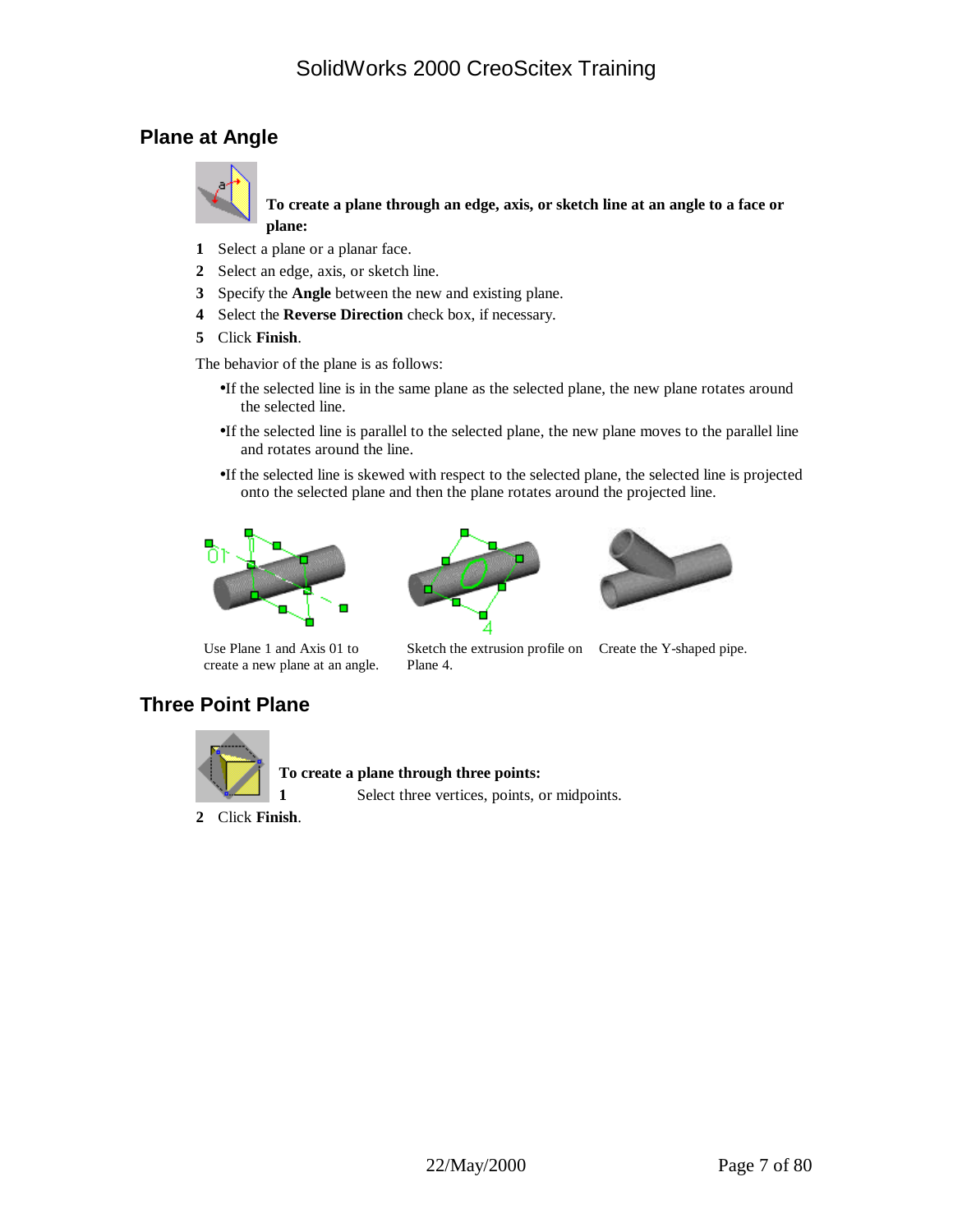## **Parallel Plane at Point**



**To create a plane through a point parallel to a plane or face:**

**1** Select a plane or planar face and a vertex, point, or midpoint.

**2** Click **Finish**.





Plane 4.

Plane 4 is parallel to Plane 2 at the endpoint of the guide curve sketch.

The two loft profiles are sketched on



The lofted cut (shown in blue) is added to the model.

## **Line and Point Plane**



**To create a plane through an edge, axis, or sketch line and a point:**

- **1** Select an edge, axis or sketch line and a vertex, a point, or a midpoint.
- **2** Click **Finish**.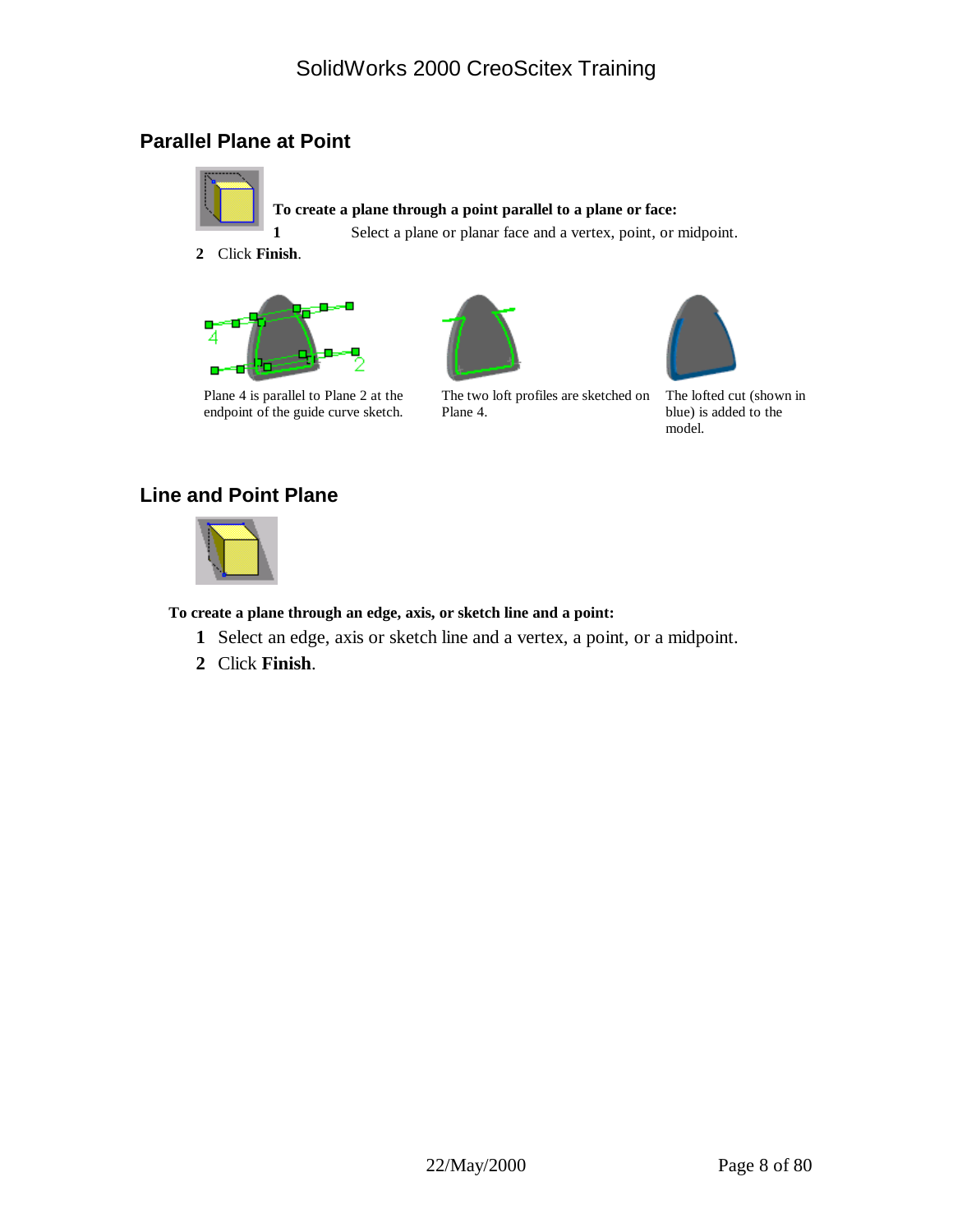## **Perpendicular to Curve at Point Plane**



**To create a plane through a point and perpendicular to an edge, axis, or curve: 1** Select an edge, axis, or curve and a vertex or point.

- **2** Select the **Set Origin on Curve** check box to place the origin on the curve; the default is to place the origin on the vertex or point.
- **3** Click **Finish**.





end of the tapered helix.

Plane 4 is perpendicular to the A circle is swept along the helix to create a spring.



The helical spring is used in a battery contact terminal.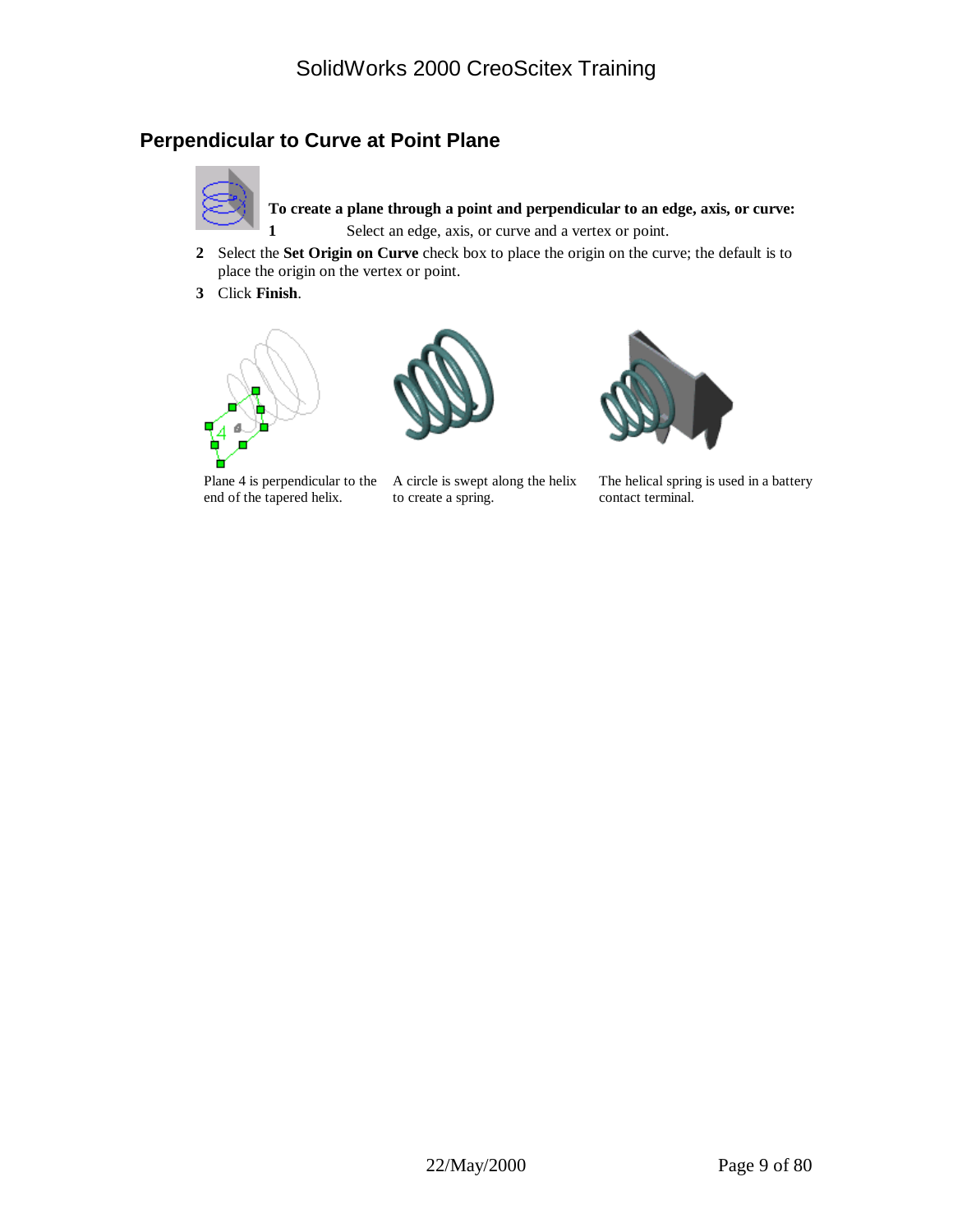## *File Locations*

Lets you specify and locate referenced documents. Folders are searched in the order in which they are listed in the **Show folders for** list.

#### **To display File Locations:**

- **1** Click **Tools, Options, System Options.**
- **2** On the **System Options** tab, click **File Locations**.

The **Show folders for** box displays search paths for files of various types, including:

- Referenced Documents
- Palette features
- Palette parts
- Palette forming tools
- Blocks
- Document Templates
- Sheet Format

If one or more folders are displayed in the **Folders** list, you can **Add** new folders, **Delete** existing folders, and **Move Up** or **Move Down** to change the search order.

#### **To add a folder:**

- **1** Select a folder type from the **Show folder for** list.
- **2** Click **Add** to add a new directory path to the list
- **3** Browse in the **Choose Directory** dialog box to locate the folder.
- **4** Click **OK** to add the folder to the **Folders** list.

#### **To delete a folder:**

To delete a directory path from the list, select the path in **Folders** and click **Delete**.

#### **To move a folder:**

To change the order of the list, select the path in **Folders** and click **Move Up** or **Move Down** as needed.

**NOTE:** The paths for Referenced Documents are searched only if **Search document folder list** for external references is selected, in **System Options, External References**.

The paths for Palette parts, Palette features, Palette forming tools, and Blocks are always searched, whether **Search document folder list** for external references is selected or not.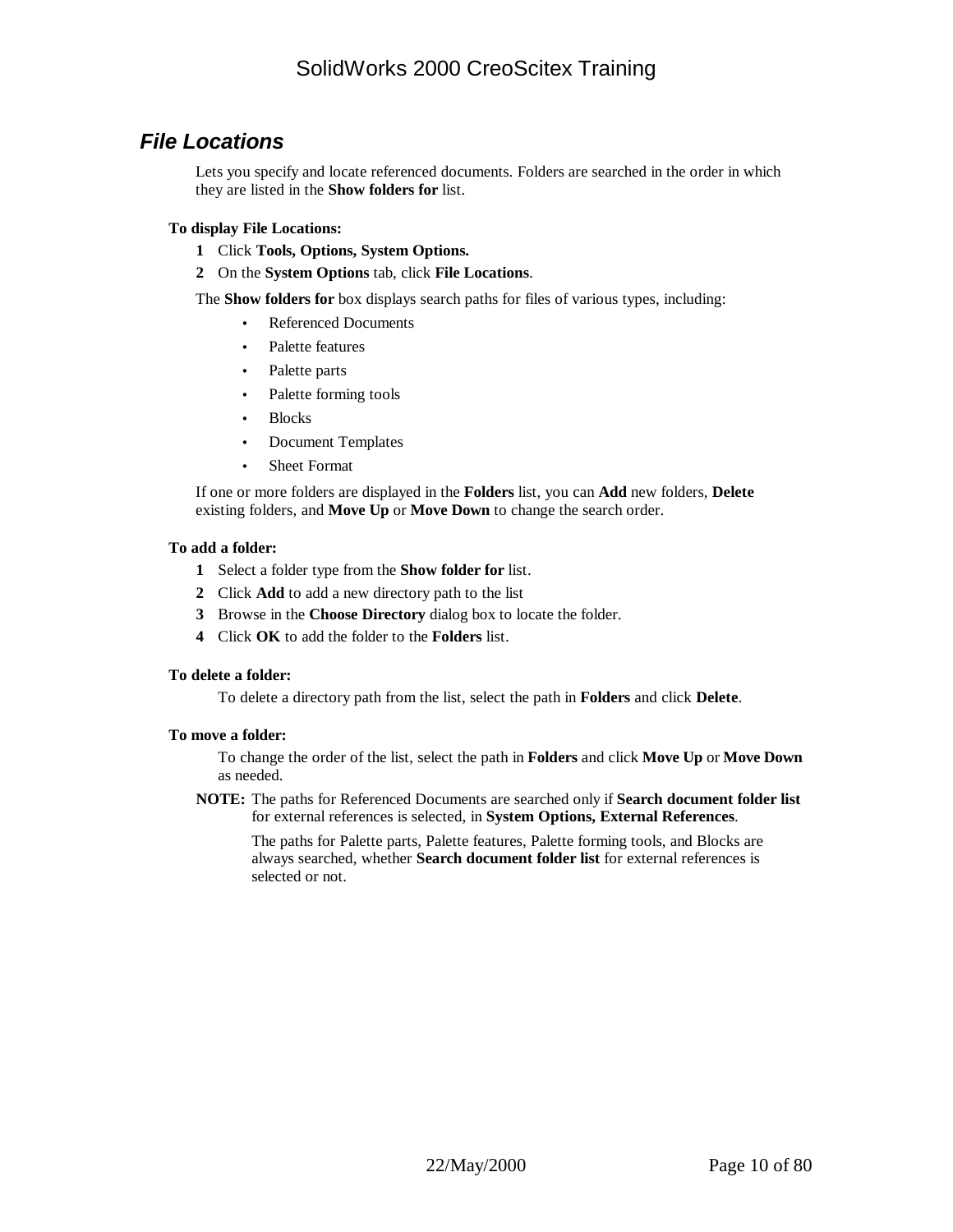## *Palette Features and Library Features - Similarities and Differences*

#### **Similarities between palette features and library features:**

- q You create a palette feature in the same way as a library feature.
- q The palette feature is displayed as a library feature in the FeatureManager design tree of the target part.
- q You can **dissolve** a palette feature the same way as a library feature.

#### **Differences between palette features and library features:**

- q When you add a palette feature to a part, you can simply drag the feature roughly where you want it to be, then place it precisely by re-attaching and modifying any locating dimensions saved in the feature.
- q You can edit the dimensions of the palette feature as you insert it into the part.
- q Not all library features are suitable for use in the Feature Palette window. A palette feature is limited to *one* mandatory reference (one face, plane, edge, or vertex) on the target part. See **Mandatory References** .
- q Library features that have multiple mandatory references (such as draft features that depend on the selection of several faces) cannot be added through the Feature Palette window.

You can also use the Feature Palette window to add parts to an assembly. You can organize parts in logical groups, and you can see a miniature graphical view of each palette part.

You can add fittings to piping assemblies by dragging them from the Feature Palette window. For more information, see SolidWorks Piping Help Topics.

The Feature Palette window is also used to apply forming tools to sheet metal parts. Forming tools are special parts that punch, stretch, or shape the sheet metal part, to create embossments, lances, flanges, louvers, ribs, and so on.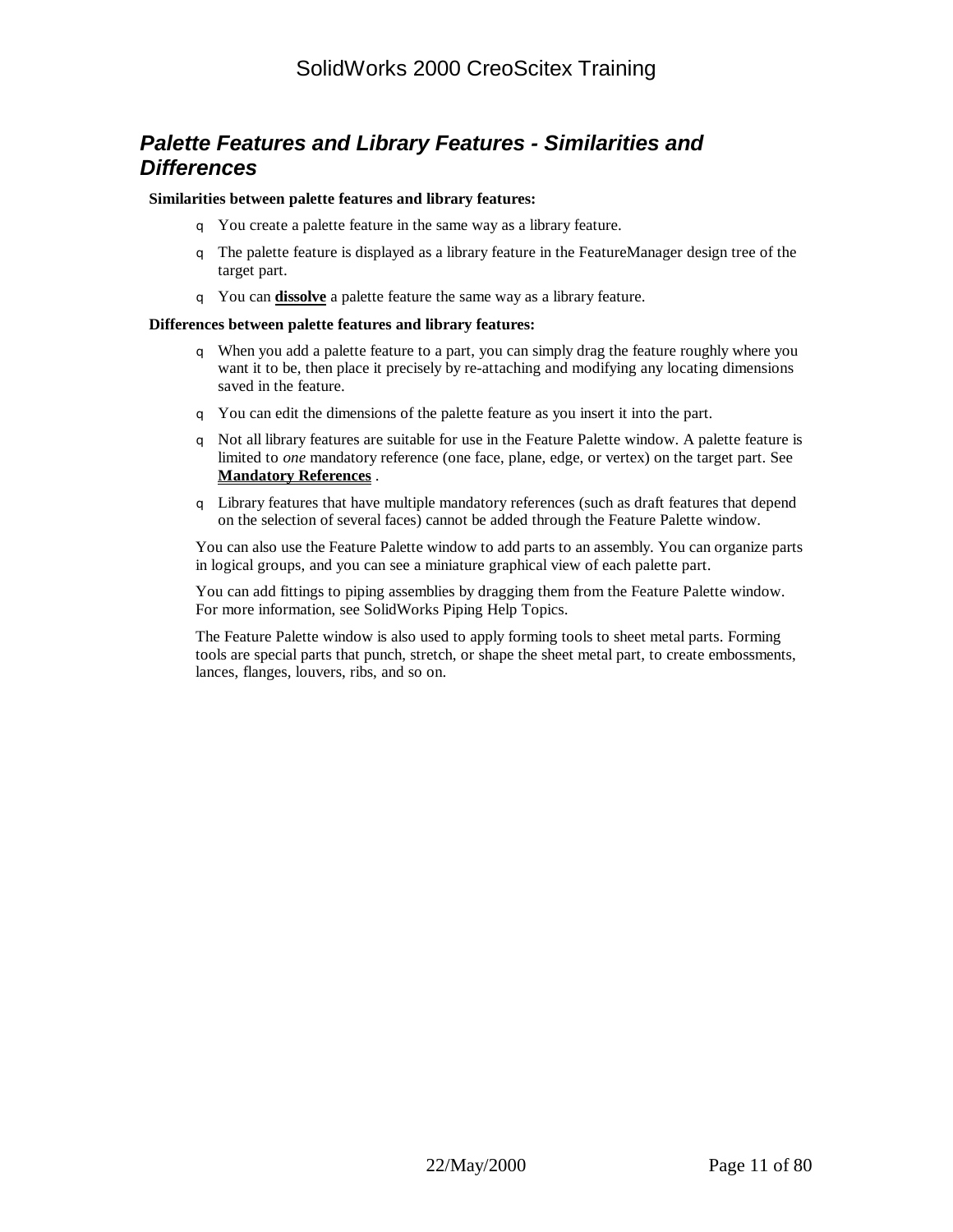#### **Mandatory References**

A palette feature is limited to *one* mandatory reference on the target part.

The limitation of a single mandatory reference does not mean that a palette feature can consist of only one feature. As long as the *parent* feature uses a single reference, the palette feature can include multiple *child* features. To examine the parent/child relationships, right-click the feature, and select **Parent/Child**.

To determine if a library feature is suitable for use in the Feature Palette, insert it as a library feature in a target part (see **Adding a Library Feature to a Part**). If there is only one mandatory reference listed, you can use the library feature as a palette feature.

#### **Feature Limitations**

Because of the limitation of a single reference, lofts, sweeps, and shape features are allowed only in certain cases:

- •For lofts, the single mandatory reference is the sketch plane of one of the profiles. This must be the face or plane where you drop the feature. Additional sketch planes must be offset from this plane, or from each other. The library feature must include the planes.
- •For sweeps, the sweep *path* is the single mandatory reference. This must be a model edge. The sketch plane for the sweep *section* must be a **Perpendicular to Curve** plane, with the model edge as the curve (when you select the edge, click near the vertex where the plane should be placed). Include this plane in the library feature. Then, when you drop the palette feature in the target part, drop it on the edge that is the sweep path, near the appropriate vertex.
- •For shape features, the shape must not be constrained to any entities. The definition can include only variations in **Pressure**, **Bend**, and **Stretch** (on the **Controls** tab of the **Shape Feature** dialog box).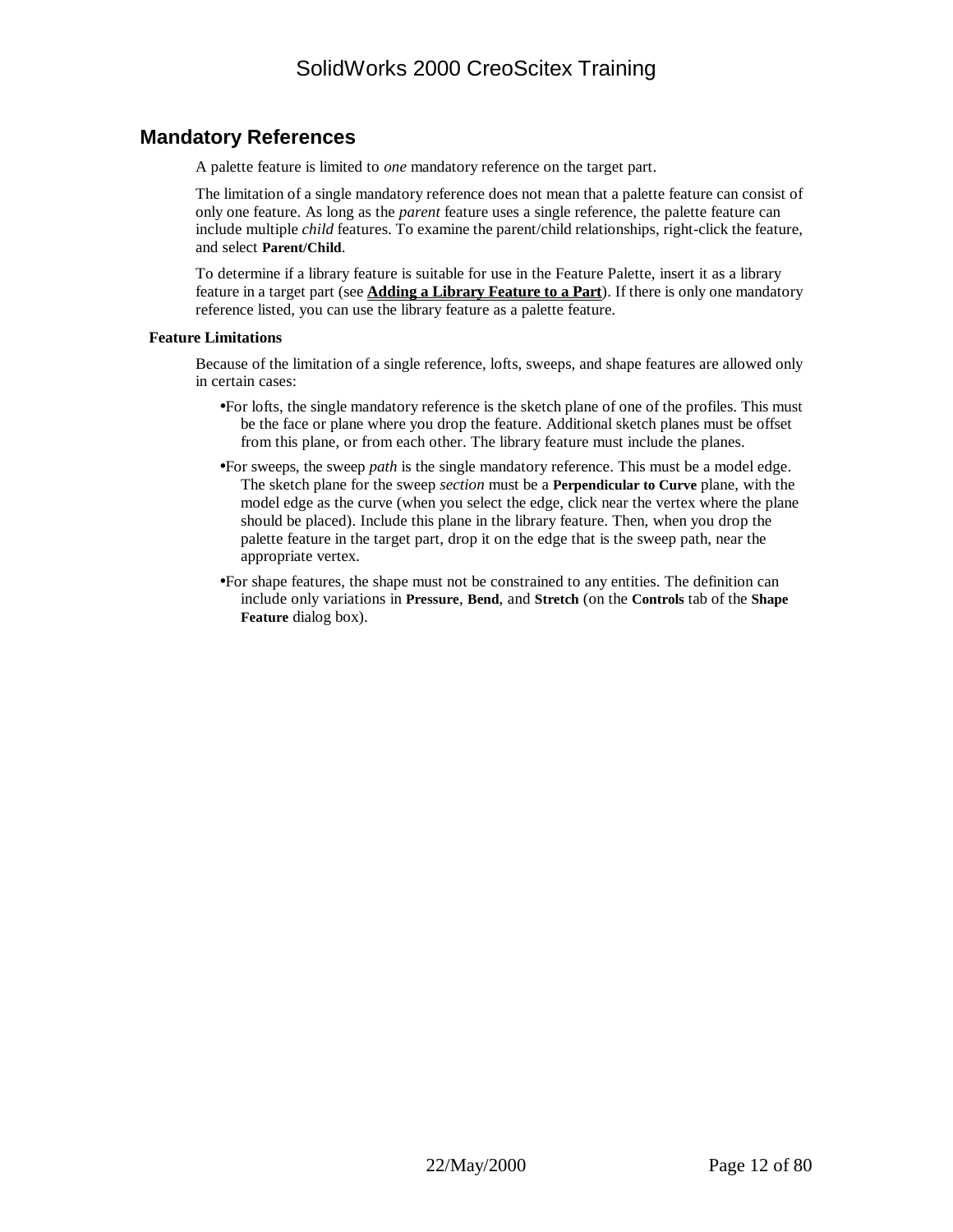## *Add Configuration/Configuration Properties*

- **1** Enter a name for the configuration in the **Configuration Name** box. The name must not include the forward slash (/) or *at* (@) character. A warning message appears when you close the dialog box if the name field contains either of these characters, if the field is blank, or if the name already exists.
- **2** Enter a **Comment** that describes the configuration. (Optional)
- **3** Select **Properties for newly inserted items**.

These options control what happens when new items are added to another configuration, and then this configuration is activated again. They apply only to assembly configurations:

- •**Suppress features and mates.** When checked, new mates and features added to other configurations are suppressed in this configuration. Otherwise, new mates and features are unsuppressed in this configuration also.
- •**Suppress component models.** When checked, new components added to other configurations are suppressed in this configuration. Otherwise, new components are resolved in this configuration also.
- •**Hide component models.** When checked, new components added to other configurations are hidden in this configuration. Otherwise, new components are shown in this configuration also.

This item applies only to part configurations:

•**Suppress Features.** By default, newly added features are unsuppressed in the active configuration. This option controls what happens when new features are added to another configuration, then this configuration is activated again.

When checked, new features added to other configurations are suppressed in this configuration. Otherwise, new features are unsuppressed in this configuration also.

- **4** Select the way properties are applied (only for assemblies):
	- •**Apply properties to sub-assembly root only.** When selected, the properties chosen above apply to the sub-assembly root only.
	- •**Apply properties to ALL sub-assembly components.** When selected, the properties chosen above apply to all components in the sub-assembly. (Use this option when you want to hide or suppress most of the components in a large assembly. You can then individually select the components that you want unsuppressed or visible.)
- **5** Click **Advanced** to specify how the assembly or part is listed in a Bill of Materials.
- **6** Click **Custom** to access the **Summary Info** dialog box.
- Now!

**7** To specify a color for the configuration, select the **Use configuration specific color** check box, then click **Color** to specify a color from the color palette for the configuration. If the color for wireframe and HLR modes is the same as the color for shaded mode, the configuration specific color applies to all three modes. If the color is not the same for all three modes, then the configuration specific color applies to shaded mode only. To be sure the colors are the same for the three modes, select the **Apply same color to wireframe, HLR and shaded** check box in **Tools, Options, Document Properties, Colors**.

- **8** Click **OK.** The new configuration name appears in the tree.
- **9** Change the model as needed to create the design variation.

•In a part, you can suppress features, modify dimensions, add custom properties, and so on.

•In an assembly, you can suppress or hide components, choose a different referenced configuration of components, and so on.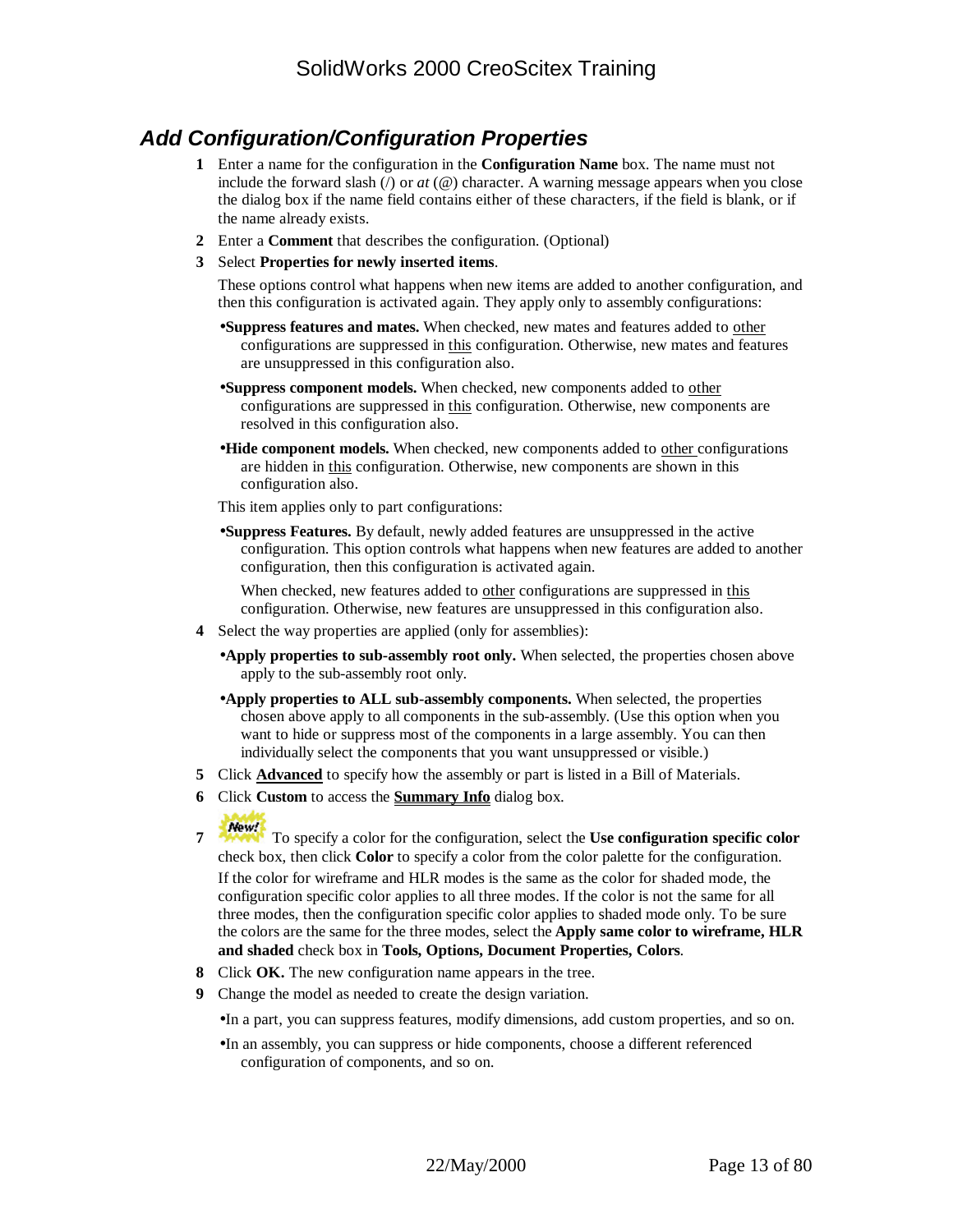**Configuration example – extend & retract cylinder** 



\Example Files\Cyl\**990625 cyl 5625 150 w rod end.SLDASM**

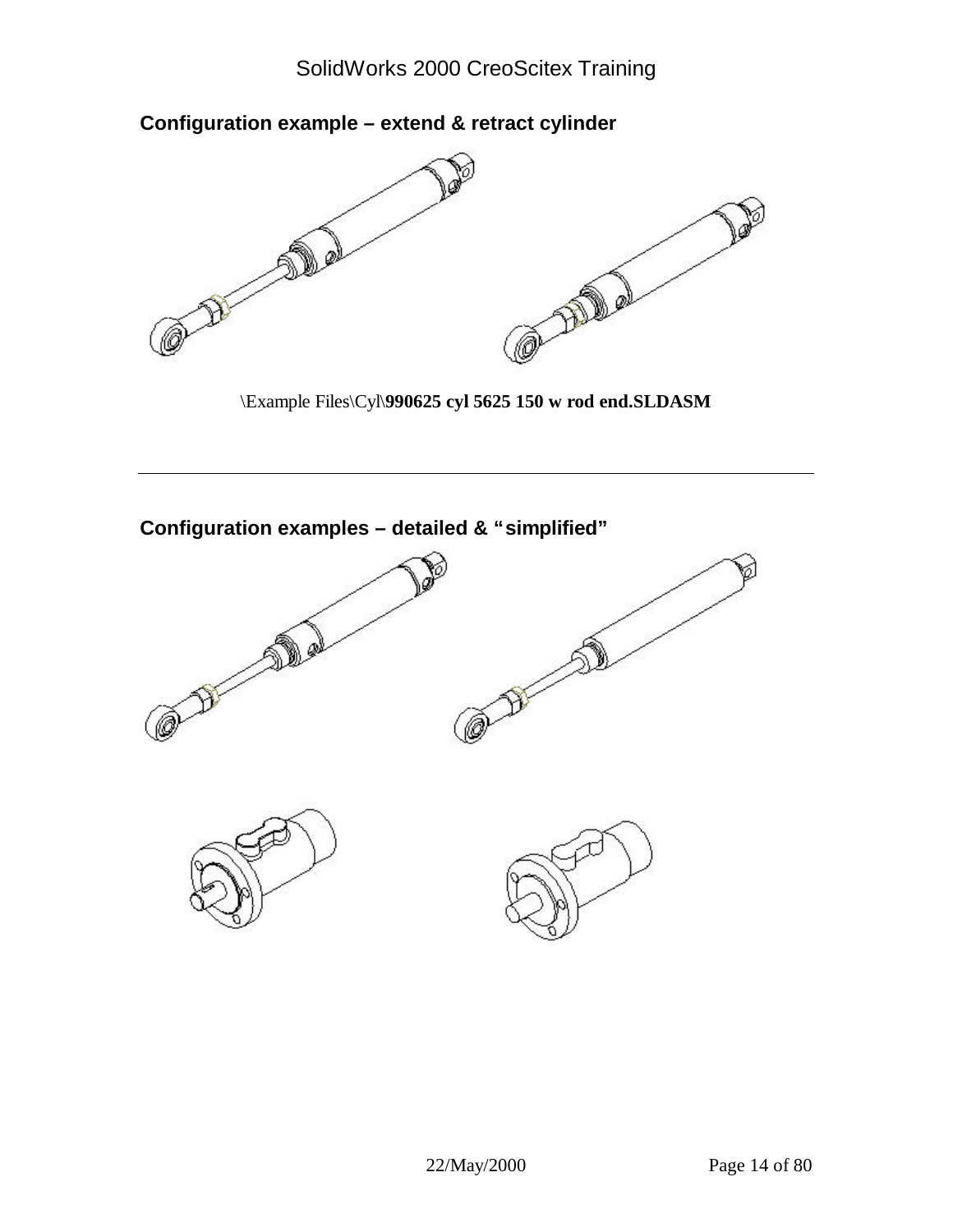## **Suppress and Unsuppress Features**

#### **To suppress a feature:**

- **1** Select the feature in the FeatureManager design tree, or select a face of the feature in the graphics area. To select multiple features, hold down **Ctrl** as you select.
- **2** Click **Suppress**  $\left[\frac{\mathbf{B}}{\mathbf{I}}\right]$  on the Features toolbar, or click **Edit, Suppress.** - or -
- **1** In the FeatureManager design tree, right-click a feature, and select **Properties**.
- **2** In the **Feature Properties** dialog box, select the **Suppressed** check box, and click **OK**. The selected feature is removed from the model (but not deleted). The feature disappears from the model view and is shown in gray in the FeatureManager design tree.

#### **To unsuppress a feature:**

- **1** Select the suppressed feature in the FeatureManager design tree.
- **2** Click **Unsuppress**  $\frac{|\mathbf{B}||\mathbf{t}|}{|\mathbf{B}||\mathbf{t}|}$  on the Features toolbar, or click **Edit, Unsuppress.** - or -
- **1** In the FeatureManager design tree, right-click a feature, and select **Properties**.
- **2** In the **Feature Properties** dialog box, clear the **Suppressed** check box, and click **OK**. If you want to unsuppress a suppressed feature, you must select it using the FeatureManager design tree.

#### **To unsuppress a feature and its dependents:**

- **1** Select the suppressed parent feature in the FeatureManager design tree.
- **2** Click **Unsuppress with Dependents**  $\boxed{\frac{84}{20}}$  on the Features toolbar, or click **Edit, Unsuppress with Dependents**.

The selected feature and any features that are dependent on it are returned to the model. - or -

- **1** Select the child feature in the FeatureManager design tree.
- **2** Click **Unsuppress with Dependents**  $\frac{1}{2}$  on the Features toolbar, or click **Edit, Unsuppress with Dependents**.

The selected feature and its parent feature are returned to the model.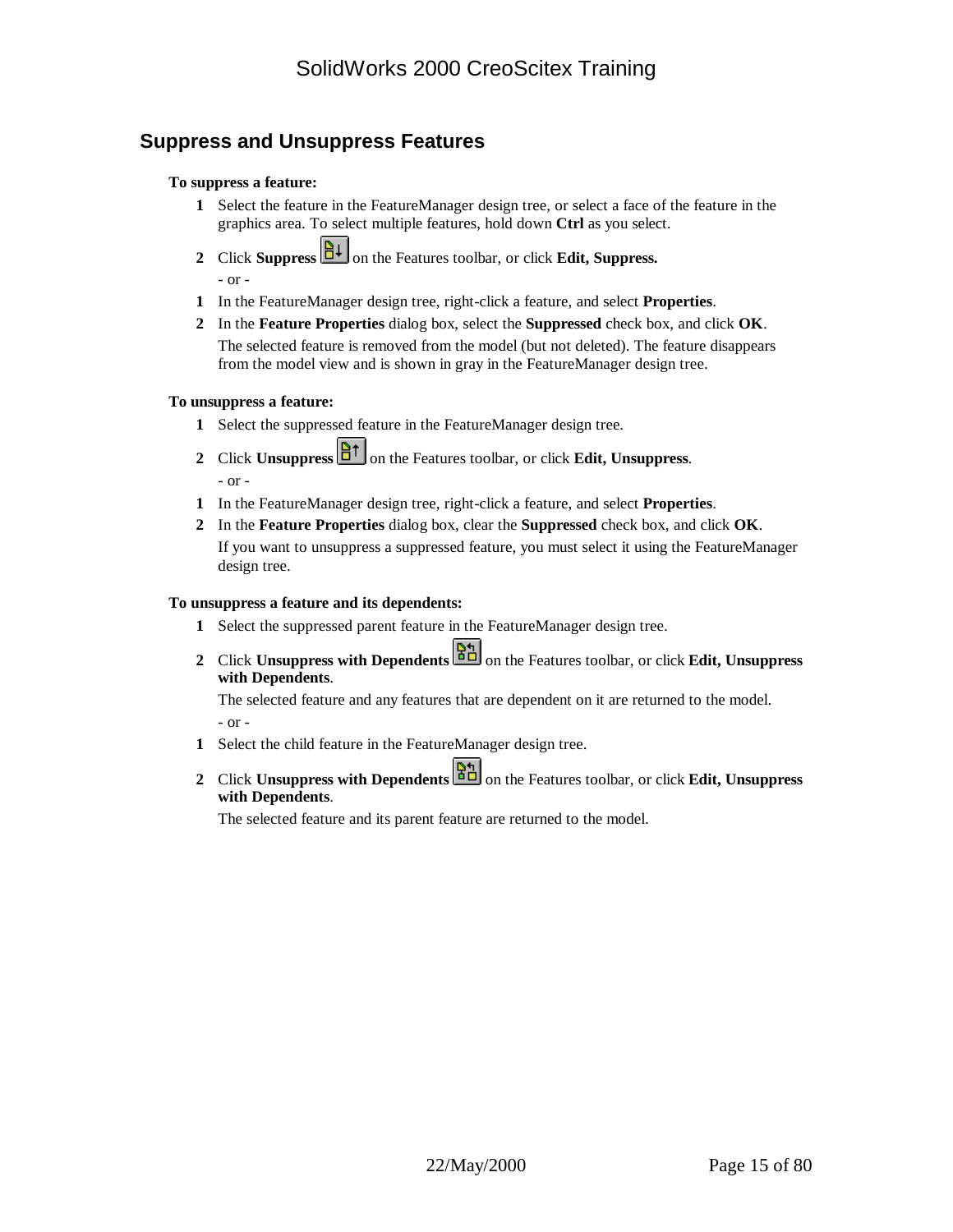## *Managing part and assembly files.*

#### **Simplifying Large Assemblies**

Large assemblies can consist of hundreds of components. You can simplify a complex assembly by toggling the **visibility of the components**, and by changing the **suppression state of components**.

There are several reasons to simplify an assembly:

- q To improve system performance, and to reduce rebuild times, especially with very large assemblies.
- q To create simplified views of the assembly that include certain components, and exclude others.
- q To create design variations of the assembly, with different combinations of components, and different configurations of the components themselves.

## **Lightweight Parts**

You can load an assembly with its active parts *fully resolved* or *lightweight*.

- •When a part is *fully resolved*, all its model data is loaded in memory.
- •When a part is *lightweight*, only a subset of its model data is loaded in memory. The remaining model data is loaded on an as-needed basis.

You can improve performance of large assemblies significantly by using lightweight parts. Loading an assembly with lightweight parts is faster than loading the same assembly with fully resolved parts.

Lightweight parts are efficient because the full model data for the parts is loaded only as it is needed. Only parts that you select, and parts that are affected by changes that you make in the current editing session, become fully resolved.

Assemblies with lightweight parts rebuild faster because less data is evaluated. Mates on a lightweight part are solved, and you can edit existing mates.

#### **To enable lightweight loading of parts:**

- **1** Click **Tools**, **Options**. On the **System Options** tab, click **Performance**.
- **2** Under **Assemblies**, click the **Automatically load parts lightweight** check box.
- **NOTE:** You can only change this option when no assemblies, or drawings of assemblies, are open.

When this option is selected, all parts are loaded lightweight when you open an assembly. The only exception is that any parts that are included in the feature scope of assembly feature are always loaded fully resolved. Sub-assemblies themselves are not loaded lightweight, but the individual parts that they contain are lightweight.

When you point at a lightweight part in the graphics area, a feather pointer  $\overrightarrow{a}$  is displayed, and the body is surrounded by a bounding box.

**NOTE:** Lightweight parts are only used when the model is in **Shaded** mode. If the model was last saved in **Hidden Lines Removed**, **Hidden In Gray**, or **Wireframe** mode, lightweight parts are not used.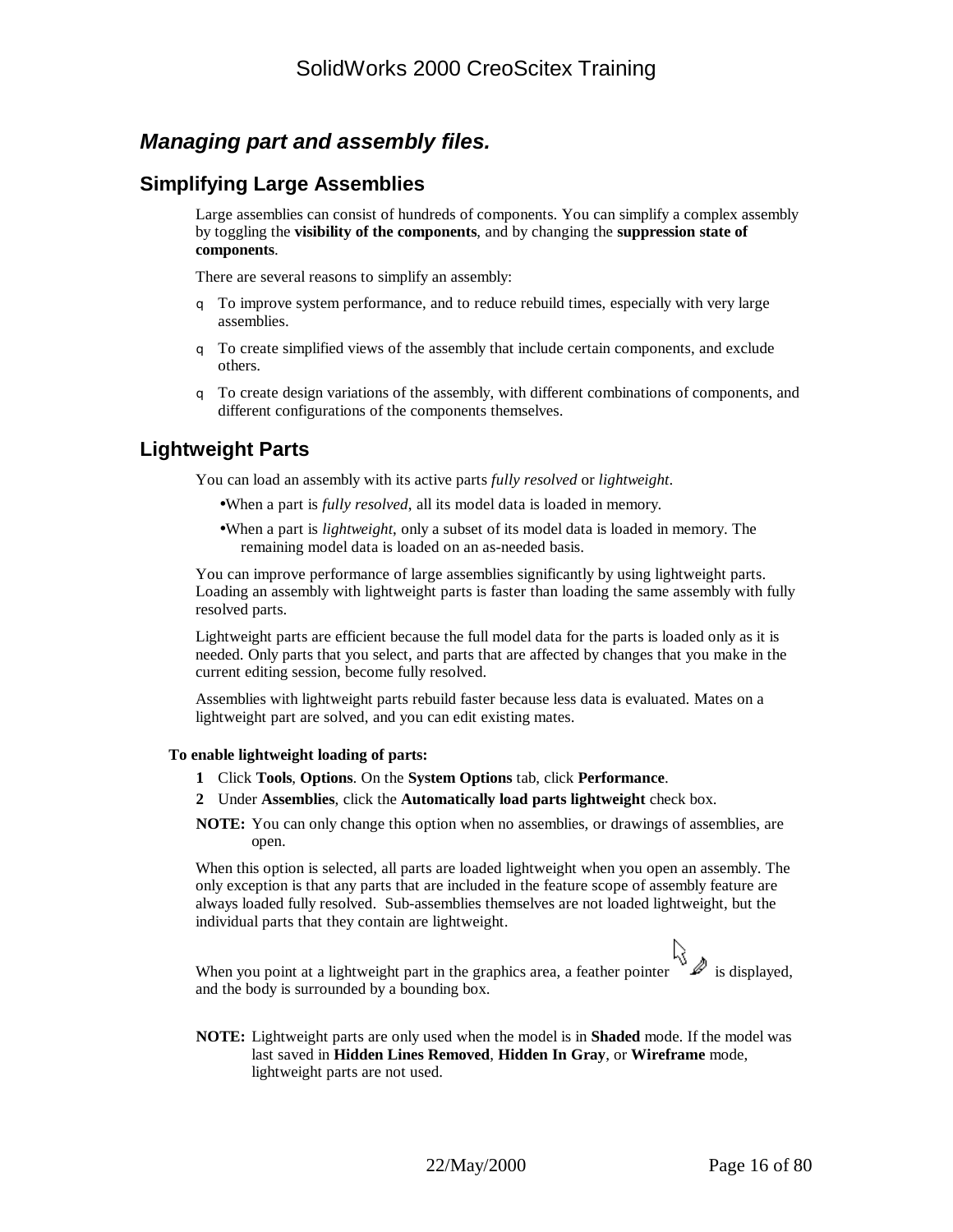## **Assembly Features**

While in an assembly, you can create cut or hole features that exist in the assembly only. You

determine which parts you want the feature to affect by setting the scope. **The way of the state of the scope** create a pattern of assembly features in the same manner as you create a pattern of features in a part.

This is useful for creating cuts or holes that are added after the components are actually assembled, and that affect more than one component. When you want to add a cut or hole to a single component in an assembly, it is better to edit the part in context than to use an assembly feature.

While it is not a requirement, it is good practice to fully define the positions of the components of the assembly, or fix their locations before you add assembly features. This helps prevent unexpected results if the components are moved later.

#### **Replacing a Single Instance of an Assembly Component**

You can replace only the selected instance of a component.

#### **To replace a single instance of a component by editing its properties:**

- **1** In the FeatureManager design tree or the graphics area, right-click the component you want to replace, and select **Component Properties**.
- **2** Enter a **Component Name** if you want the FeatureManager design tree to list the component by a name that is different from the name of the component file.

If the **Component Name** box is unavailable, click **Tools**, **Options**. On the **System Options** tab, under **External References**, clear the **Update component names when documents are replaced** check box.

The **Component Name** is used *in the FeatureManager design tree only*; the component's file name does not change. Component names may not include the forward slash (/) or at (@) characters.

- **3** To locate the replacement component, click **Browse**. Navigate to the new document. If desired, click the **Preview** check box to view the component in the **Preview** window.
- **4** Click **Open**. The **Model Document Path** displays the selected document name.
- **5** Click **OK** to replace the component.

The last saved or in-use configuration of the selected component is used.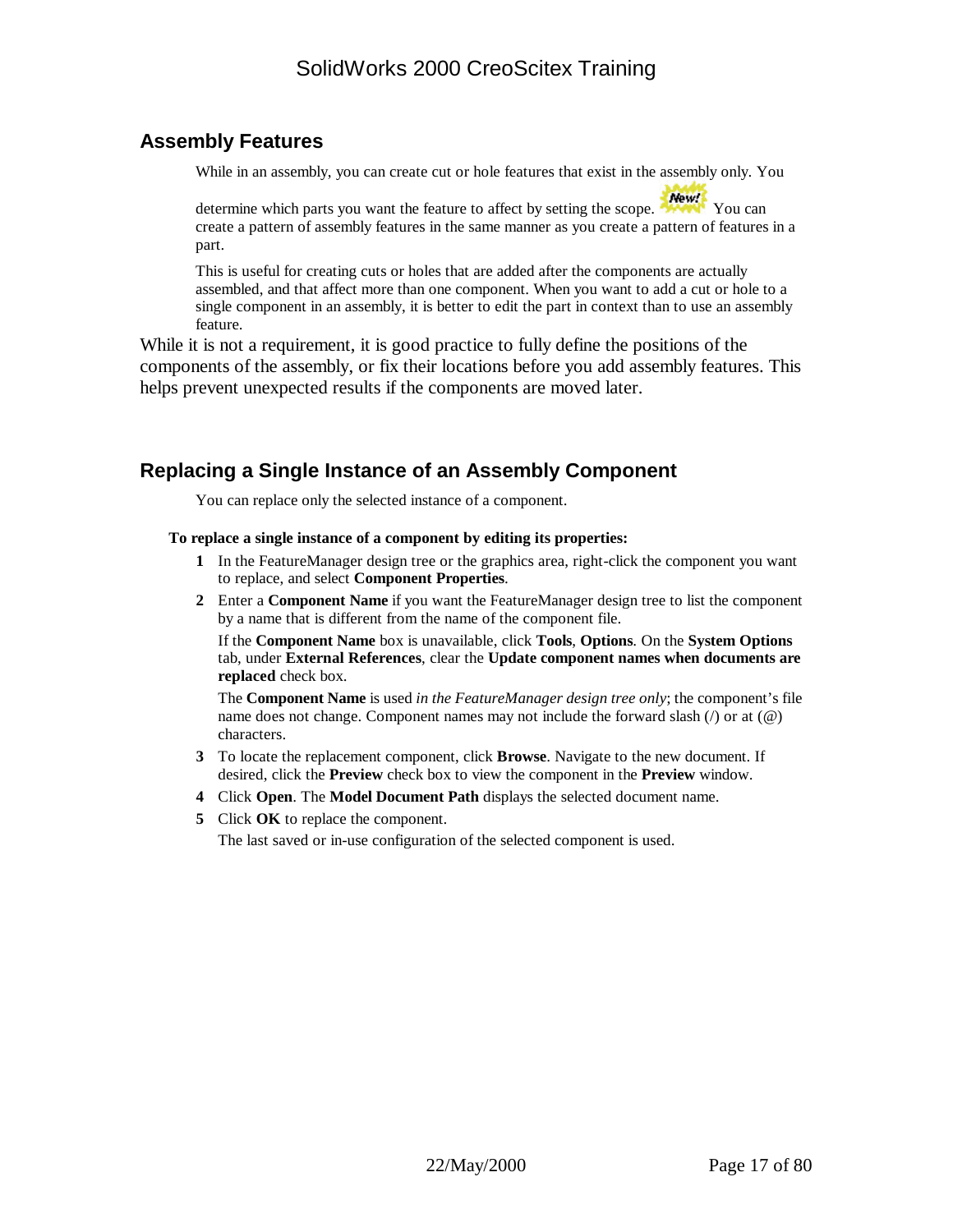#### **Preserving Mates with Component Replacement**

When replacing a component, mates used in the original part are applied to the replacement part wherever possible. Preservation of mates depends on the entities used in the mates being the same. If the entities used in the mates are not the same, or do not exist, in the replacement part, the mates will have an error.

You can rename the corresponding edges and/or faces on a replacement part to match the edge/face names on the original part to ensure that the mates are preserved.

#### **To manually name the entities used in a mate:**

- **1** In the *original* part document, right-click the entity used in the mate, and select **Face Properties** (or **Edge Properties**).
- **2** Under **Entity Information**, enter a new **Name**, and click **OK**.
- **3** In the replacement part document, right-click the corresponding edge or face, and edit the entity properties, using the same **Name**.

**TIP:** To automatically name the entities used in a mate, click the **Automatically generate names for referenced geometry** check box on the **External References Options** dialog box.

#### **To identify named entities:**

- **1** In the part document, right-click the part icon at the top of the FeatureManager design tree, and select **List Named Entities** (if the part has no named entities, the shortcut menu does not include this selection.)
- **2** To highlight a named entity, click the item in the **Named Entities** dialog box.

#### **What's Wrong?**

Lets you view any rebuild errors of a part or assembly. A down arrow  $\bullet$  appears next to the name of the part or assembly, and the name of the failed feature. An exclamation mark  $\mathbf{\Theta}$ indicates the item responsible for the error.

Right-click the sketch, feature, part, or assembly name and select **What's Wrong** to display the error.

Some common rebuild errors include:

- •Dangling Dimensions or Relations dimensions or relations to an entity that no longer exists
- •Features that cannot be rebuilt, such as a fillet that is too large

If an error message has a prefix of \*\*, you can click on the error message and the problem area is highlighted on the model.

You can turn off the automatic display of errors by clearing the **Display Errors at Every Rebuild** check box.

**NOTE:** The **Display Errors at Every Rebuild** check box affects only the current session.

Select the **Display Full message** check box if you want the complete message displayed whenever there is an error. Otherwise, an abbreviated message is displayed. (The default is **Display Full message**.)

The **Rebuild Errors** dialog box is displayed when the error is first generated, or you can display the dialog box at any time by right-clicking on the part in the FeatureManager design tree.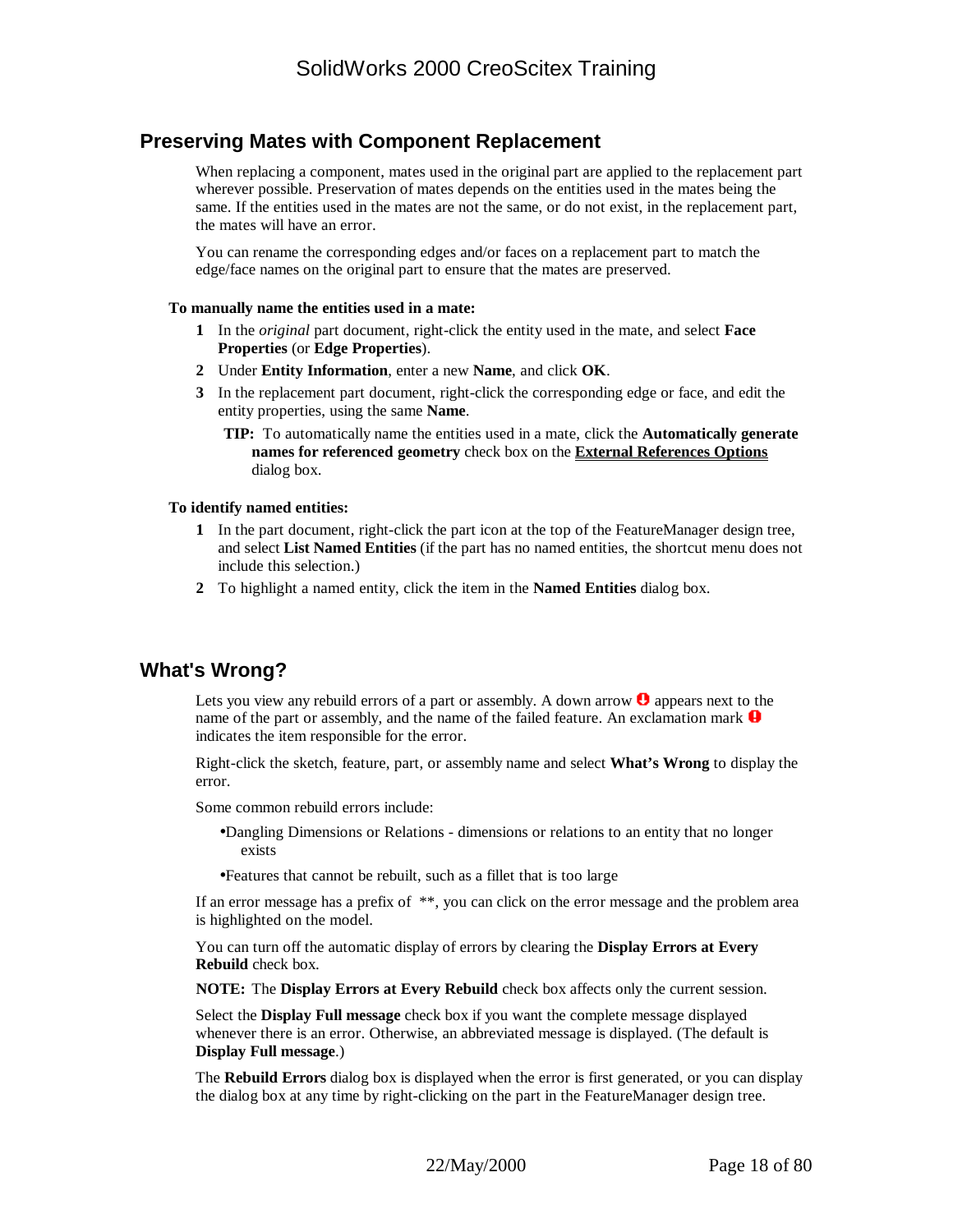## **Alternative Method for Editing an Exploded View**

#### **To edit an exploded view without the Assembly Exploder dialog box:**

- **1** Double-click the **ExplView** feature in the ConfigurationManager to explode the view.
- **2** Right-click the component you want to reposition, and select **Show Explode Steps**. You can right-click the component in the graphics area, or you can switch to the FeatureManager, then right-click the component in the tree.

The drag handles for the explode steps on the selected component are displayed.



- **3** Drag the component by the green drag handle to the new position.
- **4** Repeat as needed for each component, then collapse the assembly.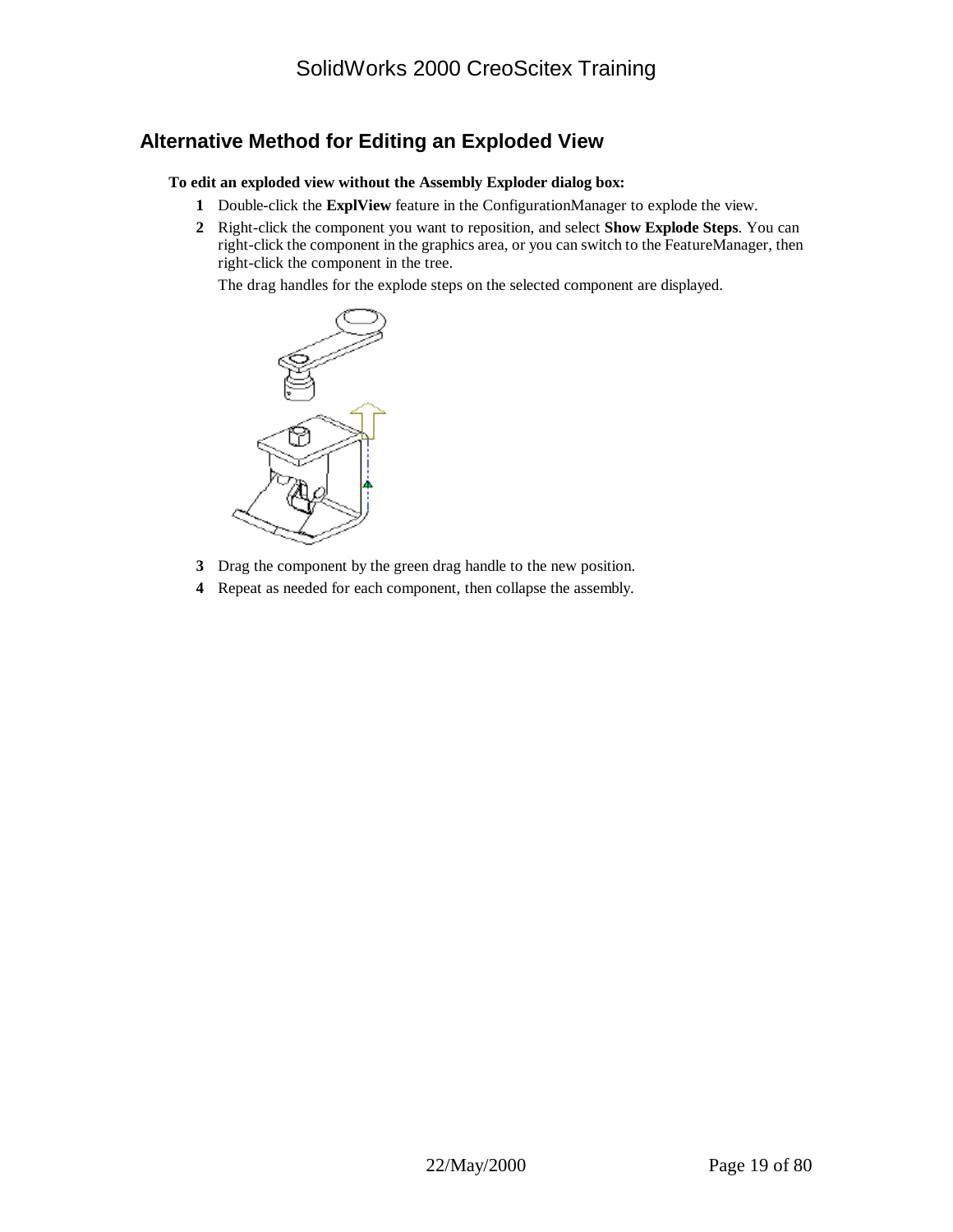## *Rib Feature*

You can create a rib using either single or multiple open, or closed sketches.

#### **To add a rib using either an open or closed sketch:**

**1** Using a plane that intersects the part, sketch the contour to be used for the rib.

New! You can sketch a single, or **multiple elements**, using either closed or open contours, to create the rib.







Sketch for rib using open sketch elements Rib applied selecting **Parallel to sketch**

Rib using open sketch elements, selecting **Normal to sketch**

Sketch for rib feature **Rib** applied selecting **Parallel to sketch** 





**2** Click **Rib** on the Features toolbar or click **Insert, Features, Rib**.

In the PropertyManager, set the following values:

**1** For **Thickness**, select **Mid plane** to extrude the rib equally in both directions from the sketch plane, or **Single side** to extrude in one direction.

If you choose **Single side**, examine the preview and select **Reverse** if necessary to get the results you want.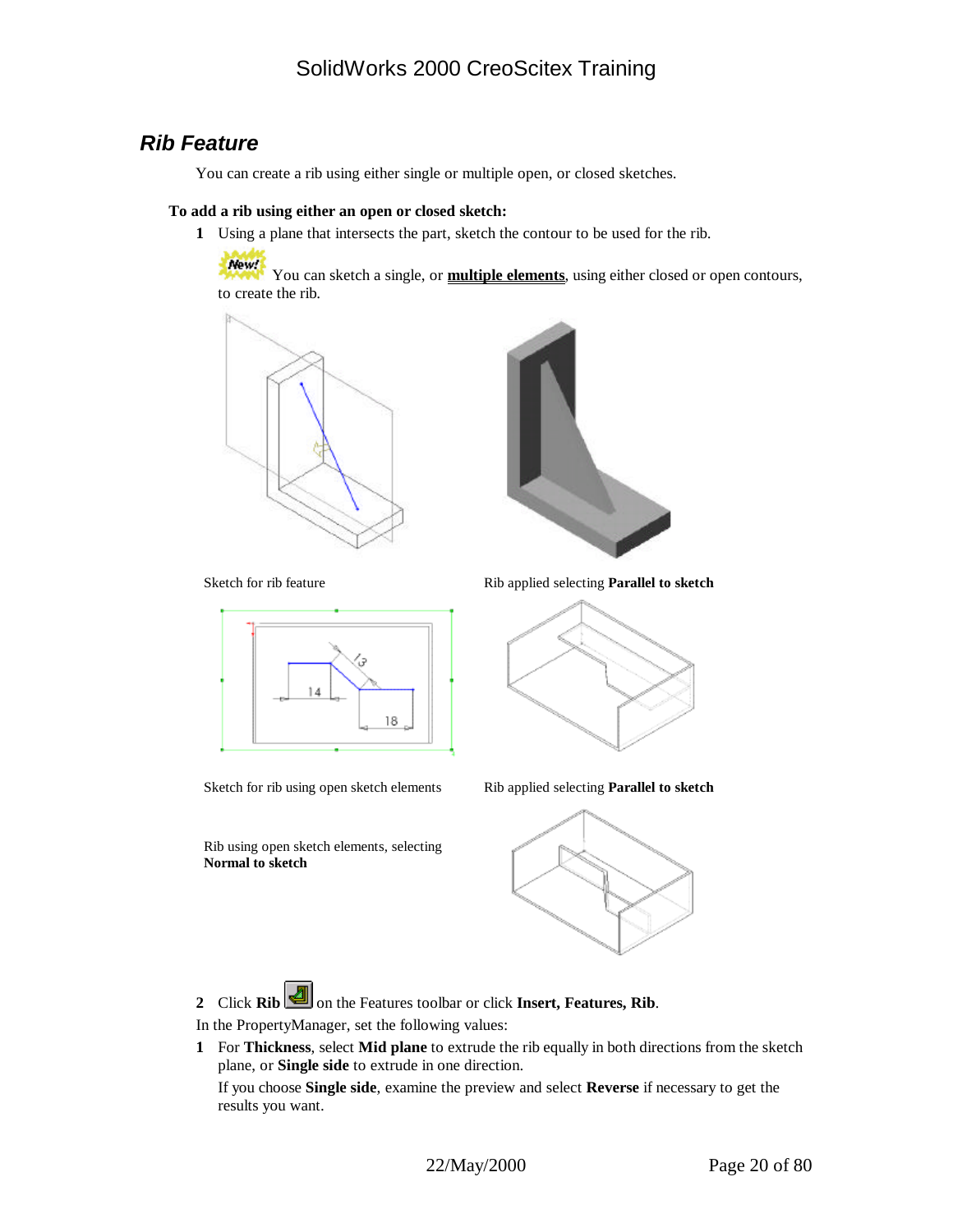- **2** Enter the thickness of the rib, or click the arrows to change the value.
- **3** For **Extrusion Direction**, select **Parallel to sketch** to extend parallel to the sketch, along the plane, or **Normal to sketch** to follow the direction of the sketch. Note the direction of the preview arrow, and click the **Flip material side** check box, if necessary.
- **4** For **Extension Type**, select **Natural** to follow the curve in the sketch of the rib or **Linear**, to extend in a linear fashion from the sketch of the rib.
- **NOTE:** If you select **Parallel to sketch** as the **Extrusion Direction**, you can only select **Natural** as an **Extension Type.**
- **5** To add a draft, select **Enable draft** in **Draft conditions**, and enter the draft **Angle** or click the arrows to change the value.
- **6** Select **Draft outward** if necessary.
- **7** To create a rib with multiple drafts using draft angles, click **Next Reference** until the arrow shows on the contour from which you want to start the draft angle.

Enter a draft angle for the first contour, and click **Next Reference** to proceed to the next contour.

- **8** Repeat until you have selected all the contours and applied a draft **Angle** to each.
- **9** Click **OK**.

#### **Add Rib Feature Example**



\Example Files\Vroller\**Vroller.SLDPRT**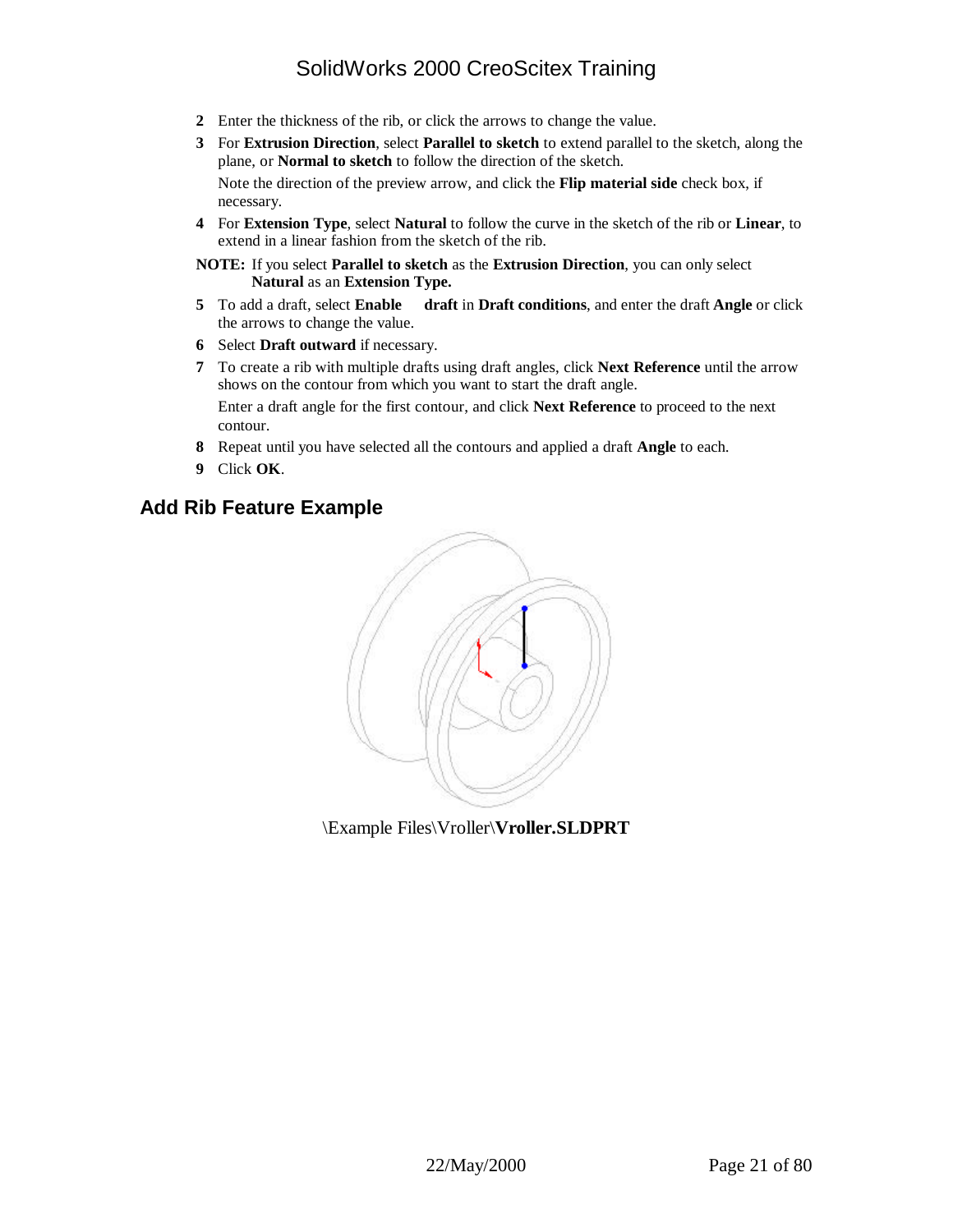## *Parting Line Draft*

The parting line option lets you draft surfaces around a parting line. The parting line can be nonplanar. In a draft using a parting line, you can also include a **Step draft**.

To draft on a parting line, you may first divide the faces to be drafted by inserting a **Split Line**, or you may use an existing model edge. Then you specify the direction of pull, or the side of the parting line from which material is removed.

#### **To insert a draft angle parting line:**

- **1** Sketch the part to be drafted.
- **2** Insert a split line curve, if desired.
- **3** Click **Draft** on the Features toolbar or click **Insert, Features, Draft**.
- **4** In the **Type of draft** box, select **Parting Line**.
- **5** Enter the **Draft angle**.



**6** Click the **Direction of Pull** box, and select an edge or face in the graphics area to indicate the direction of pull.

Note the arrow direction, and click **Reverse direction** if desired.

**7** Click the **Parting lines** box, and select the parting lines in the graphics area.

Note the arrow direction. To specify a different draft direction for each segment of the parting line, click the name of the edge in the **Parting lines** box, and click **Other Face**.

**NOTE:** In this example, all parting lines were selected, using the same face.

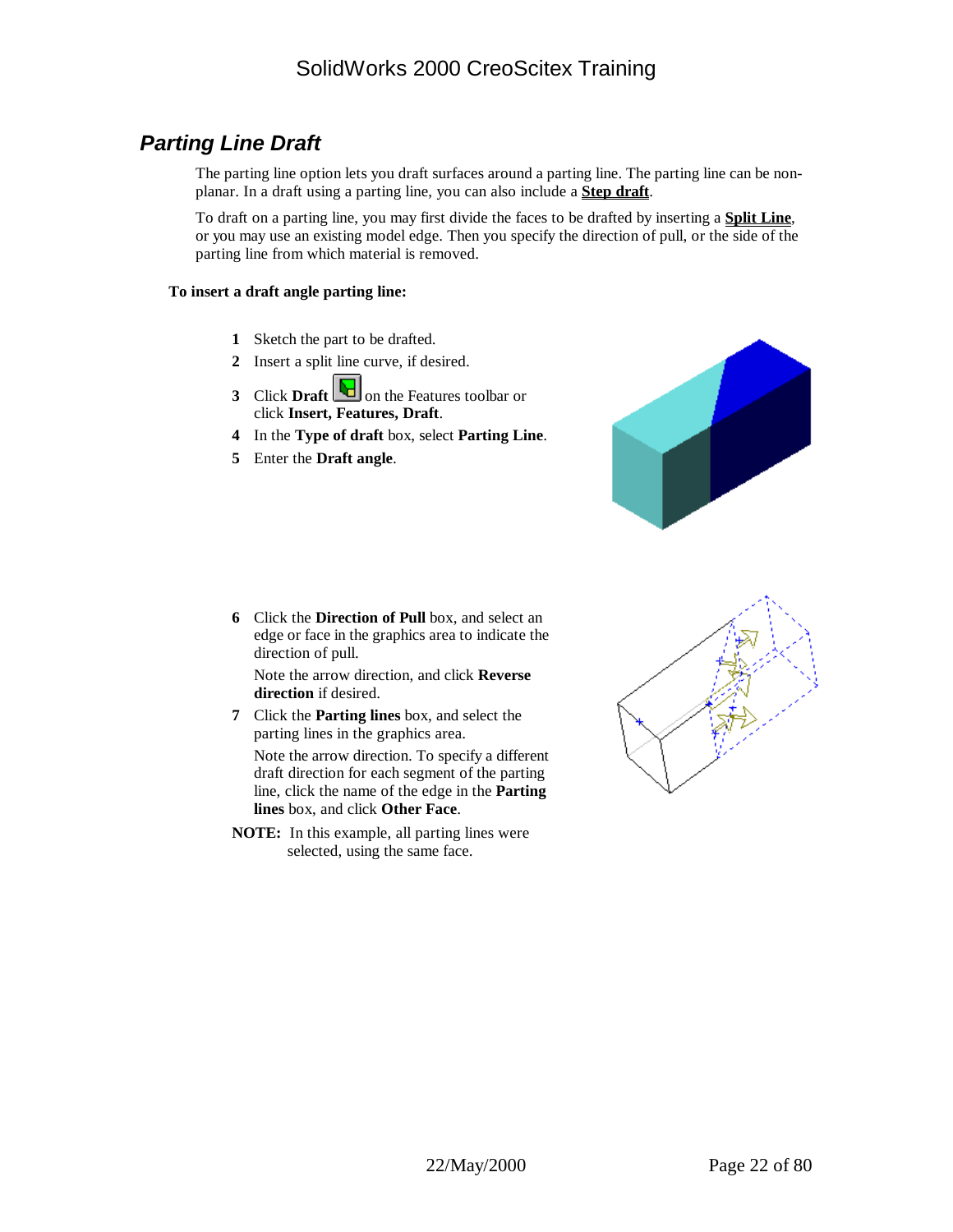## *Thin Feature*

The thin features dialog box lets you define the characteristics of extruded thin features.

- **Type.** Type lets you specify whether to extrude the thin feature in **One Direction**, **Midplane**, or **Two Directions**.
- **Wall Thickness.** Use the spin box to specify the thickness of the thin feature wall.
- **Reverse.** Lets you reverse the extrusion of the wall thickness.
- **Link to Thickness.** Ensures that the boss is the same thickness as the base.

If you created a closed profile you can select the following options:

- **Cap Ends.** Specifies that the ends of the thin feature are capped. A capped thin feature must be extruded from a closed profile sketch. When the ends are capped, all walls of the feature are closed; the center is hollow.
- **Cap Thickness**. Lets you specify the thickness of the cap. (Available only if **Cap Ends** is selected.)

If you created an open profile you can select the following options:

• **Auto Fillet.** Automatically creates a round at each edge where lines meet at an angle. Fillet Radius. Specifies the inside radius of the round.



**Thin Feature Base Extrude**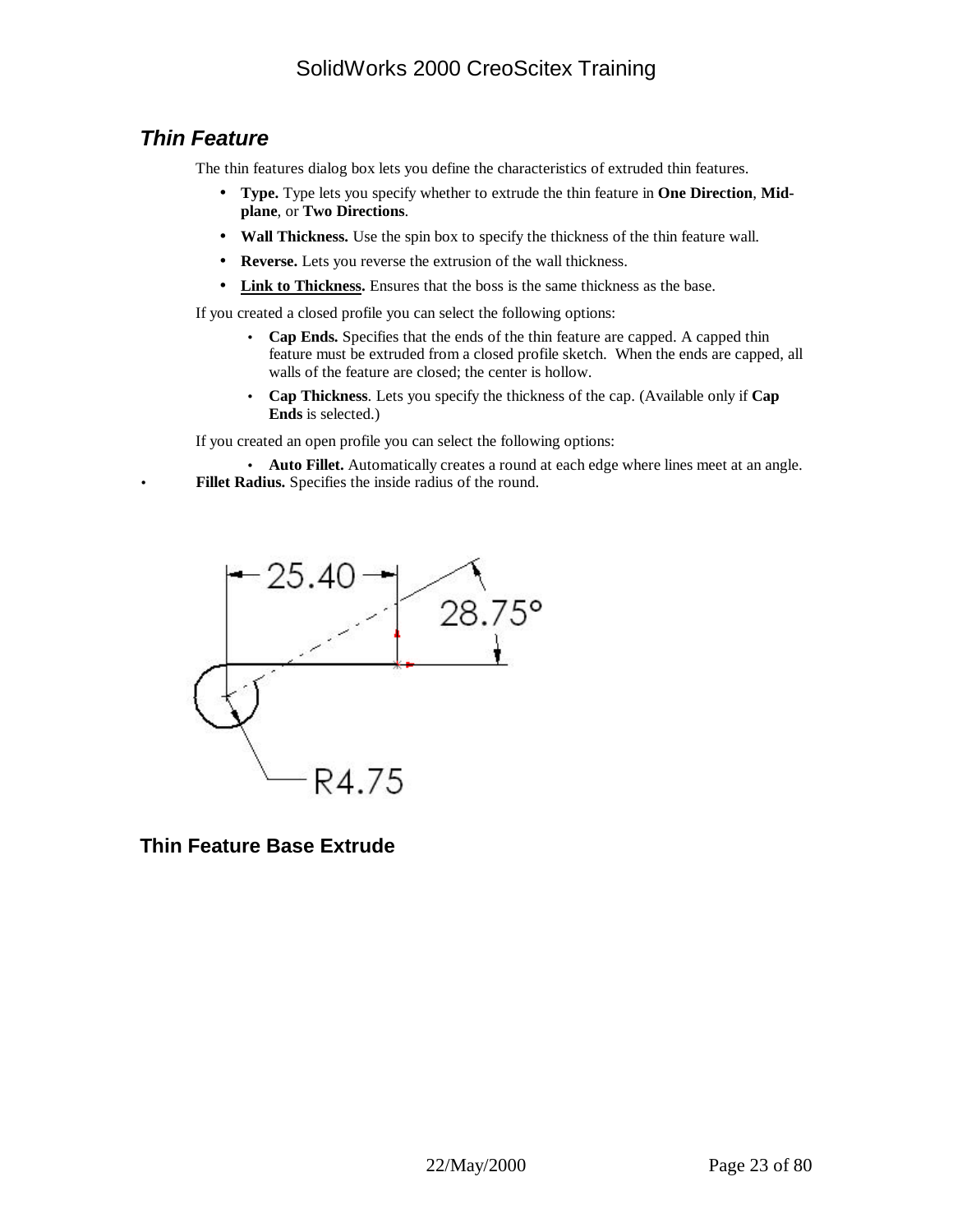

Extrude Midplane 102







Extrude Cut Feature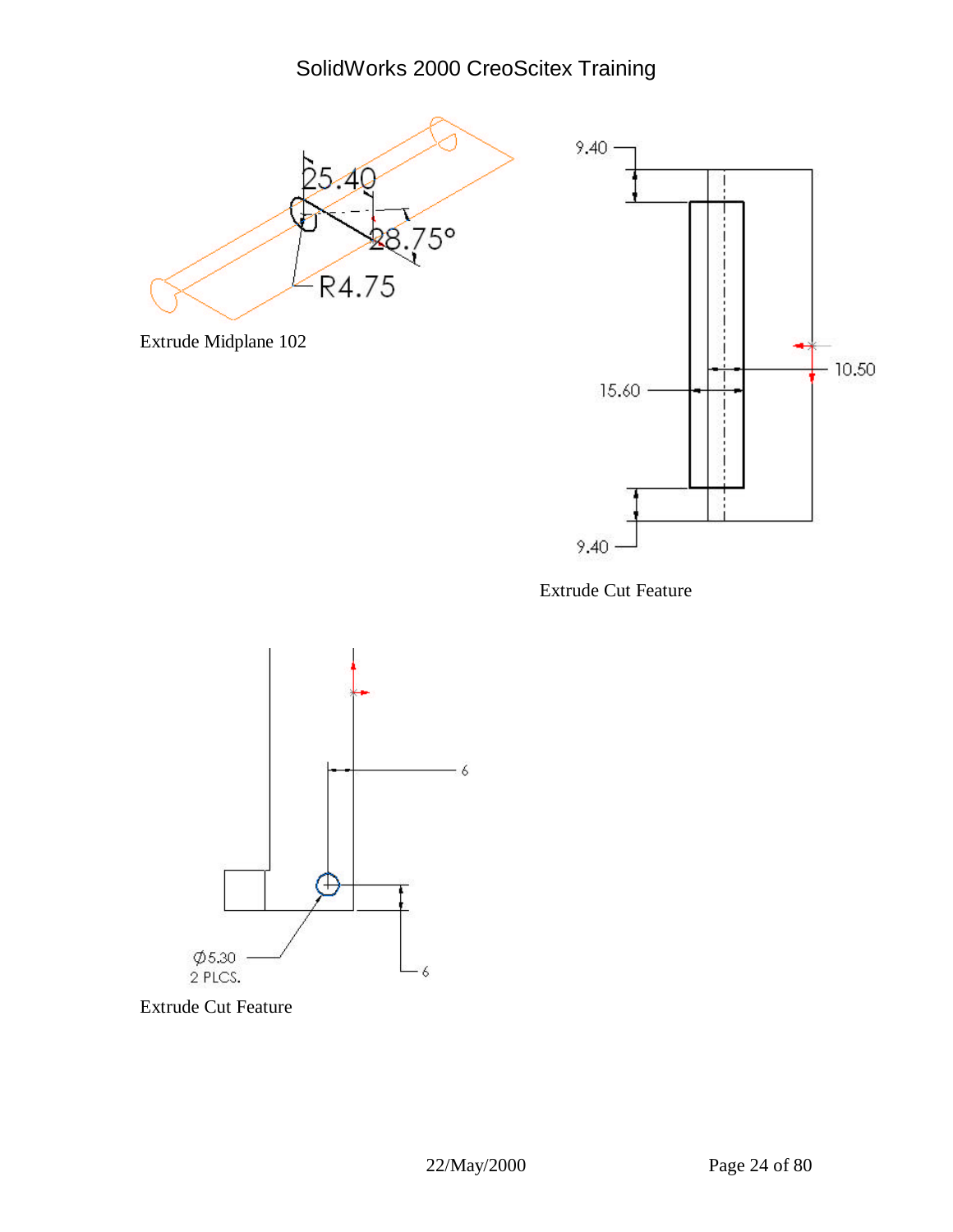

Part finished with Mirror Patern Feature

## *Mirror Feature*

Creates a copy of a feature (or multiple features), mirrored about a plane.

If you modify the original feature (**seed feature**), the mirrored copy is updated to reflect the changes.

#### **To mirror a feature:**

- **1** Click **Mirror Feature** on the Features toolbar or **Insert**, **Pattern/Mirror**, **Mirror Feature**.
- **2** With the **Mirror plane** box selected, click on a plane or a face.
- **3** With the **Features to mirror** box selected, click one or more features in the model or in the FeatureManager design tree.
- **4** If you want to mirror only the geometry (faces and edges) of the features, rather than solving the whole feature, select **Geometry Pattern . NOTE:** The geometry pattern option speeds up the creation and rebuilding of the pattern. However, you cannot create geometry patterns of features that have faces merged with the rest of the part.
- **5** Click **OK**.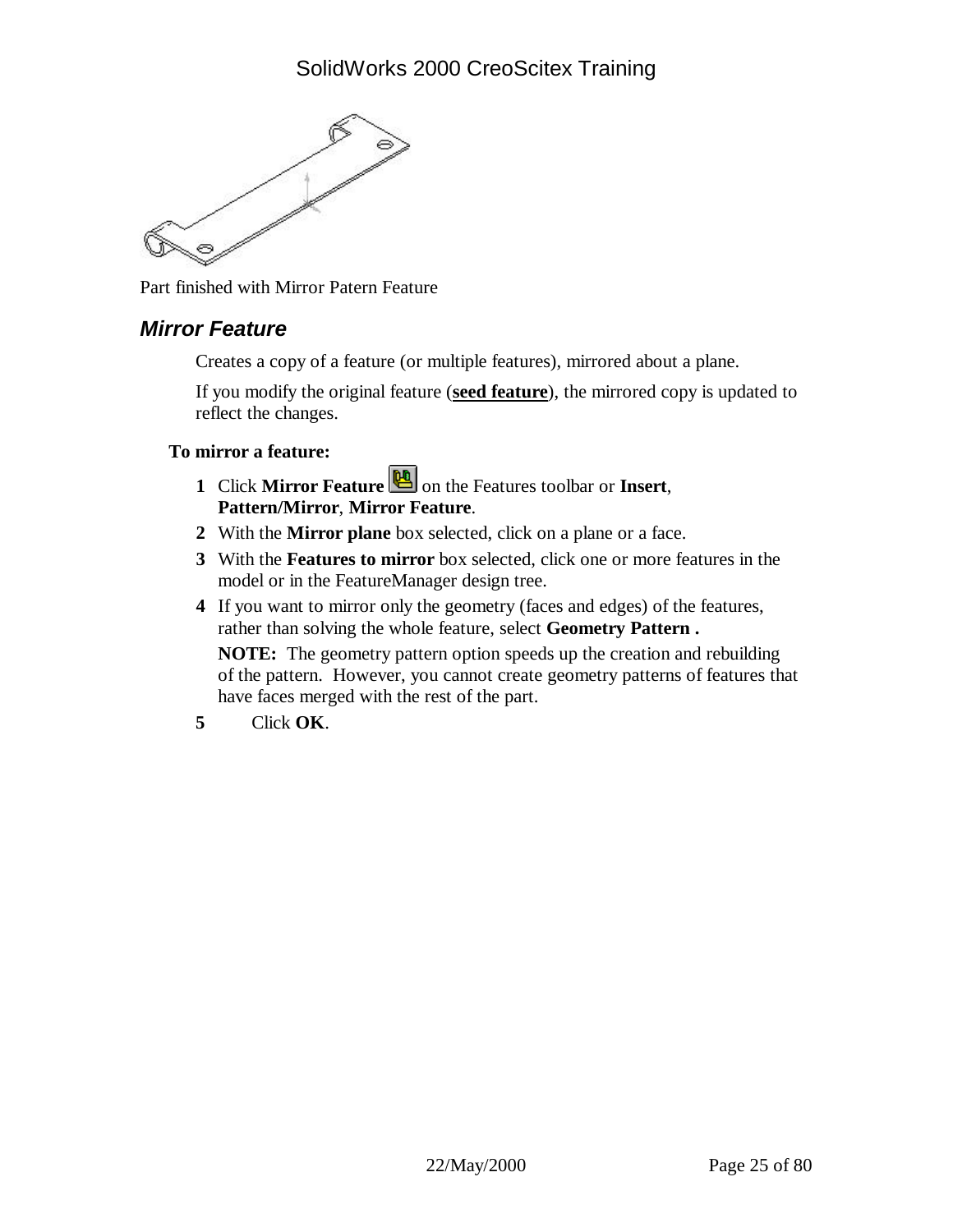## *Sheet Metal*

Sheet metal parts are generally used as enclosures for components or to provide support to other components.

You can design a sheet metal part on its own without any references to the parts it will enclose, or you can design the part in the context of an assembly containing the enclosed components.

This chapter introduces the SolidWorks sheet metal functionality and describes:

- q Designing sheet metal parts
- q Rolling back and rebuilding sheet metal designs
- q Creating sheet metal parts
- q Adding and editing bends
- q Selecting the type of bend allowance
- q Adding and editing auto reliefs
- q Adding features in the flattened state
- q Creating rips
- q Creating hems
- q Creating bends across multiple tabs
- q Creating flat pattern configurations
- q Creating sheet metal drawings
- q Creating forming tools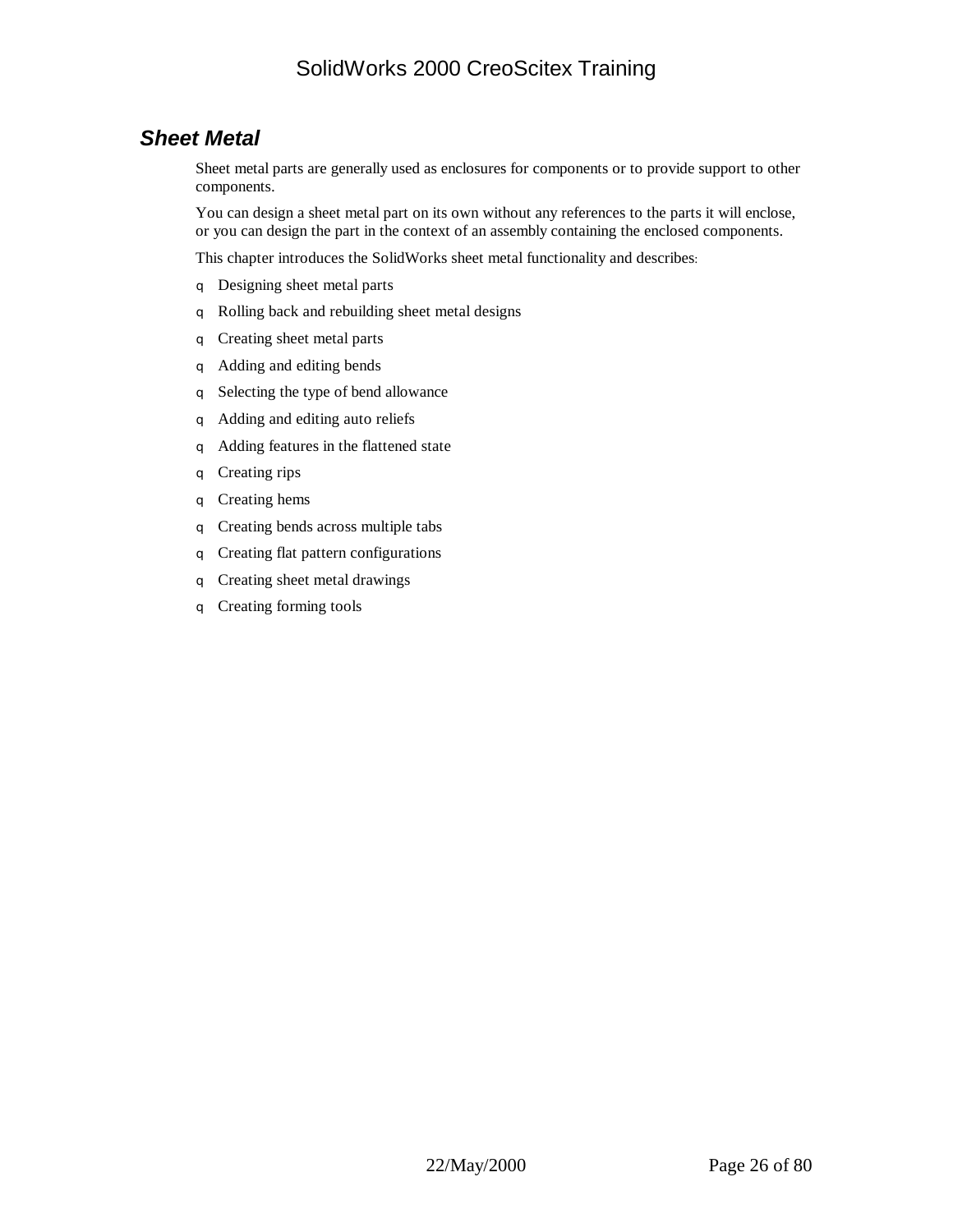## **Bend Allowance Options**

#### **Bend Table**

A sample bend table for sheet metal operations is provided in **<***install\_dir***>\lang\english\sample.btl**. To use your own bend table, copy and edit this bend table using any text editor, to specify your required bend allowances.

| <b>El xample.btl - Notepad</b> |     |         |               |        |        |               |        | EDX    |
|--------------------------------|-----|---------|---------------|--------|--------|---------------|--------|--------|
| File Edit Search Help          |     |         |               |        |        |               |        |        |
| Bend Allowance Tables          |     |         |               |        |        |               |        |        |
|                                |     |         |               |        |        |               |        |        |
| Version: 1                     |     |         |               |        |        |               |        |        |
| Material: Steel                |     |         |               |        |        |               |        |        |
| Wnits: meters                  |     |         |               |        |        |               |        |        |
|                                |     |         |               |        |        |               |        |        |
| Thickness: 0.0005              |     |         |               |        |        |               |        |        |
| Bend Radius (read across)      |     | 8.0000  | 8.8005        | 8.8818 | 8.8815 | 8.8028        | 0.0025 | 8.0030 |
| Opening Amgle (read dowm)      |     |         |               |        |        |               |        |        |
|                                | 5   | 0.0002  | 0.0002        | 0.0002 | 0.0002 | 0.0002        | 0.0002 | 0.0002 |
|                                | 18  | 8.0002  | 0.0002        | 8.8882 | 8.0002 | 0.0002        | 0.0002 | 8.8882 |
|                                | 28  | 8.8882  | 8.8082        | 8.8882 | 8.8882 | 8.8082        | 8.9882 | 8.8882 |
|                                | 30  | 0.0002  | 0.0002        | 0.0002 | 0.0002 | <b>U.UOUZ</b> | 0.0002 | 0.0002 |
|                                | 45  | 0.0002  | 0.0002        | 0.0002 | 0.0002 | 0.0002        | 0.0002 | 0.0002 |
|                                | 58  | 8.8882  | 0.0002        | 8.8882 | 8.8882 | 8.8082        | 8.9892 | 8.8882 |
|                                | 78  | 8.0002  | 8.8082        | 8.8882 | 8.8882 | 8.8082        | 8.9882 | 8.8882 |
|                                | 80  | 0.0002  | 0.0002        | 0.0002 | 0.0002 | <b>0.0002</b> | 0.0002 | 0.0002 |
|                                | 98  | 8.0002  | 0.0002        | 8.0002 | 8.0002 | 0.0002        | 0.0002 | 0.0002 |
|                                | 189 | 8.8882  | 8.8082        | 8.8882 | 8.8882 | 8.8082        | 0.0002 | 8.8882 |
|                                | 110 | 0.0002  | 0.0002        | 0.0002 | 0.0002 | <b>U.UOUZ</b> | 0.0002 | 0.0002 |
|                                | 120 | 0.0002  | 0.0002        | 0.0002 | 0.0002 | 0.0002        | 0.0002 | 0.0002 |
|                                | 139 | 8.8882  | 8.8082        | 8.8882 | 8.8882 | 8.8082        | 0.0002 | 8.8882 |
|                                | 148 | 8.8882  | 8.8082        | 8.8882 | 8.8882 | 8.8082        | 0.0002 | 8.0002 |
|                                | 145 | 0.0002  | 0.0002        | 0.0002 | 0.0002 | 8.8002        | 0.0002 | 0.0002 |
|                                | 169 | 8.0002  | 0.0002        | 0.0002 | 8.0002 | 0.0002        | 0.0002 | 0.0002 |
|                                | 179 | 8.8882  | 8.8082        | 8.8882 | 8.8882 | 8.8082        | 8.9882 | 8.8882 |
|                                | 189 | 0.0002  | <b>U.UOUZ</b> | 0.0002 | 0.0002 | <b>U.UOUZ</b> | 0.0002 | 0.0002 |
|                                |     |         |               |        |        |               |        |        |
| Thickness: 0.0010              |     |         |               |        |        |               |        |        |
| Bend Radius (read across)      |     | a. onen | <b>U.UOUS</b> | 0.0010 | 0.0015 | 0.0020        | 0.0025 | 0.0030 |
|                                |     |         |               |        |        |               |        |        |
| ۰I                             |     |         |               |        |        |               |        |        |

**NOTE:** Bend table units must be specified in meters. The sample bend table is provided only for informational purposes. The values in this table do not represent any actual bend allowance values. If the thickness of the part or bend angle falls between values in the table, the software interpolates the values to calculate the bend allowance.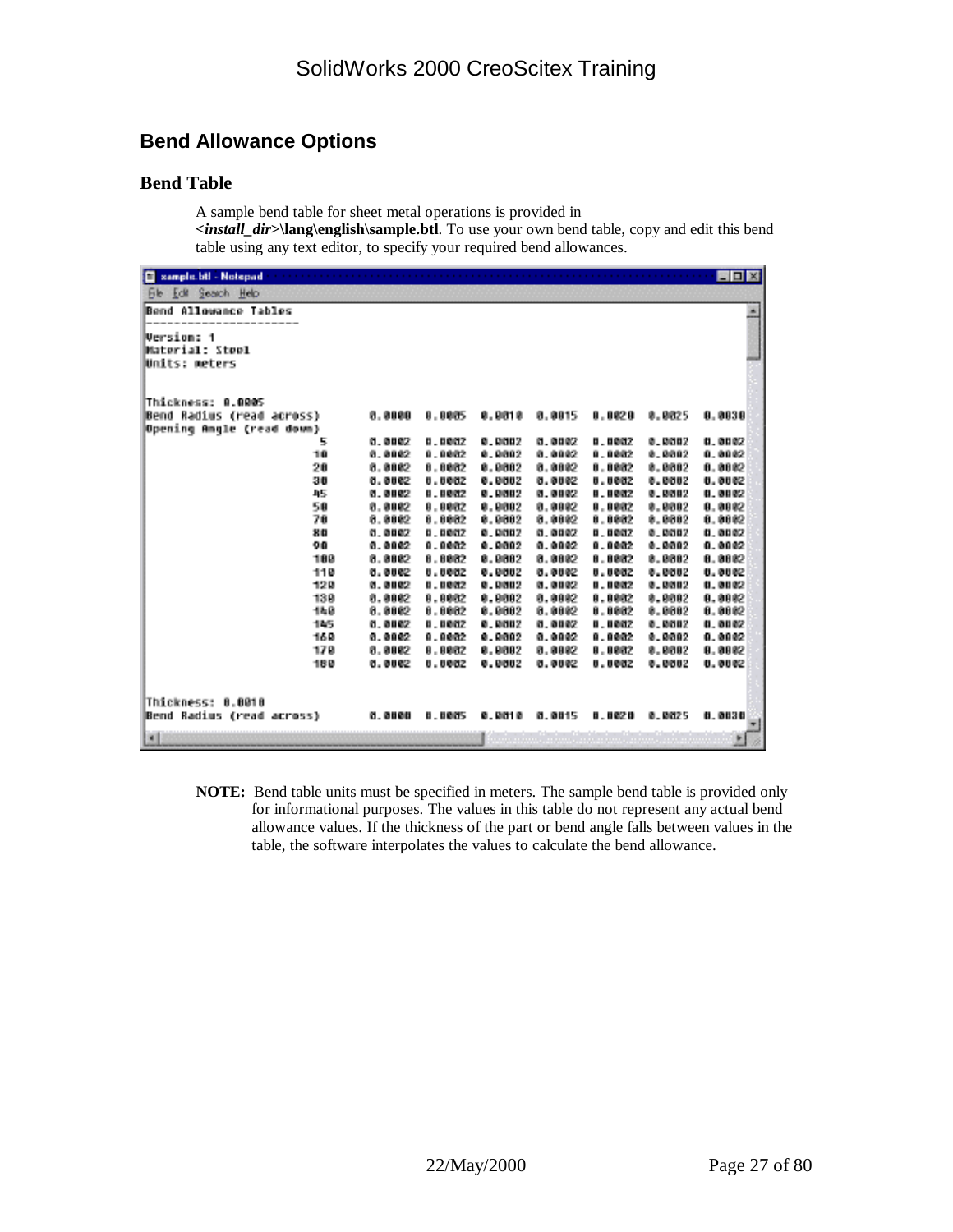#### **K-factor**

K-factor is a ratio that represents the location of the neutral sheet with respect to the thickness of the sheet metal part.

#### **Bend allowance using a K-factor is calculated as follows:**

 $BA=\Pi(R+KT)$   $A/180$ where:  $BA = bend$  allowance  $R =$  inside bend radius  $K = K$  factor, which is t / T  $T =$  material thickness  $t = distance from inside face to neutral sheet$  $A =$  bend angle in degrees (the angle through which the material is bent)



#### **Bend Allowance Value**

You can specify an explicit bend allowance for any sheet metal bend by entering the value when you create the bend.

**Note:** For a given bend radius and angle, the specified value for the bend allowance should be between the length of the inner edge and the length of the outer edge of the bend.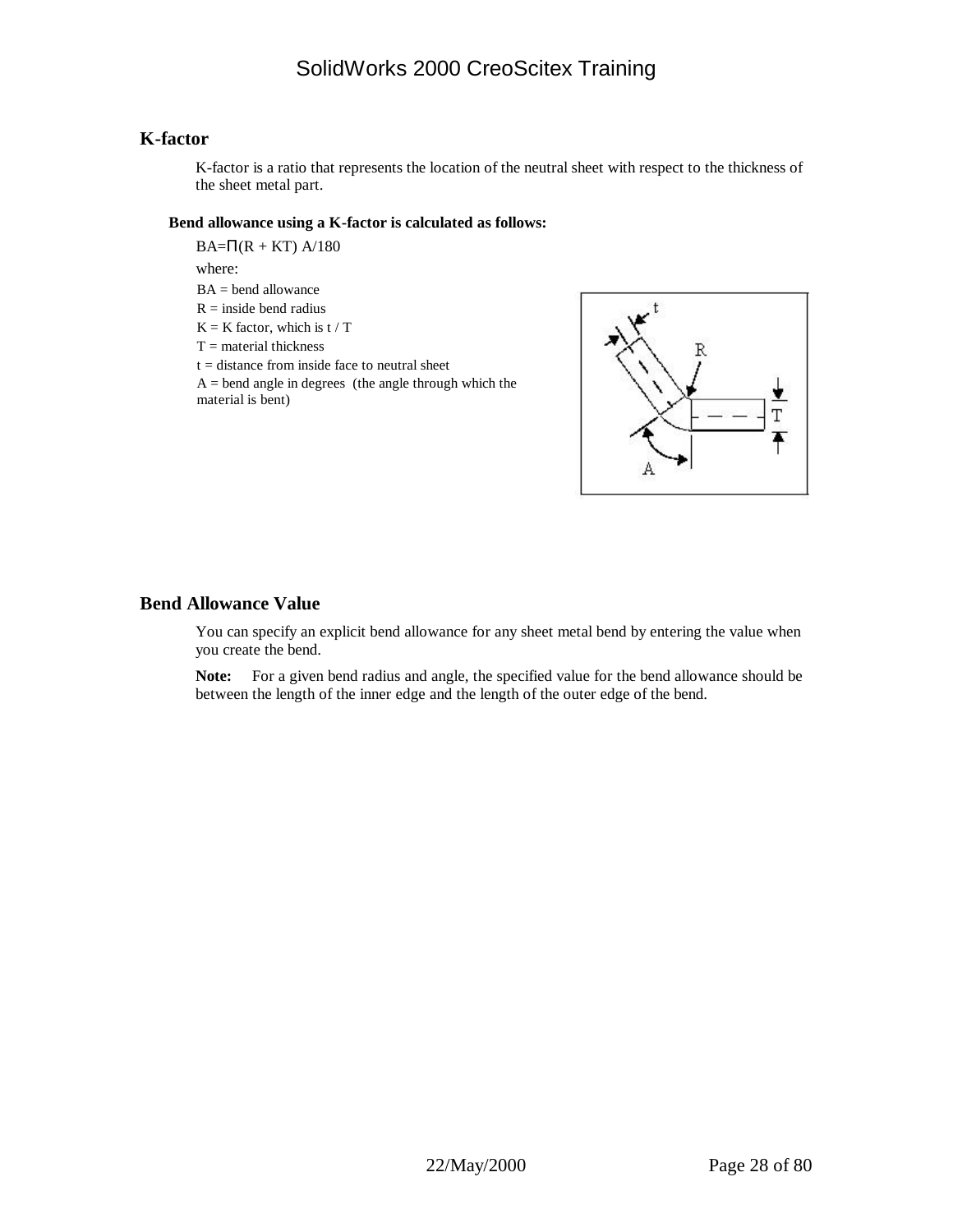## **Sheet Metal Features**

#### **FeatureManager Design Tree**

When you click **Insert Bends or Insert, Features, Sheet Metal, Bends**, two distinct stages are applied to the sheet metal part.

- •The part is flattened and a bend allowance is added. The developed length is calculated, based on the bend radius and bend allowance.
- •The flattened part is restored to the folded state to create the formed, folded version of the part.

Three new features and icons appear on the FeatureManager design tree that are specific to sheet metal operations. These features are:

- •Sheet-Metal
- •Flatten-Bends
- •Process-Bends

These three features represent a process plan for the sheet metal part.

| 题 Sheet-Metal1       | <b>Sheet-Metal</b> contains the definition of the sheet metal part. This feature<br>stores the default bend parameter information (thickness, bend radius, bend<br>allowance, auto relief ratio, and fixed entity) for the entire part.                                                                                                                                                                                               |
|----------------------|---------------------------------------------------------------------------------------------------------------------------------------------------------------------------------------------------------------------------------------------------------------------------------------------------------------------------------------------------------------------------------------------------------------------------------------|
| Flatten-Bends1<br>Ė- | <b>Flatten-Bends</b> represents the flattened part. This feature contains information<br>related to the conversion of sharp and filleted corners into bends.<br>Each bend generated from the model is listed as a separate feature under<br>Flatten-Bends. Bends generated from filleted corners, cylindrical faces, and<br>conical faces are listed as Round-Bends; bends generated from sharp corners<br>are listed as Sharp-Bends. |
|                      | The Sharp-Sketch listed under Flatten-Bends is the sketch that contains the<br>bend lines of all sharp and round bends generated by the system. This sketch<br>cannot be edited but can be hidden or shown.                                                                                                                                                                                                                           |
| Process-Bends1       | <b>Process-Bends</b> represents the transformation of the flattened part into the<br>finished, formed part.                                                                                                                                                                                                                                                                                                                           |
|                      | Bends created from bend lines specified in the flat are listed under this<br>feature. FlatSketch, listed under Process-Bends, is a placeholder for these<br>bend lines. This sketch can be edited, hidden, or shown.                                                                                                                                                                                                                  |
|                      | Features that are listed after the <b>Process-Bends</b> icon in the FeatureManager<br>design tree do not appear in the flattened view of the part.                                                                                                                                                                                                                                                                                    |
|                      | You flatten the view of the part by rolling back the FeatureManager design<br>tree to before the <b>Process-Bends</b> feature.                                                                                                                                                                                                                                                                                                        |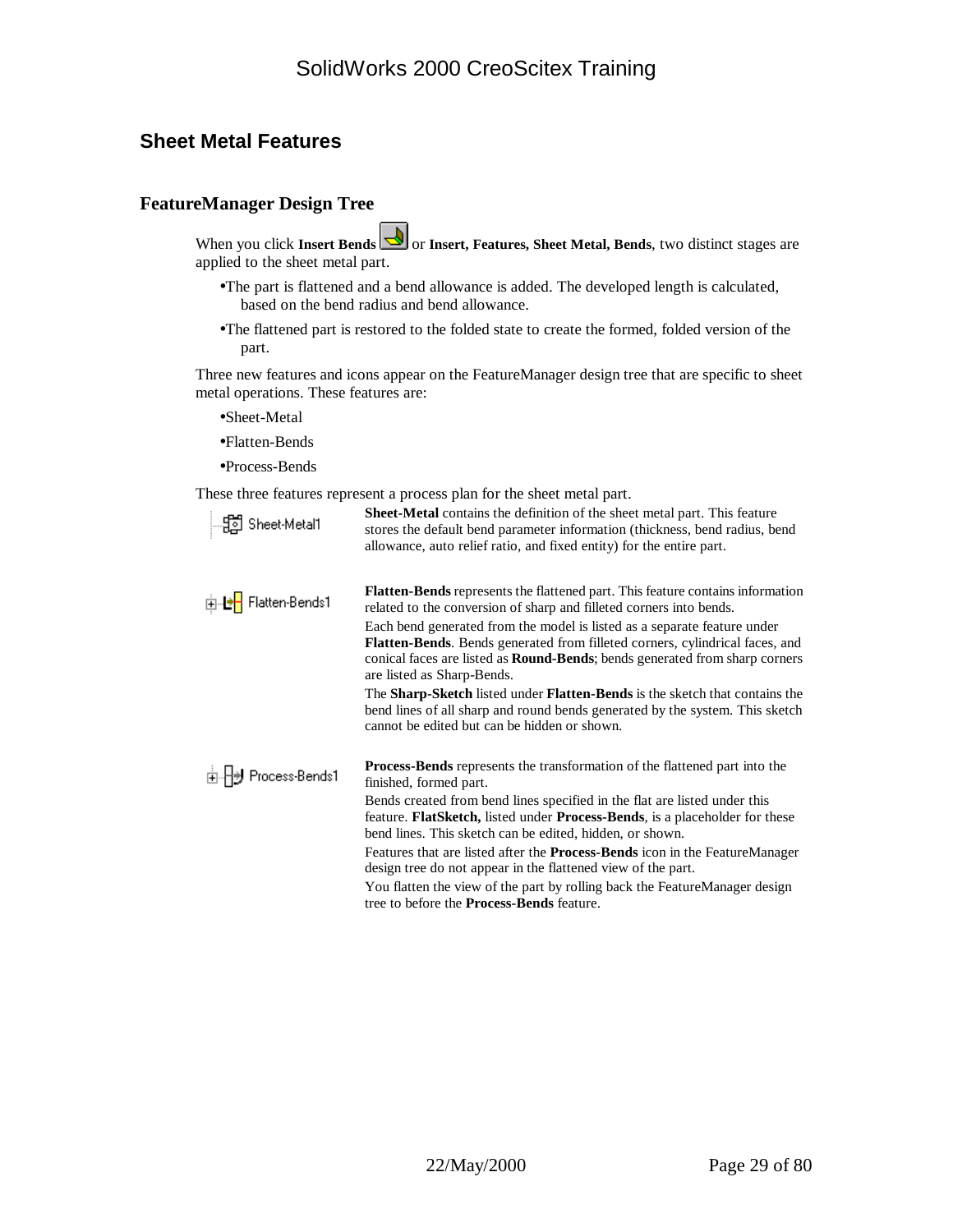## **Rollback Bar**

Reverts the model to an earlier state, suppressing recently added features. You can add new features or edit existing features while the model is in the rolled-back state.

You can roll back a part using the **Rollback Bar** in the FeatureManager design tree. The rollback bar is a wide yellow line which turns blue when selected. Drag the bar up or down the FeatureManager design tree to step forward or backward through the regeneration sequence.

You can use the **Rollback Bar** to flatten sheet metal bends, or you can click **Flattened** to flatten. See also **Rolling Back and Rebuilding Sheet Metal Parts**.

#### **To revert a part to an earlier state:**

- **1** Place your cursor over the rollback bar in the FeatureManager design tree. The cursor changes to a hand.
- **2** Click to select the rollback bar. The bar changes color from yellow to blue.
- **3** Drag the rollback bar up the FeatureManager design tree until it is above the feature(s) you want rolled back,

- or -

Click in the FeatureManager tree and use the up and down arrow keys on the keyboard to move the rollback bar up or down.

- **TIP:** To enable this use of the arrow keys, click **Tools**, **Options**, and on the **System Options**  tab, select **FeatureManager**. Select the **Arrow key navigation** check box.
- **4** To roll forward again, drag the rollback bar to the bottom of the FeatureManager design tree.

**NOTE:** The FeatureManager icons are gray and unavailable after they are rolled back.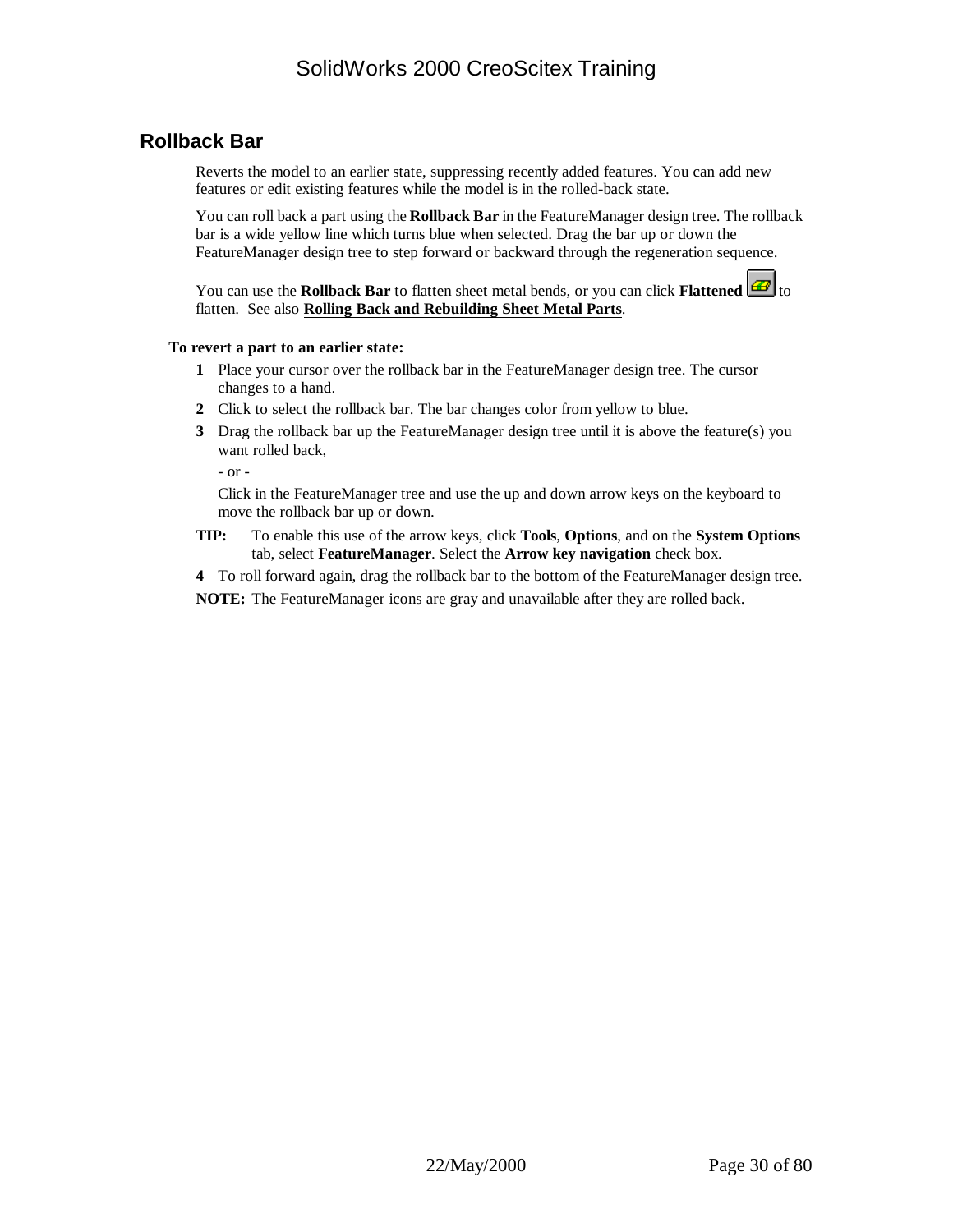#### **Edit Bends**

You can edit bend information by using the **Edit Definition** option from the right-mouse menu. The scope of the changes depends upon which feature is edited. For more information, select from the following:

- <sup>q</sup> Edit a single bend.
- <sup>q</sup> Edit bends for an entire part.
- <sup>q</sup> Edit bends listed under Flatten-Bends.
- <sup>q</sup> Edit bends listed under Process-Bends.

**NOTE:** You cannot change the bend angle for sharp bends because this is calculated from your model.

You cannot change the bend angle and radius for round bends. The bend angle is calculated from the model and the bend radius is specified in the sketch or in the fillet.

You must use a solid sketch **Line** to add a bend to a flattened sheet metal part. You can not add a bend using a **Centerline** 

#### **Edit a Single Bend**

#### **To edit a single bend:**

- **1** In the FeatureManager design tree, right-click a **SharpBend**, **RoundBend**, or **FlatBend** item that you want to change, and select **Edit Definition**.
- **2** In the dialog box that comes up, make changes as needed to the bend **Radius**, **Angle**, or **Order**. Click **Bend Down** to reverse the direction of the bend.
- **3** In the **Bend Allowance** section, you can click to clear the **Use Default** checkbox if you want to change the use of the **bend table** , **k-factor**, or **bend allowance** .
- **4** To change the relief type and size, click the **Auto Relief** tab.
- **5** Click to clear **Use default relief**.
- **6** Change the type of relief cut in the **Relief Type** section.
- **7** If you select **Rectangular**, change the **Width** and **Depth** values in the **Relief Size** section.
- **8** Click **OK** to exit the dialog box and rebuild the part.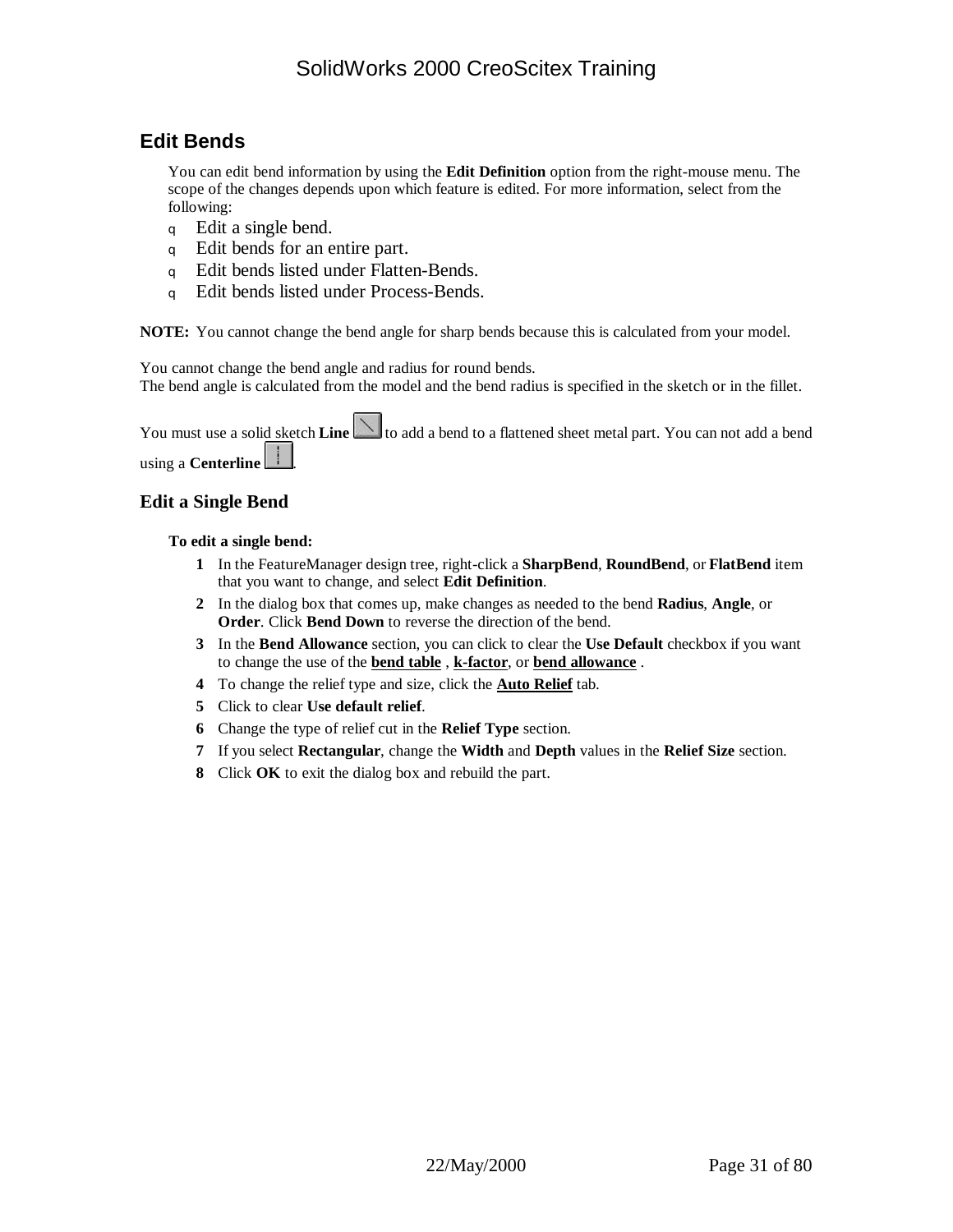#### **Edit Bends for Entire Part**

#### **To Edit bend parameters for the entire part:**

- **1** In the FeatureManager design tree, right-click the **Sheet-Metal** feature, and select **Edit Definition**.
- **2** In the **Sheet-Metal** dialog box, change the **Default Bend Radius**.
- **3** Change the **Fixed edge or face** by selecting a different edge or face on the model.
- **4** In the **Bend allowance** section, change the use of the **bend table** , **k-factor**, or **bend allowance** .
- **5** To add auto reliefs, select **Use auto relief** in the **Auto Relief** section, and select the type of relief cut. To change the type of auto relief, select a different type of relief cut.
- **6** If you select **Rectangular**, you must specify a **Relief ratio**.
- **7** Click **OK**.

#### **Edit Bends Listed Under Flatten-Bends**

#### **To edit bend parameters for all bends listed under Flatten-Bends:**

- **1** In the FeatureManager design tree, select the **Flatten-Bends** feature.
- **2** Right click and select **Edit Definition**.
- **3** In the **Flatten-Bends** dialog box, clear the **Default bend radius.**
- **4** In the **Bend allowance** region, you can click to clear the **Use Default** checkbox if you want to change the use of the **bend table** , **k-factor**, or **bend allowance** .
- **5** Click **OK**.

#### **Edit Bends Listed Under Process-Bends**

#### **To edit bend parameters for all bends listed under Process-Bends:**

- **1** In the FeatureManager design tree, select the **Process-Bends** feature.
- **2** Right-mouse click and select **Edit Definition**.
- **3** In the **Process-Bends** dialog box, change the **Default Bend Radius.**
- **4** In the **Bend allowance** region, you can clear the **Use Default** checkbox if you want to change the use of the **bend table** , **k-factor**, or **bend allowance** .
- **5** Click **OK**.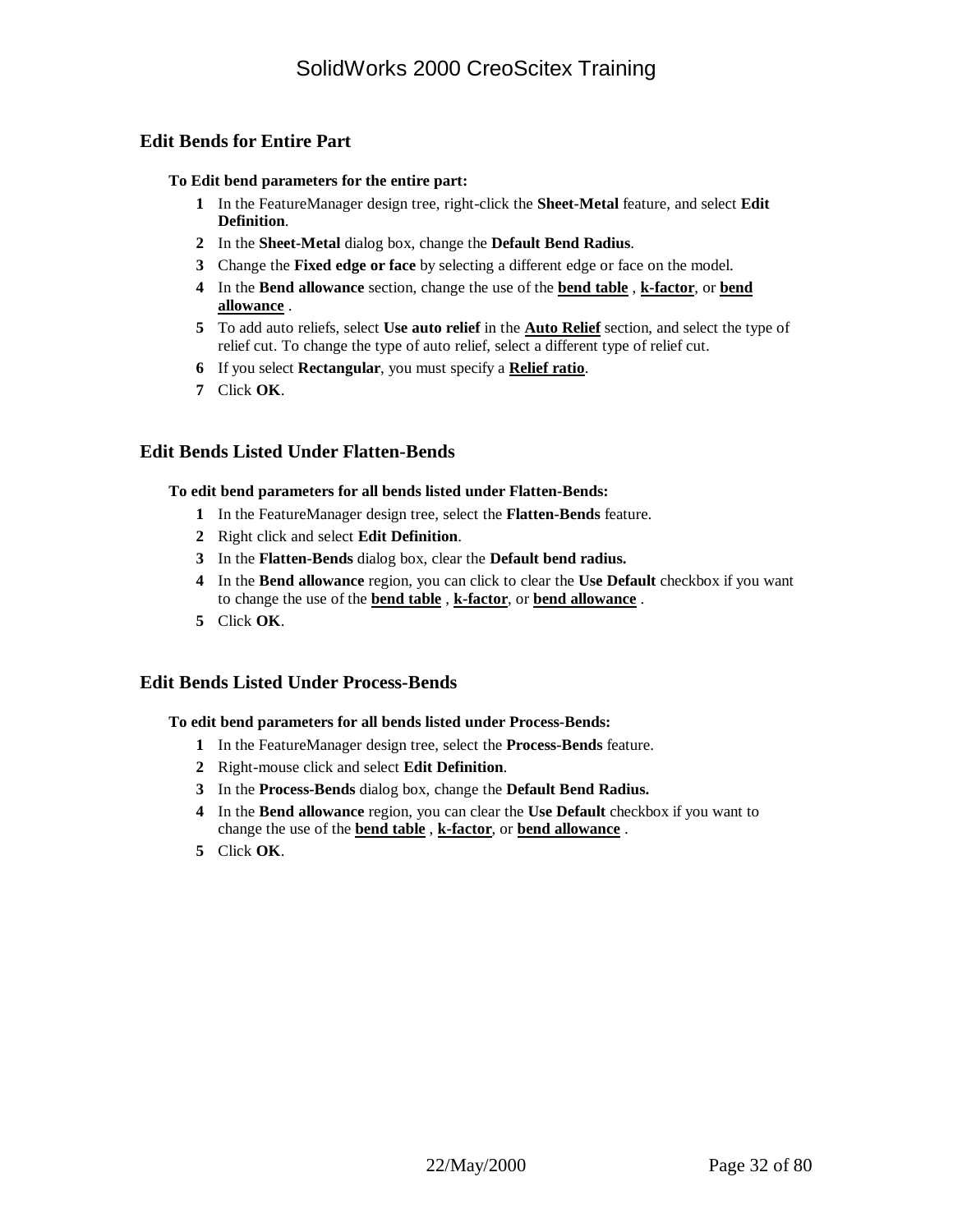## **Adding Walls to a Sheet Metal Part**

**Important:** All walls must be in place before the **Sheet-Metal** feature adds the bends.

It is recommended that you add all the walls as described here, before inserting bends. However, if necessary, you can rollback the model to the last feature before the **Sheet-Metal** feature to add a wall. Or, if parent-child dependencies allow, you may be able to re-order a wall before the **Sheet-Metal** feature.

**NOTE:** You cannot add walls to cylindrical or conical faces on sheet metal parts.

#### **To add a wall to a sheet metal part:**

- **1** Open a sketch on the face of the part where the new wall will be attached.
- 2 Select a linear edge of a planar face on the model to attach the wall to, and click **Convert** 
	- **Entities**  $\boxed{\Box}$  or **Tools**, **Sketch Tools**, **Convert Entities**.
- **3** Drag the vertices near existing bends a small distance away from the bends to allow for the bend radius.
- **4** Click **Extruded Boss/Base** or **Insert, Boss, Extrude**, then set the **Type** to **Blind** and specify the **Depth**.
- **5** On the **Thin Feature** tab, set the **Wall Thickness** to be the same as the base part.
- **6** Click **OK**.



**7** Click or **Insert, Features, Sheet Metal, Bends**.

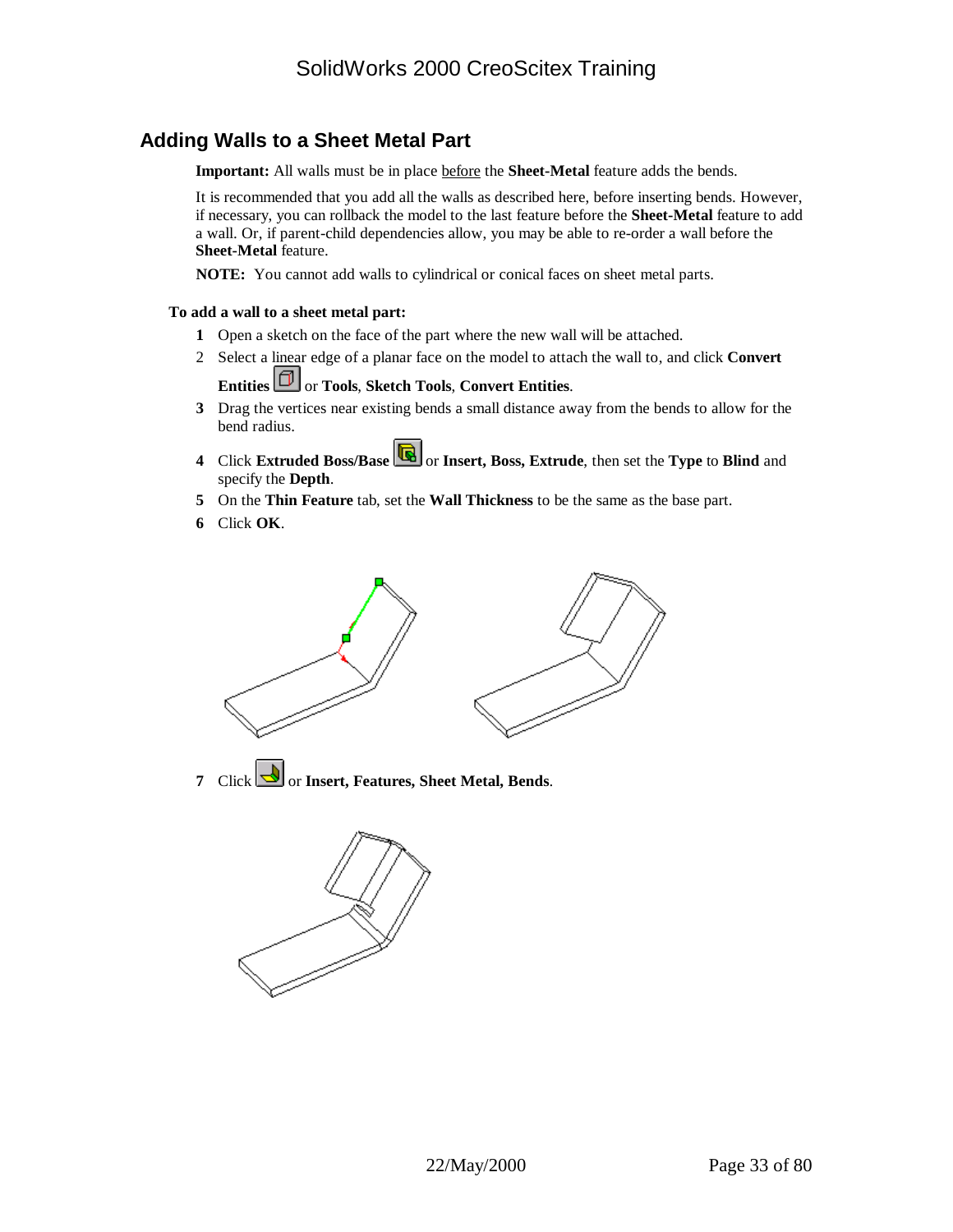## **Extruding Tabs on a Sheet Metal Part**

#### **To extrude a tab on a flattened part:**

- **1** Click a face on the flattened part and open a sketch.
- **2** Sketch a profile with one side coincident with a model edge.



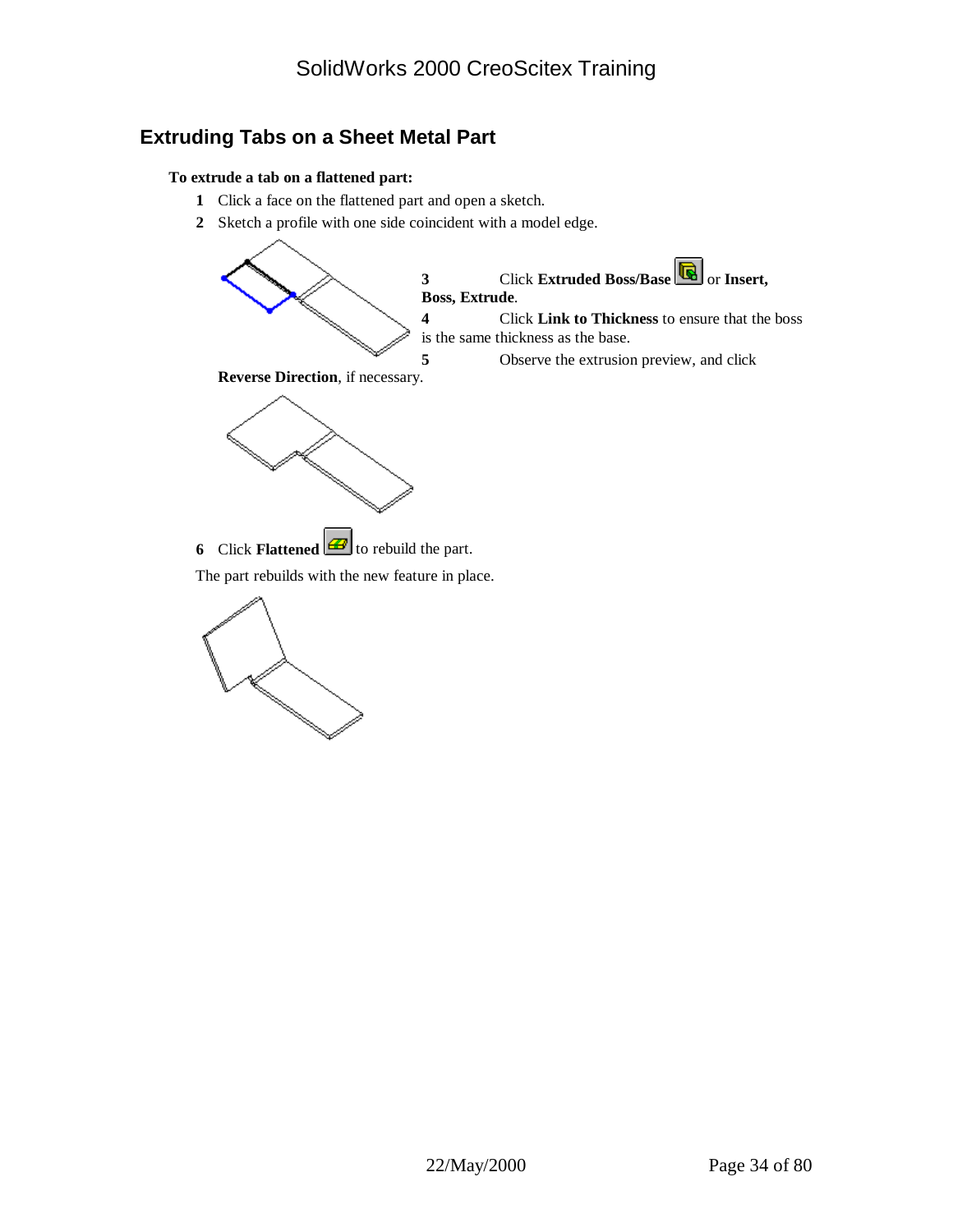## **Rip**

Creates a rip feature along the selected model edges.

#### **To create a rip feature:**

**1** On the model, select the inside linear edges to rip.

Note the arrows that appear on each selected edge. By default, rips are inserted in both directions. To insert a rip in only one direction, click the name of the edge listed under **Edge selection**, and click **Change direction**. Click **Change direction** again to insert the rip in the opposite direction.

**2** Click **OK**.

#### **Both directions:**



**One direction:**

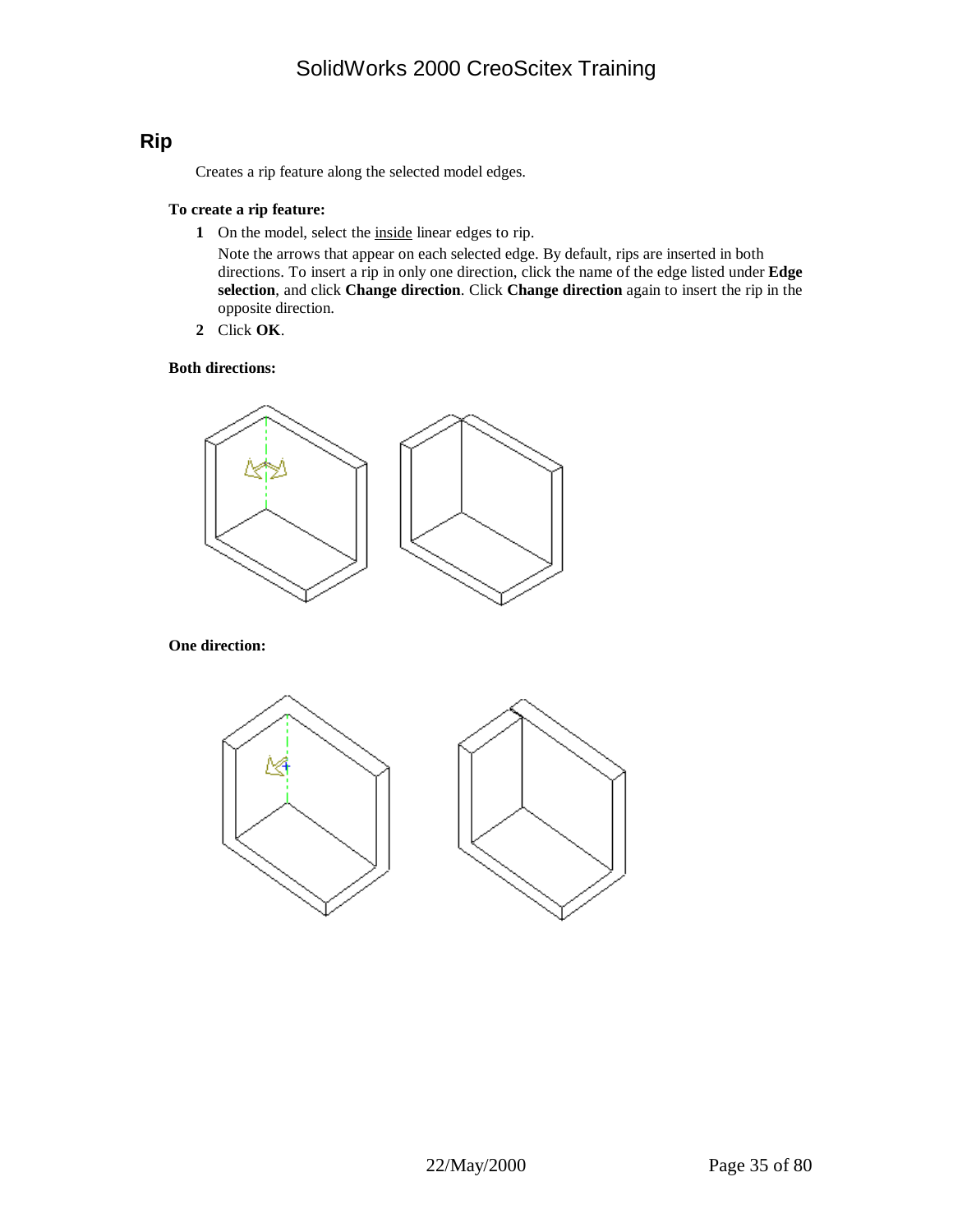## **Auto Relief**

The software automatically adds relief cuts wherever needed when inserting bends if you select **Use auto relief**. The software supports two types of relief cuts:

•Rectangular

•Tear

If you want to automatically add **Rectangular** reliefs, you must specify the **Relief ratio.** 

**Tear** reliefs are of the minimum size required to insert the bend and flatten the part.

#### **Relief Ratio**

The distance **d** represents the width of the **Rectangular** relief cut and the depth by which the side of the **Rectangular** relief cut extends past a bend region, expressed as a ratio of material thickness.

The bend region is represented by the gray area of the diagram.



The value must be between 0.05 and 2.0. The higher the value, the larger the size of the relief cut added during insertion of bends.

#### Note:

You can edit a Rectangular relief cut to specify different width and depth dimensions.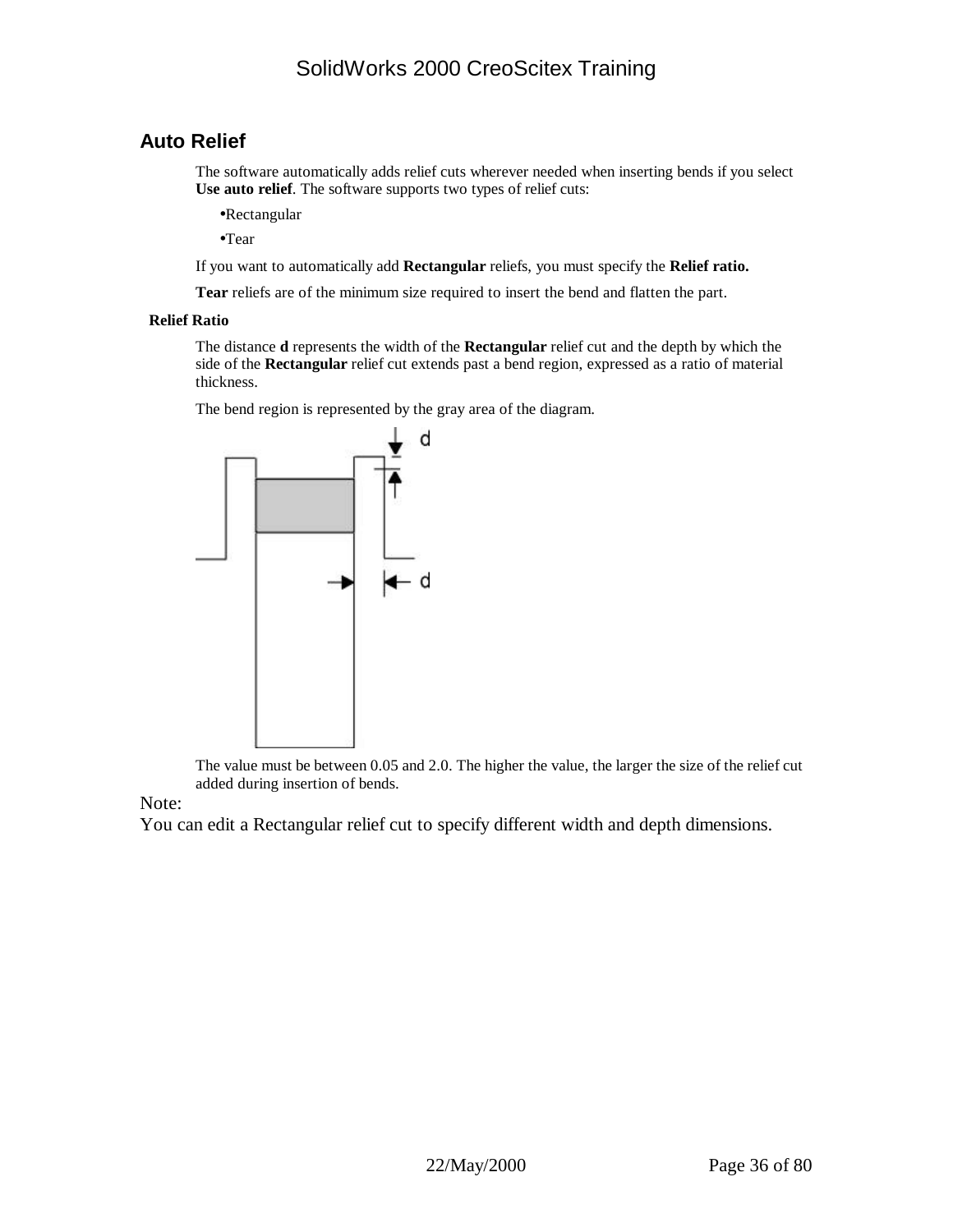## **Edit a Single Auto Relief**

You can change the type and size of a relief cut for an individual bend.

**NOTE:** You cannot edit relief cuts in sheet metal parts created in versions prior to SolidWorks 99.

### **To change the type and size of a relief cut for a single bend:**

- **1** In the FeatureManager design tree, click  $\mathbb{E}$  beside the **Flatten-Bends** feature.
- **2** Right-click the bend you want to edit and select **Edit Definition**.
- **3** Click the **Auto Relief** tab.
- **4** Click to clear Use default relief.
- **5** Change the type of relief cut in the **Relief Type** section.
- **6** If you select **Rectangular**, change the **Width** and **Depth** values in the **Relief Size** section.
- **7** Click **OK**.

## **Edit All Auto Reliefs**

You can change the type of auto reliefs automatically added to the bend regions in sheet metal parts.

**NOTE:** You cannot edit relief cuts in sheet metal parts created in versions prior to SolidWorks 99.

### **To change the type of relief cut for all bends:**

- **1** Right-click the **Sheet-Metal** feature in the FeatureManager design tree and select **Edit Definition**.
- **2** In the **Auto Relief** section, change the type of relief cut.
- **3** If you select **Rectangular**, you must specify the **Relief ratio**.
- **4** Click **OK**.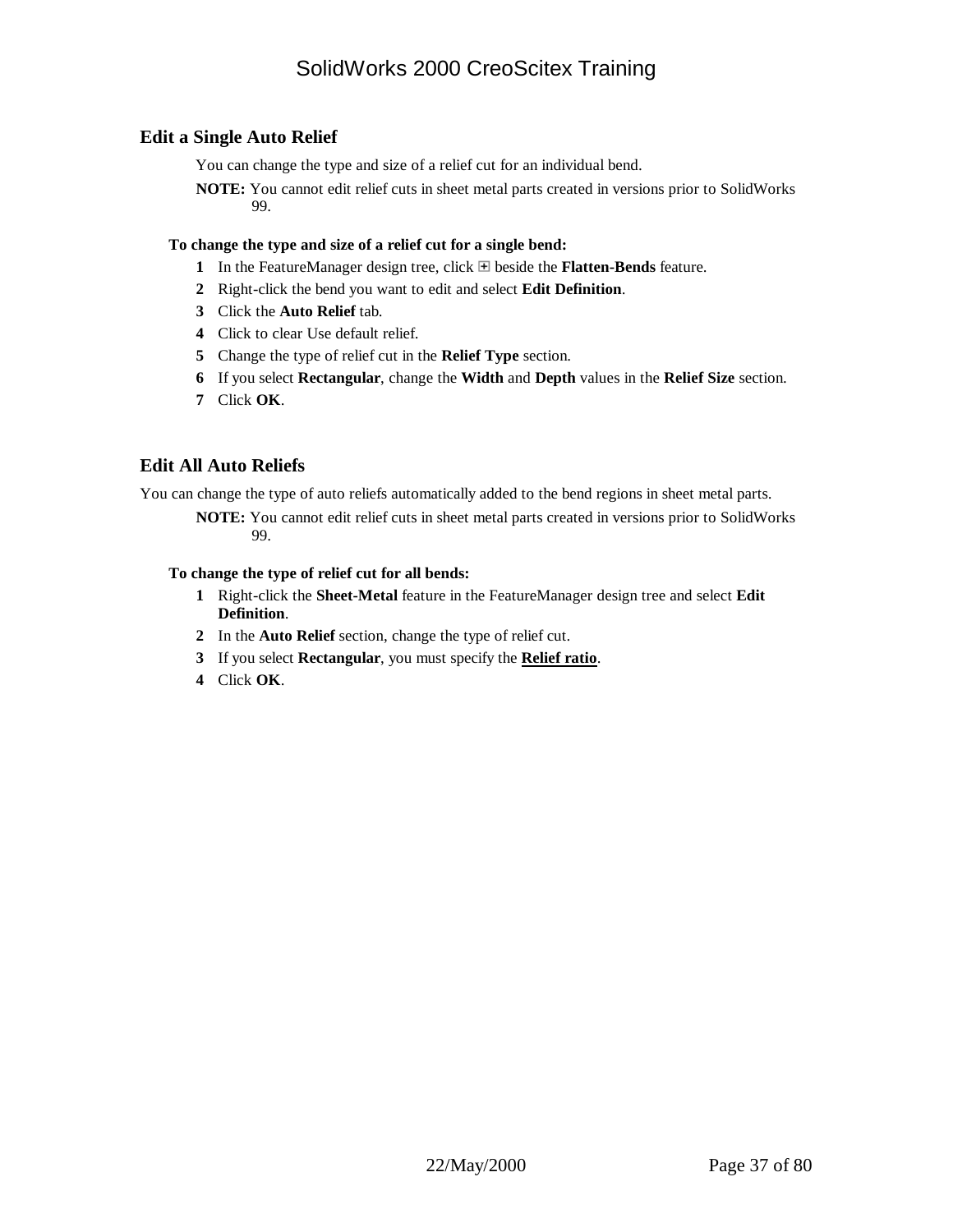## **Creating Drawings of Sheet Metal Parts**

You can create drawings of sheet metal parts using either one of the following methods:

•**Automatically** create the flat pattern configuration of the sheet metal part when you create the drawing.

•**Manually** create the flat pattern configuration of the sheet metal part, then create the drawing.

### **To show bend lines in flat pattern view:**

- **1** In the drawing window, expand **Drawing View** in the FeatureManager design tree to show the part's **Flatten-Bends** and **Process-Bends** features. Then expand both of these features.
- **2** Right-click **Sharp-Sketch** and click **Show,** then right-click **Flat-Sketch** and click **Show**.

### **To remove the display of the bend region lines:**

- **1** In the drawing window, right-click **Drawing View** in the FeatureManager design tree, or right-click the drawing view in the graphics area.
- **2** Select **Tangent Edge, Tangent Edges Removed**.



### **To change the configuration in the drawing view:**

- **1** Right-click the drawing view in which you want to change the configuration, and select **Properties**.
- **2** In the **Use named configuration** box, select a different configuration and click **OK**.
- **3** Right-click the drawing view again, and select **Update View**, if necessary.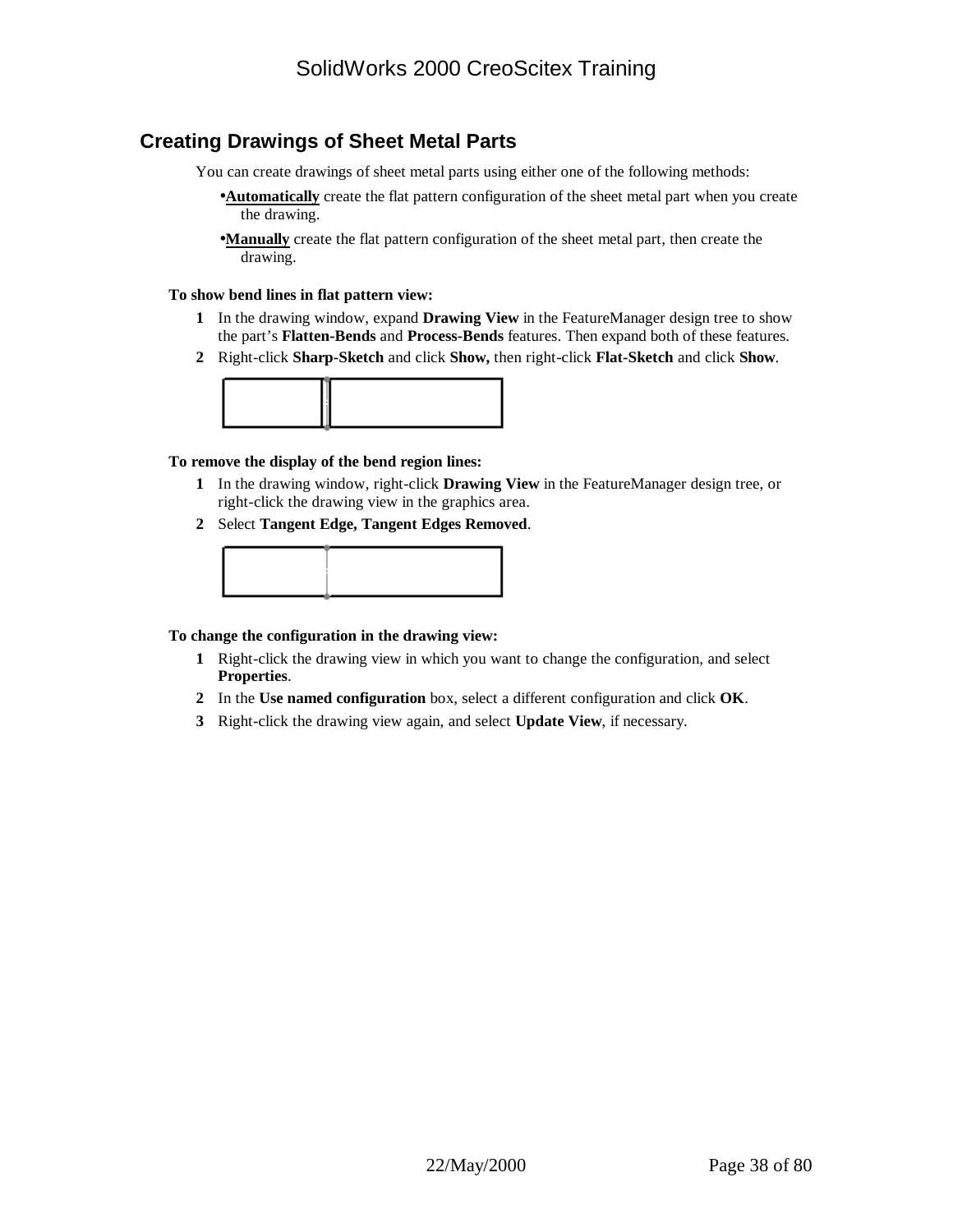## **Automatic Sheet Metal Drawings**

**To create a drawing of a flat pattern that the software creates automatically:**

- **1** Create a new drawing document.
- **2** Click **Named View**  $\boxed{\sum_{n=0}^{N}}$  or **Insert, Drawing View, Named View.**
- **3** Change to the part window and click anywhere.
- **4** Select the Flat pattern view from the **Drawing View Named View** dialog box, and click **OK**.

The software creates a flat pattern configuration automatically.

**5** Return to the drawing window and click to place the flat pattern view.

The bend lines are automatically shown in the flat pattern view; the bend region lines are not shown.

Multiple collinear edges in the flat pattern configuration are merged into a single linear edge in the drawing.

### **Manual Sheet Metal Drawings**

**To create a drawing of a flat pattern that you create manually**:

- **1** Create a **part configuration of a flat pattern**.
- **2** Create a new drawing.
- **3** Click **Named View**  $\boxed{\sum_{n=0}^{N}}$  or **Insert, Drawing View, Named View.**
- **4** Change to the part window and click anywhere. Then select the desired view from the **Drawing View - Named View** dialog box, and click **OK**.
- **5** Return to the drawing window and click to place the view on the sheet.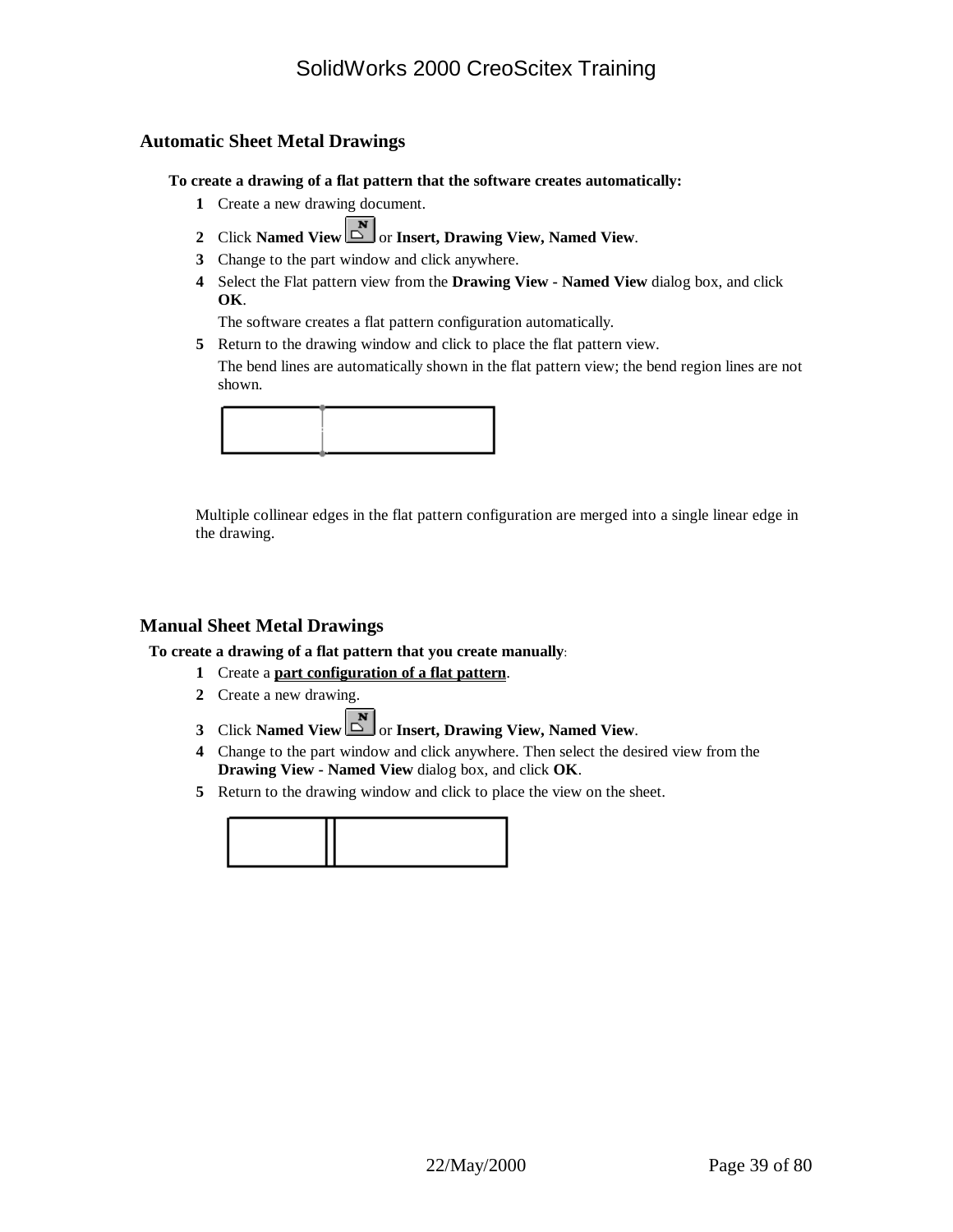## **Notes**

A note can be free floating or placed with a leader pointing to an item (face, edge, or vertex) in the document. It can contain simple text, symbols, parametric text, and hyperlinks.

To set **Note** options for the current document, click **Tools, Options, Document Properties, Notes**.

#### **To create notes:**

- **1** Click Note  $\boxed{\mathbf{A}}$  or **Insert**, Annotations, Note. The **Properties** dialog box for Note appears.
- **2** Type in text and select options as desired.
- **3** With the dialog box still open, click in the graphics area to place the note.



• New! Click as many times as necessary to place multiple copies.

•If the note has a leader, click once to place the leader, then click a second time to place the note.



• You can change text and other items in the dialog box for each instance of the note.

- •While dragging the note and before placing it, press **Ctrl**. The note stops moving, but the leader continues, lengthening the leader. While still holding **Ctrl**, click to place the leader. Click as many times as necessary to place additional leaders. Release **Ctrl** and click to place the note.
- **4** Click **OK** to close the dialog box.

Once you have created a note and closed the dialog box, you can edit the note in place by double-clicking it. You can also edit the note and change its properties by right-clicking the note and selecting **Properties**. For more information on the options available in the **Properties** dialog box..

You can add more leaders to an existing note by holding down **Ctrl** and dragging a leader attachment point.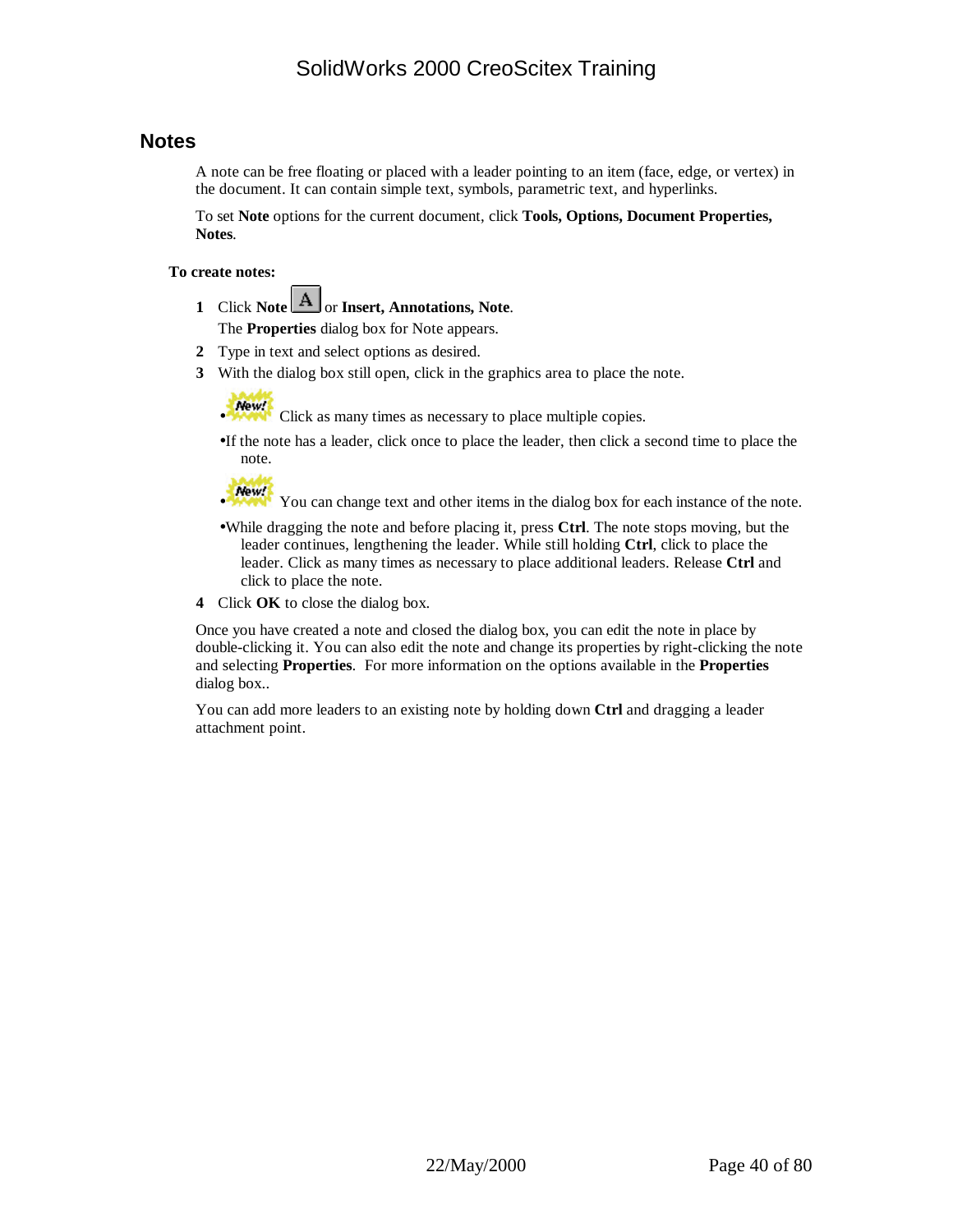## **Annotation Properties**

Lets you select the types of annotations that you want to display and set text scale and other annotations options.

### **To select the types of annotations to display:**

- **1** In the FeatureManager design tree, right-click the **Annotations** folder,  $\mathbf{T}$ , and select **Details**.
- **2** In the **Annotation Properties** dialog box, specify a **Display Filter** by selecting the annotation types to display by default:

| <b>Cosmetic threads</b>   | <b>Geometric tolerances</b> |
|---------------------------|-----------------------------|
| <b>Datums</b>             | <b>Notes</b>                |
| Datum targets             | Surface finish              |
| <b>Feature dimensions</b> | Welds                       |
| Reference dimensions      |                             |

- or -

- Select **Display all types** to show all kinds of annotations available for that part or view.
- **3** Change the values in the **Text scale** edit box to change the scale of the text used in the annotations.
- **4** Select from the following options:
	- •**Always display text at the same size.** When checked, all annotations and dimensions are displayed at the same size regardless of zoom. Note that drawings have this option disabled and always zoom the text height.
	- •**Display items only in the view orientation in which they are created.** When checked, any annotation is displayed only when the model is viewed in the same orientation as when the annotation was added. Rotating the part or selecting a different view orientation removes the annotation from the display.
	- •**Display annotations / Display assembly annotations.** When checked, all annotation types that are selected in the **Display filter** are displayed. For assemblies, this includes not only the annotations that belong to the assembly, but also the annotations that are displayed in the individual part documents.
	- •**Use assembly's setting for all components.** When checked, the display of all annotations matches the setting for the assembly document, regardless of the setting in the individual part documents. Use this option along with **Display assembly annotations** to display different combinations of annotations.
	- •If you use JIS dimensioning standards, specify the **JIS surface finish size** (1,2,3 characters) or **Scale**.
- **5** Click **OK** to accept your changes; click **Cancel** to exit the dialog without saving the changes.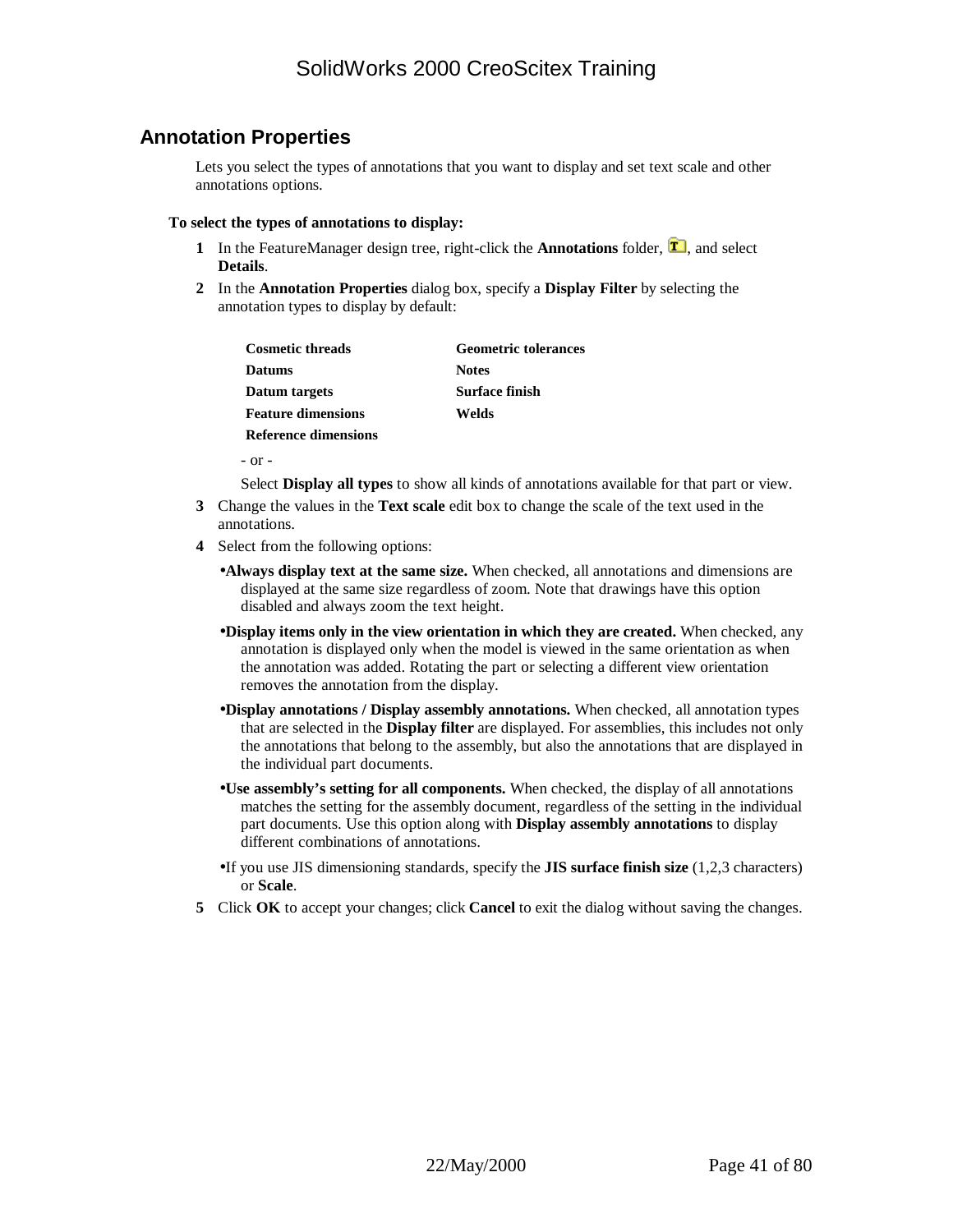## **ANSI Weld Symbol**

Creates symbols to provide weld specifications on your part, assembly, and drawing documents.

### **To create a weld symbol:**

- **1** Click an edge in the drawing view where you want to indicate a welded joint.
- **2** Click **Weld Symbol** or **Insert, Annotations, Weld Symbol**.

The ANSI Weld Symbol dialog box appears.

The symbol is displayed in the preview box as you select symbols and add appropriate dimensions and values.

- **3** In the boxes beside the **Weld Symbol** button, enter the weld dimensions.
- **4** Click the **Weld Symbol** button and select a symbol type from the list of standard symbols.
- **For a second fillet, select the 2nd fillet** check box and enter the weld dimensions in the boxes beside the check box.

The **2nd fillet** is available for only certain weld symbols (**Square** or **Bevel**, for example).

- **6** Specify other options as needed, such as **Finishing Method, Contour, Joint with Spacer**, **Groove angle**, or **Root opening**. For **Root opening**, you can select the **Inside** check box, the **Arrow** check box, or neither.
- **7** Select check boxes for **All around**, **Field or site weld**, **Display pointing down**, or **Stagger weld** as needed.
- **8** To specify the welding process, click **Specification process** and enter the text in the box.
- **9** Choose whether the weld is to be applied to the object on the **Arrow Side** or the **Other side**.
- **10** Choose a **Leader Anchor** style.
- **11 New!** If you are in a drawing with more than one layer, you can choose a named layer from the **Layer** list.
- **12** Click **OK**.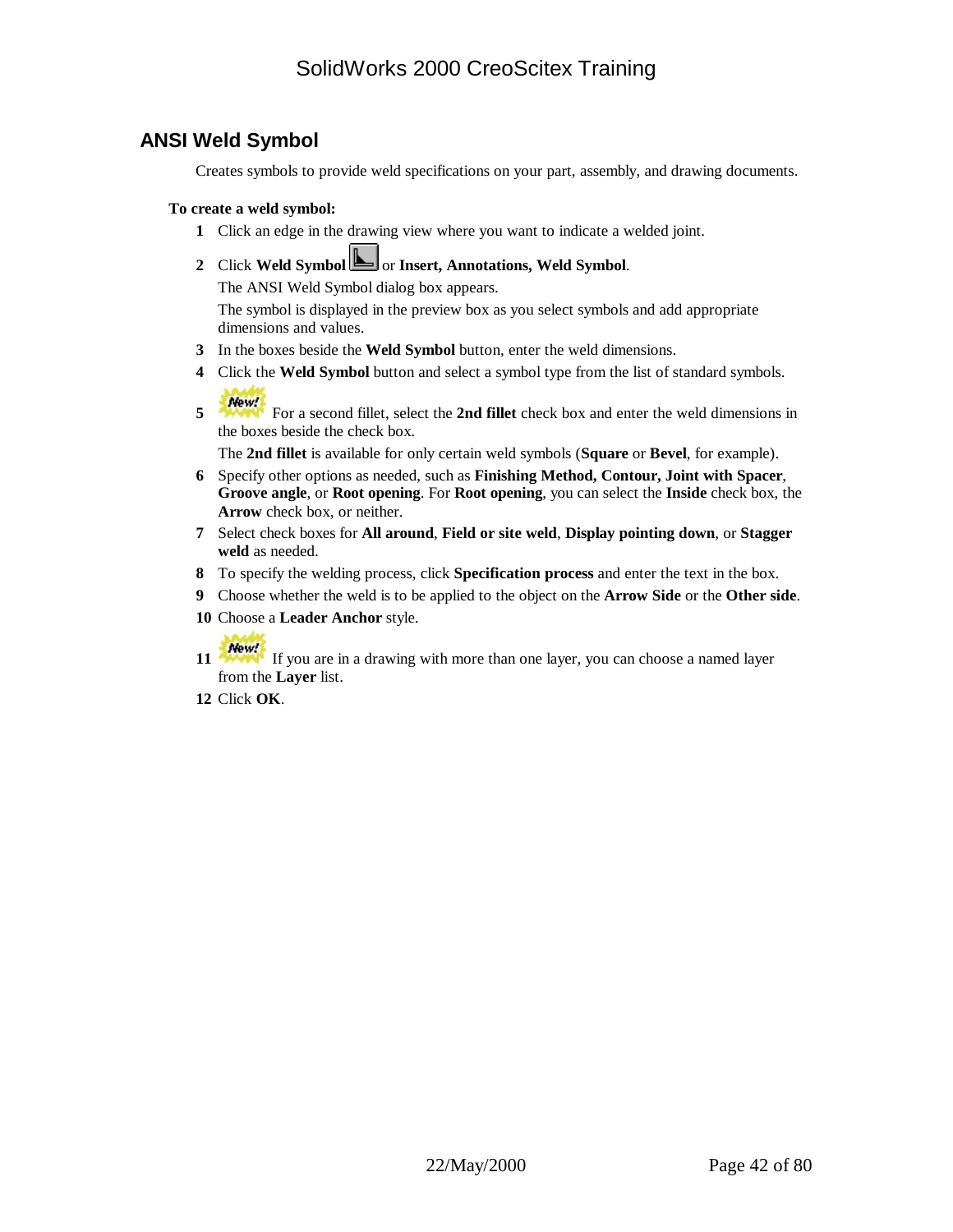## *Geometric Tolerancing*

The SolidWorks software supports the ANSI Y14.5 Geometric and True Position Tolerancing guidelines.



- •You can place geometric tolerancing symbols, with or without leaders, anywhere in a drawing, part, assembly, or sketch, and you can attach it anywhere on a dimension line.
- •The pointer changes to when it is near the handle of an arrow of a geometric  $\frac{f(x)}{n}$ tolerancing symbol on a dimension.
- •You can add multiple symbols without closing the dialog box, and you can display multiple perpendicular leaders.

### **To create geometric tolerancing symbols:**

- **1** Click **Geometric Tolerance**  $\boxed{\text{E}\textcircled{}}$ , or click **Insert, Annotations, Geometric Tolerance**.
- **2** Type in values and select symbols. As you add items, a preview is displayed.

For more information on the options available (Geometric Characteristic Symbols, Material Condition Symbols, Projected tolerance zone, and so on). For information on leader, arrow, anchor, and font options, see **Geometric Tolerance Details**.

**3** Click to place the symbol.

•Click as many times as necessary to place multiple copies.

- •If the symbol has a leader, click once to place the leader, then click a second time to place the symbol.
- •You can change text and other items in the dialog box for each instance of the symbol.
- •While dragging the symbol and before placing it, press **Ctrl**. The note stops moving, but the leader continues, lengthening the leader. While still holding **Ctrl**, click to place the leader. Click as many times as necessary to place additional leaders. Release **Ctrl** and click to place the symbol.
- **4** Click **OK** to close the dialog box.



You can drag the symbol any place in the document.

To edit an existing symbol, double-click the symbol, or right-click the symbol and select **Properties**.

You can add more leaders to an existing note by holding down **Ctrl** and dragging a leader attachment point.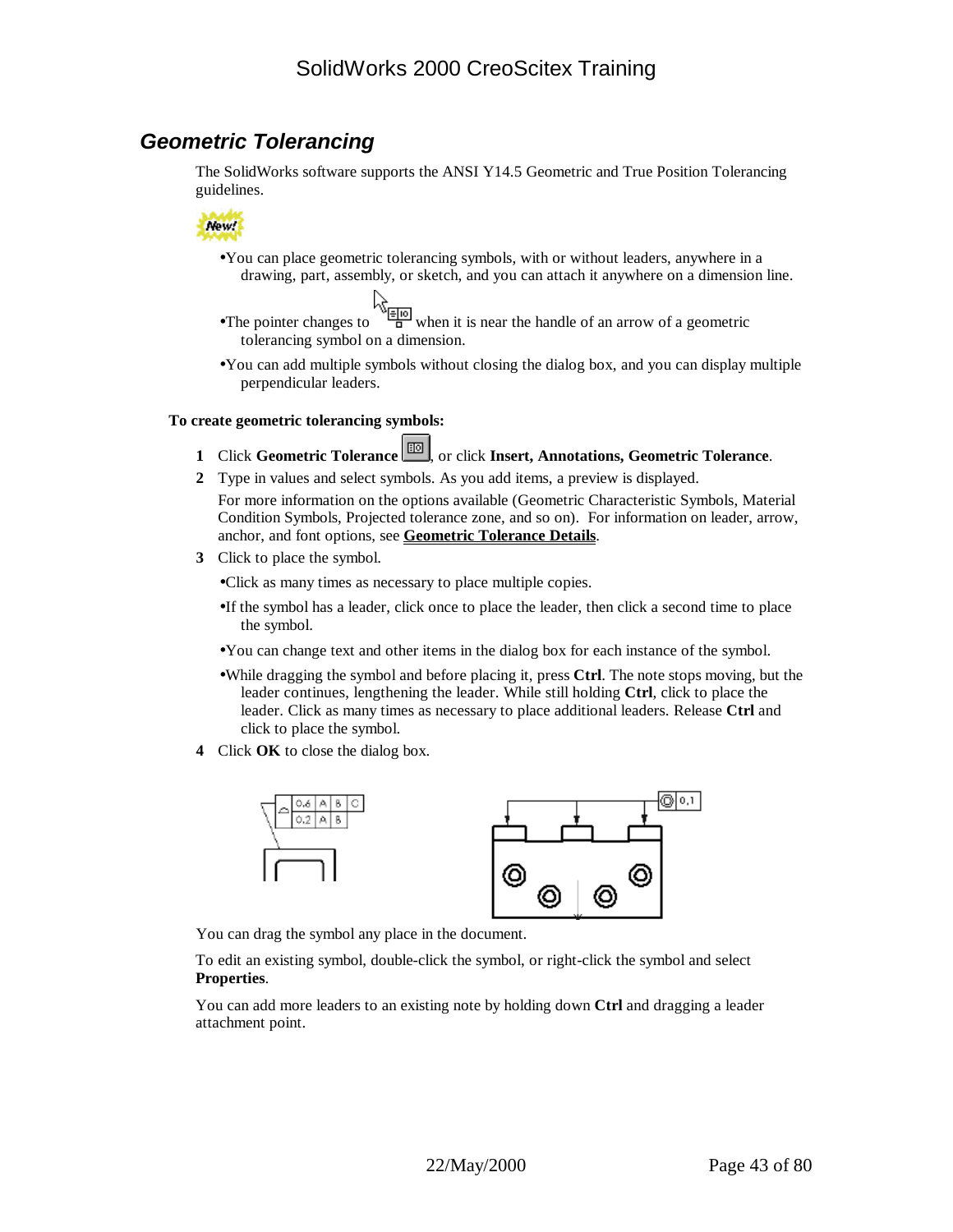## *First Angle and Third Angle Projection*

In third angle projection, the default front view from the part or assembly is displayed at the lower left. In first angle projection, the front view is displayed at the upper left. For information about setting the default projection:

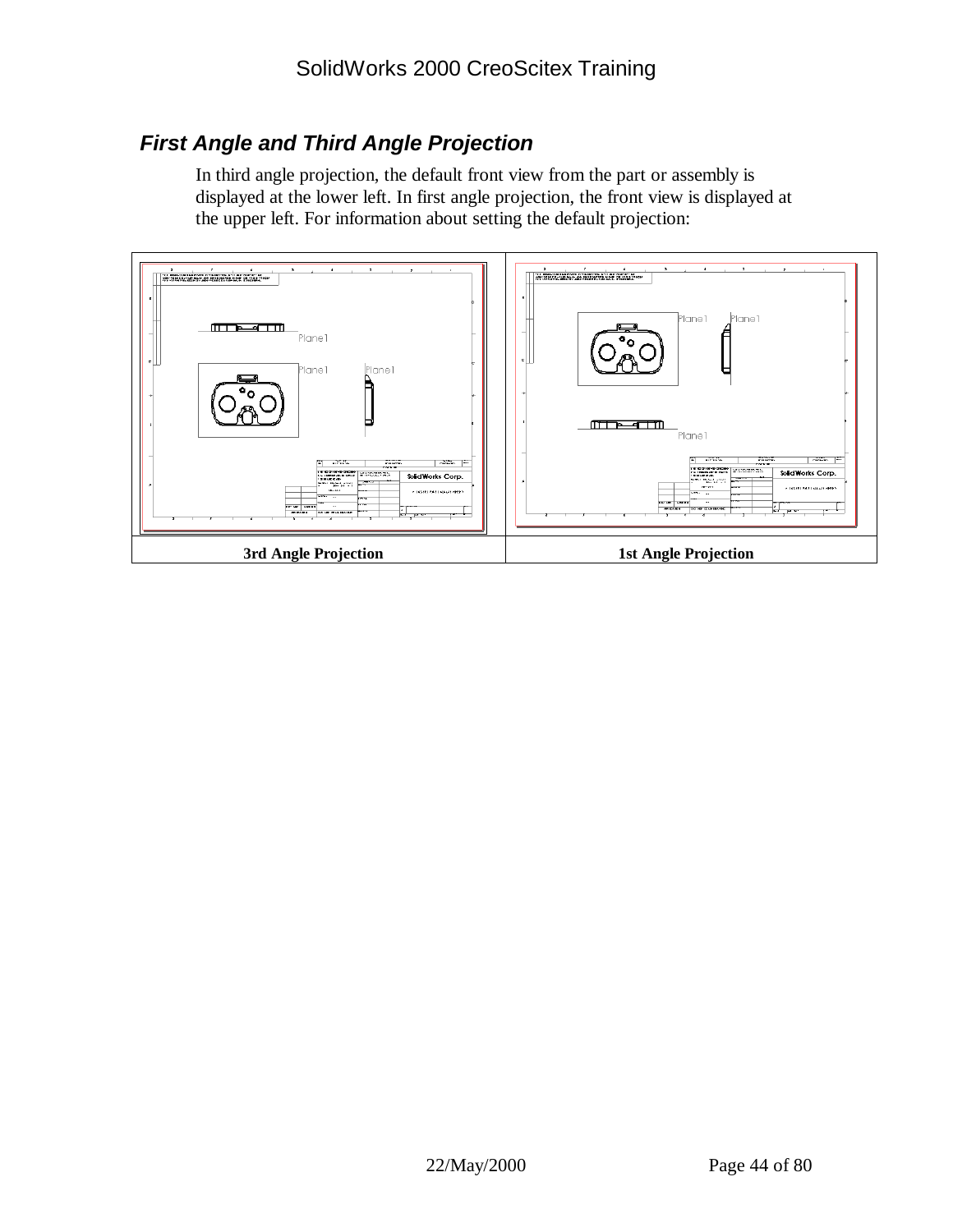## *Sheet Setup*

Lets you change the setup of the active drawing sheet.

### **To change the setup of a drawing sheet:**

- **1** While in an active drawing document, click **Edit**, **Properties**, or right-click the sheet, and select **Properties**.
- **2** You can make the following changes in the **Sheet Setup** dialog box:

•Enter a title in the **Name** box.

- •Select a **Paper Size** from the list of standard paper sizes or select **UserDefined** to specify a custom paper size.
- •Displays the **Height** of the selected standard paper size, or lets you specify the custom paper size **Height**.
- •Displays the **Width** of the selected standard paper size, or lets you specify the custom paper size **Width**.
- •Specify the **Scale**. The default is 1:2. (The scale is displayed in the status line at the bottom of the drawing.)
- •Select a standard sheet format, or select **Custom** or **None**.
- •Use the browse button to locate and use a custom drawing sheet format.
- •**Reload Sheet Format**. If you make changes to the sheet format, you can return to the default format by clicking this button.
- •Select the **Type of Projection** that will be used if you use the **Standard 3 View** option on this sheet.
	- **First Angle.** Orthographic views in first angle projection.
	- **Third Angle.** Orthographic views in third angle projection (the default).
- •Specify the letter of the alphabet that will be used for the next section or detail view in the **Next View Label** box.
- •Specify the letter of the alphabet that will be used for the next datum symbol in the **Next Datum Label** box.
- •Under **Use custom property values from model shown in**, select a view from the list. The properties defined for the model shown in the selected view are used to populate any notes that are linked to properties. See **Linking Notes to Document Properties**.
- **3** Click **OK**.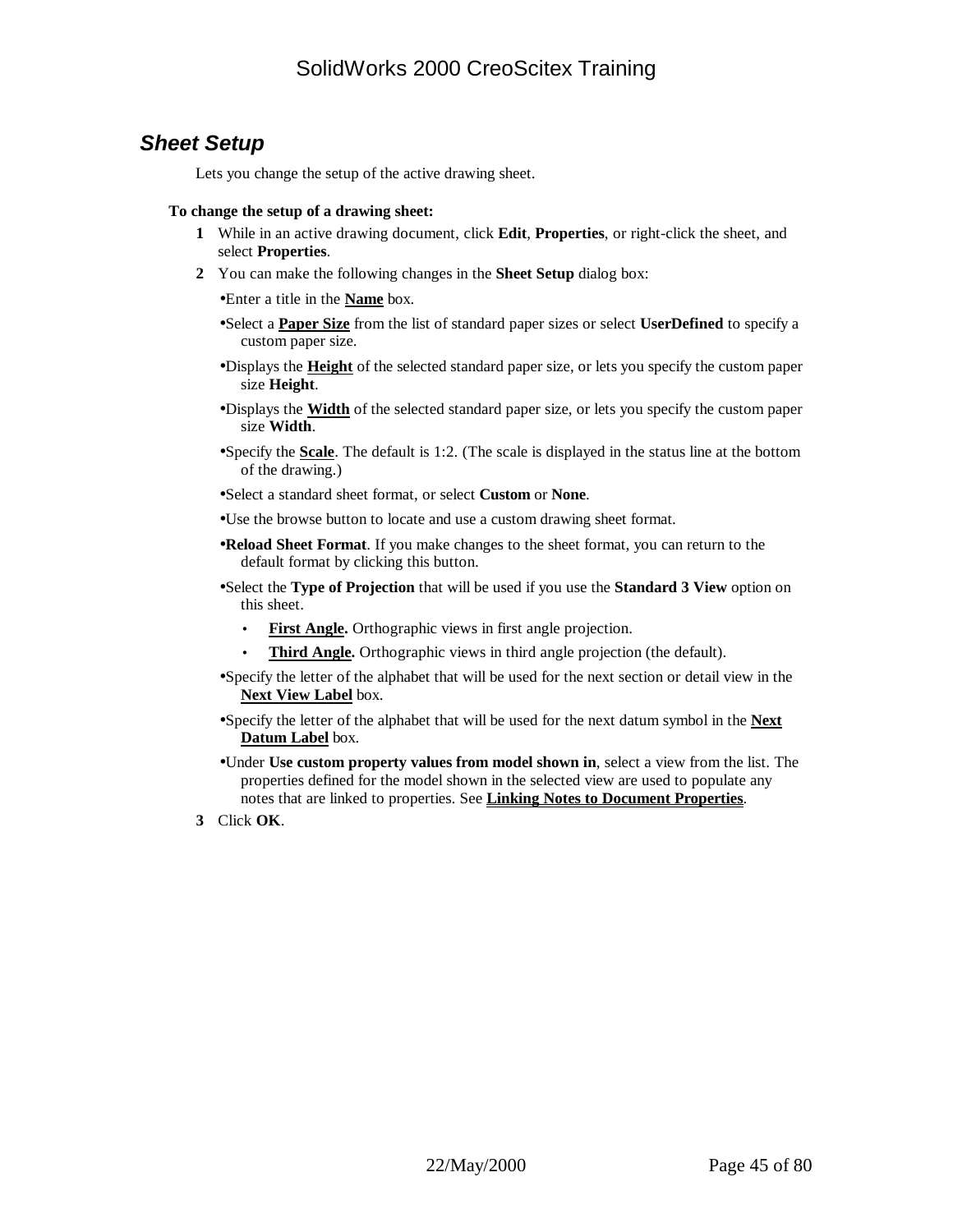## **Modifying the Sheet Setup**

You can set up the sheet details when you start a drawing, or later. You can also modify existing sheet details. If you choose **No Sheet Format** when you open a new drawing, the default values specified in the **Drawings Options** are used.

### **To specify sheet details:**

- **1** Right-click the sheet icon in the FeatureManager design tree, or any blank area of the drawing sheet, or the sheet tab at the bottom of the drawing window, and select **Properties**. You can edit the properties only of the *active* sheet. For information about creating and activating additional sheets, see **Multiple Drawing Sheets**.
- **2** Enter your choices in the **Sheet Setup** dialog box:

•**Name**. Enter a title in the box.

- •**Paper size**. Select a standard size from the list, or select **User Defined** to specify a custom paper size. If you selected **User Defined**, specify a **Height** and **Width** for the paper.
- •**Scale**. Specify the default scale for all views on the sheet.
- •**Sheet Format**. Select a standard sheet format from the list, or select **Custom** or **None**. If you select **Custom**, use the **Browse** button to select a custom sheet format.
- •**Reload Sheet Format**. If you make changes to the Sheet Format, you can return to the default format by clicking this button.
- •**Type of projection**. Select **First angle** or the default, **Third angle**.
- •**Next view label, Next datum label.** Specify the letter of the alphabet to be used.
- •**Use custom property values from model shown in**. This option is used only if more than one model document is shown on the sheet. If the drawing has notes that are linked to custom file properties of a model, select which view contains the model whose properties you want to use. If you do not specify otherwise, the properties of the model in the *first* view added to the sheet are used. See **Linking Notes to Document Properties**.
- **3** Click **OK**.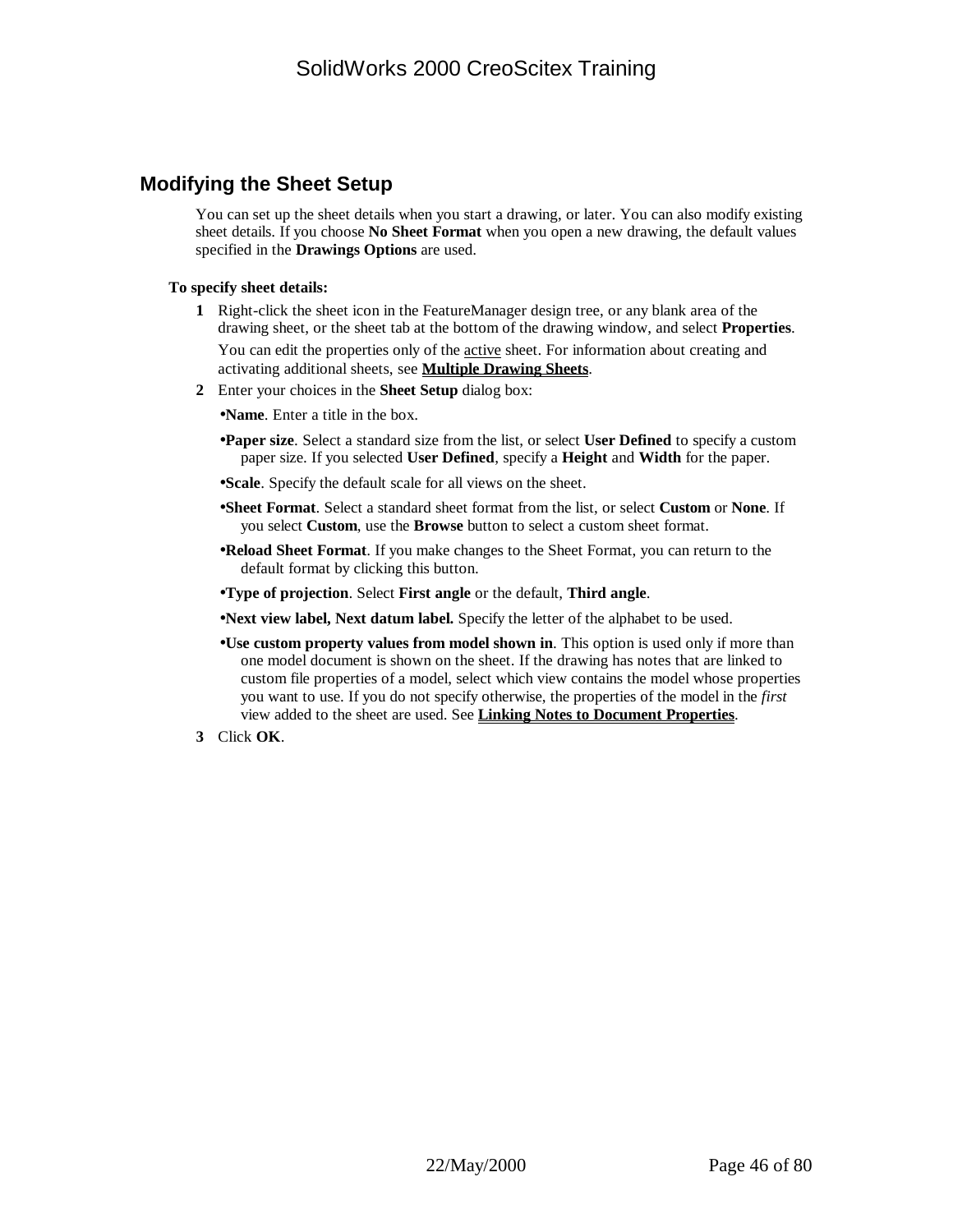## **Projection View**

A **Projection View** is created by projecting an orthographic view, using **First angle or Third angle projection**, as specified in the **Sheet Setup** dialog box.

### **Creating a projection view:**

- **1** Select an existing view by clicking inside its boundary.
- **2** Click **Projected View**  $\boxed{\text{H}}$  on the Drawing toolbar, or click **Insert**, **Drawing View**, **Projection.** The pointer shape changes to  $\vec{v}$ .
- **3** To select the direction of projection, move the pointer to the appropriate side of the selected view.

A preview of the view is displayed, snapped to the nearest projection. To override the snapping behavior, hold the **Ctrl** key as you move the preview around. To resume the snapping behavior while dragging, release the **Ctrl** key.

You can project to the left, right, above, or below (in this example, the user moved the pointer to the right of the selected view).



**4** When the view is where you want it to be, click to place the view.

The projection view is placed on the sheet, aligned to the view from which it was created. By default, you can move a projection view only in the direction of the projection. For information about changing the alignment of views, see **View Alignment and Display**.

**5** To display an arrow indicating the direction of projection, right-click the projection view on the sheet or in the FeatureManager design tree, and select **Properties**. Click the **Display view arrow** check box and enter a label if desired (maximum of two characters).

New: Projection Views are linked from the child view to the parent. Right-click the Projection View and select **Jump to Parent View**.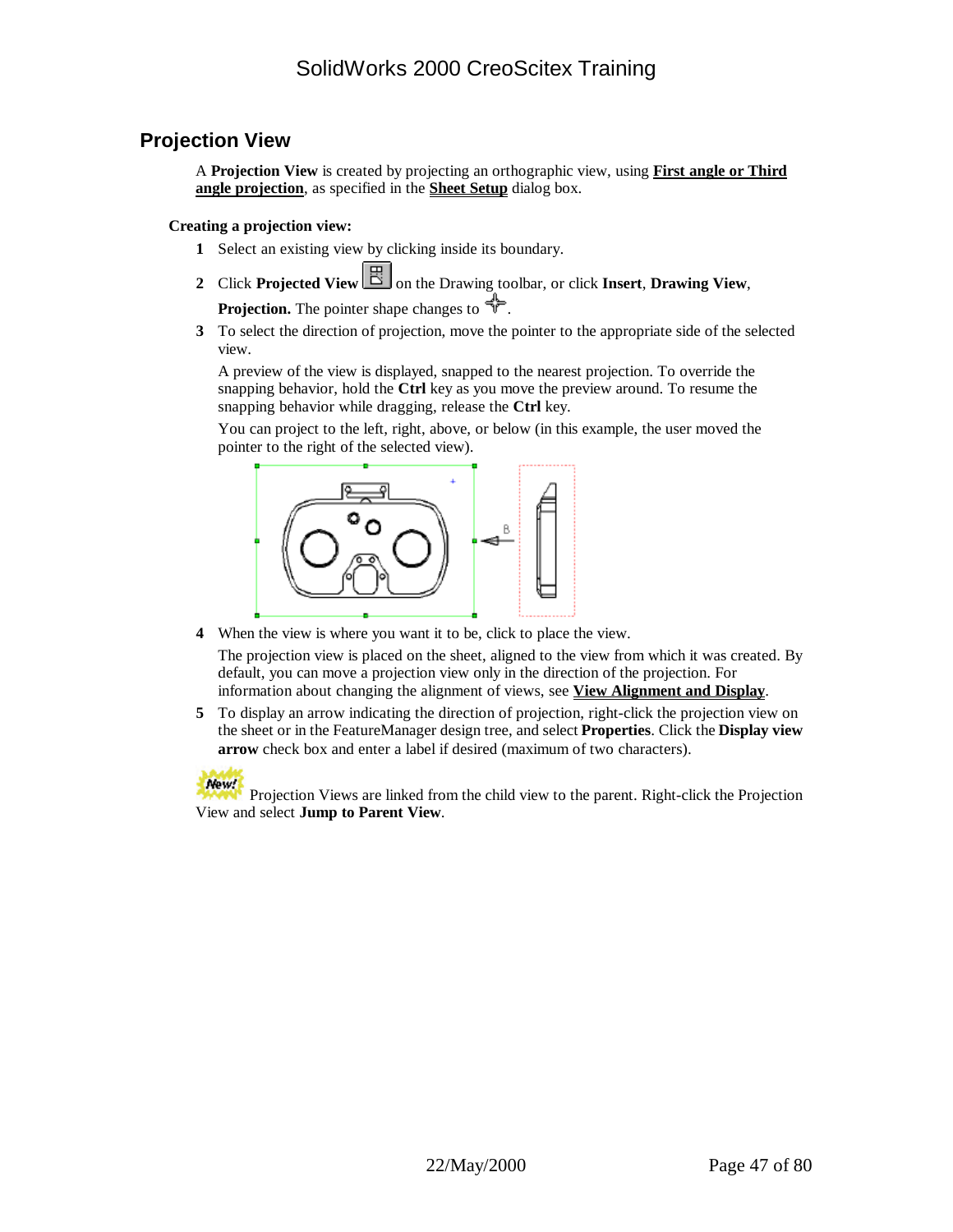## *Manintaing Company Standards*

## **Use of Template files**

This exercise focuses on how to create template files from existing drawing files. Basiclay, the technique involves changing exiting drawing file extensions from .SLDDRW to .DRWdot. Next, the file path location is added to the Document Templates listing in File locations (shown below).

- **1** In the directory c:\Creo\Creo Borders, Rename: Creo-B.SLDDRW to: Creo-B.DRWdot
- **2** From the Pulldown menus select Tools | Options
- **3** Select the System Options Tab
- **4** Select File Locations
- **5** From the Show folders for: list select Document Templates
- **6** Press the Add Button
- **7** Find the directory C:\Creo\Creo Borders

#### **Standard Borders**  $D \left( \frac{1}{2} \right)$

| -- Drawings<br>- Default Edge Display<br>Area Hatch<br>- Colors<br>- Sketch<br>- Edge Display/Selection<br>Performance<br>External References<br>- Default Templates<br>- File Locations<br>- FeatureManager<br>- Spin Box Increments<br>-- View Rotation<br>Backups | Document Templates<br>Folders:<br>C:\Creo\Creo Borders<br>Add<br>C:\Creo\Creo Part Templates<br>C:\Program Files\SolidWorks\data\Templates<br>Delete<br>Move Up<br>Maye Down<br>$\left  \cdot \right $ |
|----------------------------------------------------------------------------------------------------------------------------------------------------------------------------------------------------------------------------------------------------------------------|--------------------------------------------------------------------------------------------------------------------------------------------------------------------------------------------------------|
|                                                                                                                                                                                                                                                                      |                                                                                                                                                                                                        |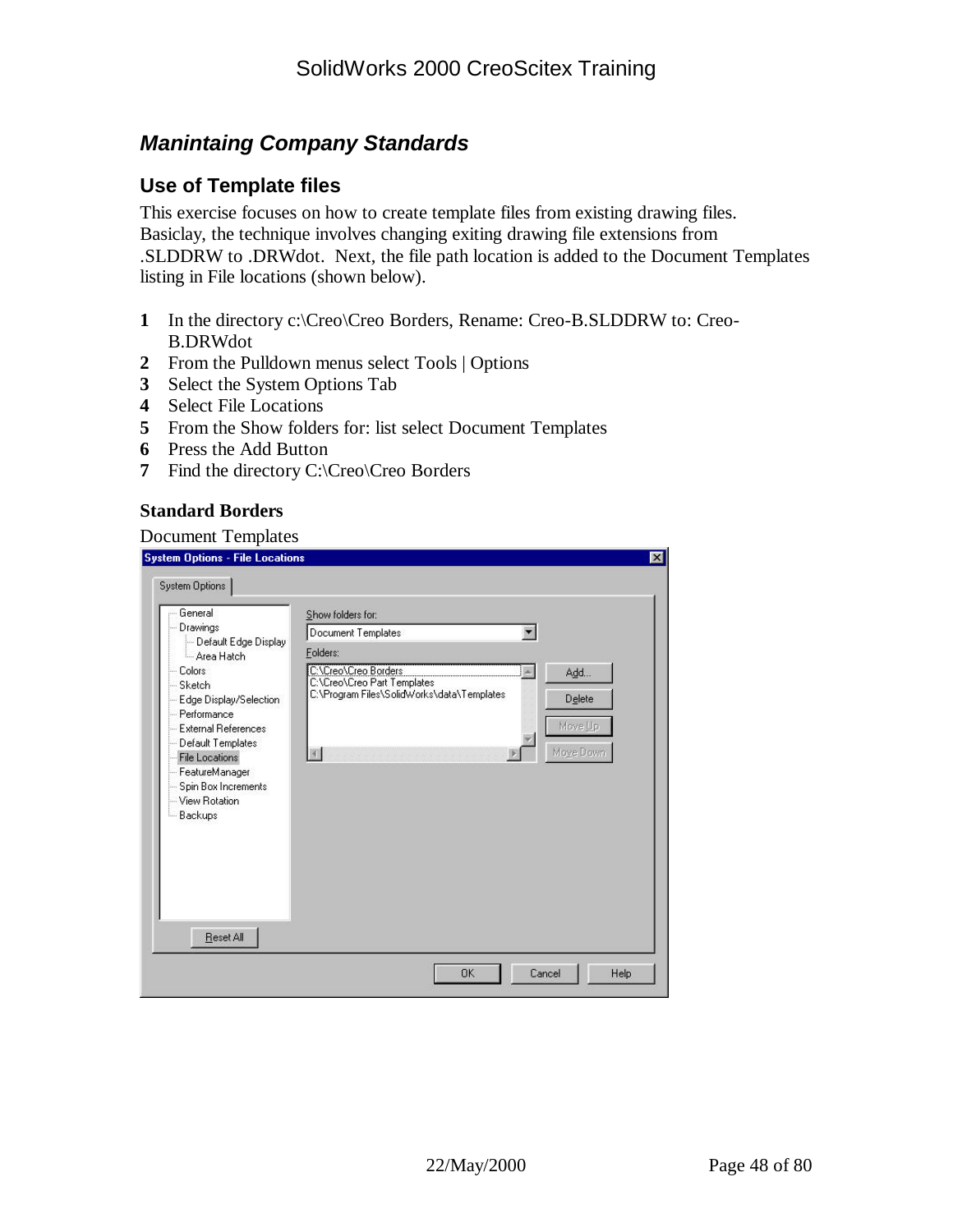| <b>System Options - File Locations</b>                                                                                                                                                                                                                                                     | $\mathbf{z}$                                                                                                                                                                                                      | <b>System Options - File Locations</b>                                                                                                                                                                                                                                                     | $\overline{\mathbf{x}}$                                                                                                                                                          |
|--------------------------------------------------------------------------------------------------------------------------------------------------------------------------------------------------------------------------------------------------------------------------------------------|-------------------------------------------------------------------------------------------------------------------------------------------------------------------------------------------------------------------|--------------------------------------------------------------------------------------------------------------------------------------------------------------------------------------------------------------------------------------------------------------------------------------------|----------------------------------------------------------------------------------------------------------------------------------------------------------------------------------|
| Swoters Options                                                                                                                                                                                                                                                                            |                                                                                                                                                                                                                   | Swoters Options                                                                                                                                                                                                                                                                            |                                                                                                                                                                                  |
| General<br><b>Drawings</b><br><b>Detault Edge Dirplay</b><br>Area Hatch<br>Color<br>Sketch<br>Edge Display/Selection<br>Performance.<br>External References<br>Default Tenglates<br>File Locations<br>FastureManager<br>Spin Box Increments<br>View Rotation<br>Backups<br><b>Read All</b> | Show lolders for:<br>Sheet Formet<br>Folders:<br>C. \Clear\Sheet Farmet<br>Add<br>E VPhognam Files/S olidWorks/Jolata<br>Diglete<br><b>This Lu</b><br><b><i><u>Annestme</u></i></b><br>ш<br>OK.<br>Help<br>Cancel | General<br><b>Drawings</b><br><b>Detault Edge Dirplay</b><br>Area Hatch<br>Color<br>Sketch<br>Edge Display/Selection<br>Performance.<br>External References<br>Default Tenglates<br>File Locations<br>FaaluseNanages<br>SpinBox Increments<br>View Retalion<br>Backups<br><b>React All</b> | Show lolders for:<br>Blocky<br>$\overline{\phantom{a}}$<br>Foldess:<br>C.VCeo/Block+<br>Add<br>阁<br>Diglete<br><b>Thristan</b><br><b>Bronsdone</b><br>ш<br>Help<br>DK.<br>Cancel |
|                                                                                                                                                                                                                                                                                            | <b>Standard Sheet Format</b>                                                                                                                                                                                      |                                                                                                                                                                                                                                                                                            | <b>Standard Blocks</b>                                                                                                                                                           |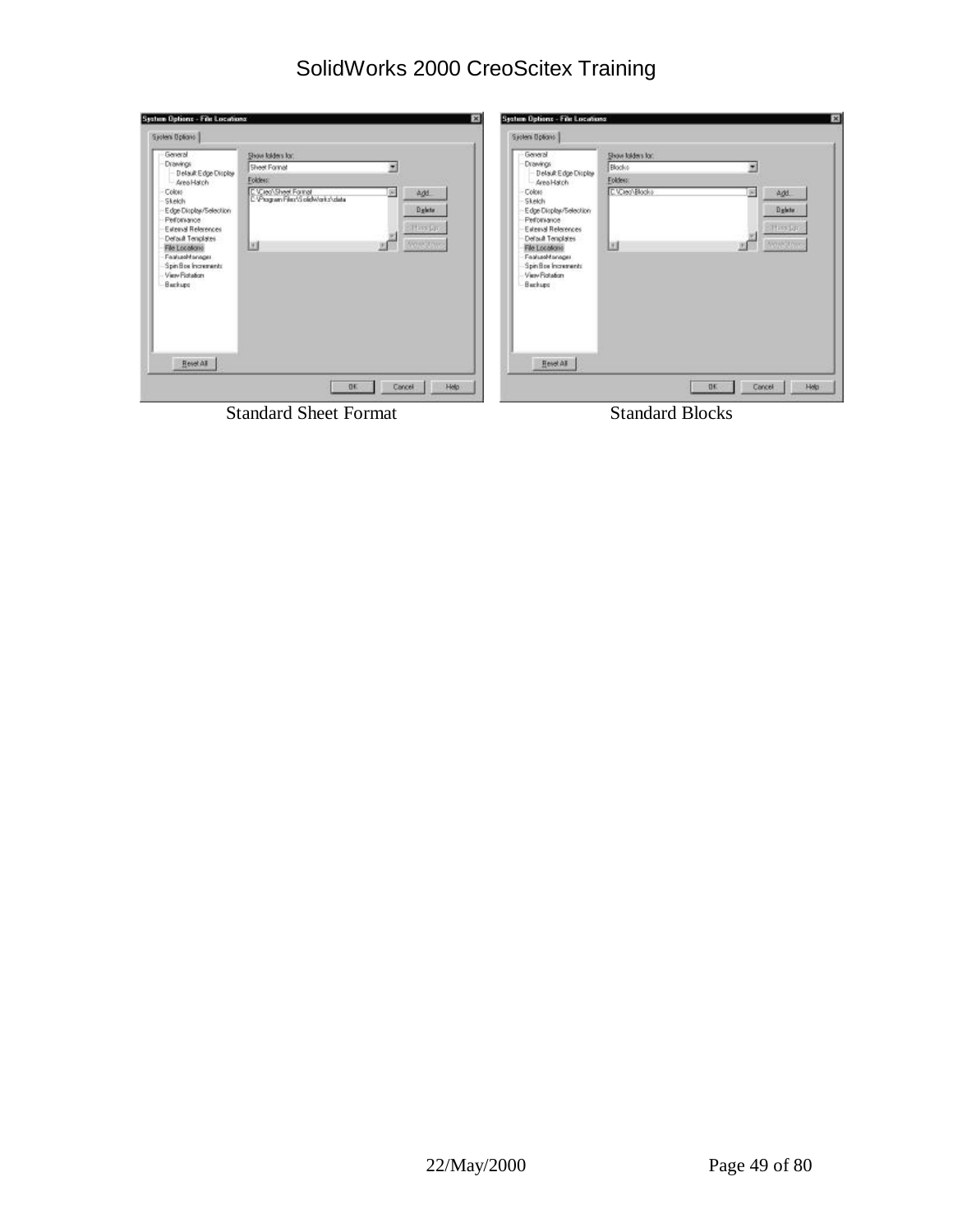## *Linking Notes to Document Properties*

To automatically insert information in a drawing, you can link note text in the drawing sheet to document properties.

All SolidWorks documents have the system-defined property **SW-File Name** (the name of the document, without the extension). Additionally, drawings have the following system-defined properties:

| <b>Property Name</b>        | Value                                                    |
|-----------------------------|----------------------------------------------------------|
| <b>SW-Current Sheet</b>     | sheet number of the active sheet                         |
| <b>SW-Sheet Format Size</b> | sheet size of the active sheet format                    |
| SW-Sheet Name               | name of the active sheet                                 |
| <b>SW-Sheet Scale</b>       | scale of the active sheet                                |
| <b>SW-Total Sheets</b>      | total number of sheets in the active drawing<br>document |

You can link a note to the properties of the model that is shown in the drawing (the **SW-File Name** property, or a user-defined custom property in the model document).

While you are editing the sheet format, a variable for the property name is displayed (**\$PRP: "property name"**). When you return to editing the sheet, the value of the property is displayed, if it is found. If the property value cannot be found, the variable for the property name is displayed on the sheet.

A linked note can include additional text, and it can include links to more than one property. For example, to display the current sheet number and the total number of sheets, you can add this note:

### **SHEET \$PRP: "SW-Current Sheet" OF \$PRP: "SW-Total Sheets"**

On the sheet, the property values are displayed:

**SHEET 1 OF 2** (on the first sheet of a two-sheet drawing)

### **To link a note in the sheet format to a property:**

- **1** In the **Properties** dialog box for the **Note**, click **Link to Property** .
- **2** In the **Link to Property** dialog box, select a **Property Name** from the list. The list contains the names of the system-defined properties, and any custom properties to which you have assigned values in the active drawing document.
- **3** To link the note to the properties of the model shown in the drawing, select the **External model reference** check box, then select a **Property Name** from the list. The value of the property for the model shown in the first view inserted into the sheet is displayed by default.

If the sheet contains views of more than one model, you can specify which view contains the model whose properties you want to use. Right-click the sheet, select **Properties**, then select the view from the list under **Use custom property values from model shown in**.

If no model is shown in the drawing (for example, when you are creating a new sheet format), you can either select a property from the drawing's list, or add a new custom property. The property is resolved when a model is added to the sheet.

When you save the sheet format, any new properties that you added are saved with the sheet format. The properties are added to any new drawing that uses the sheet format.

**4 Update** the drawing, if necessary.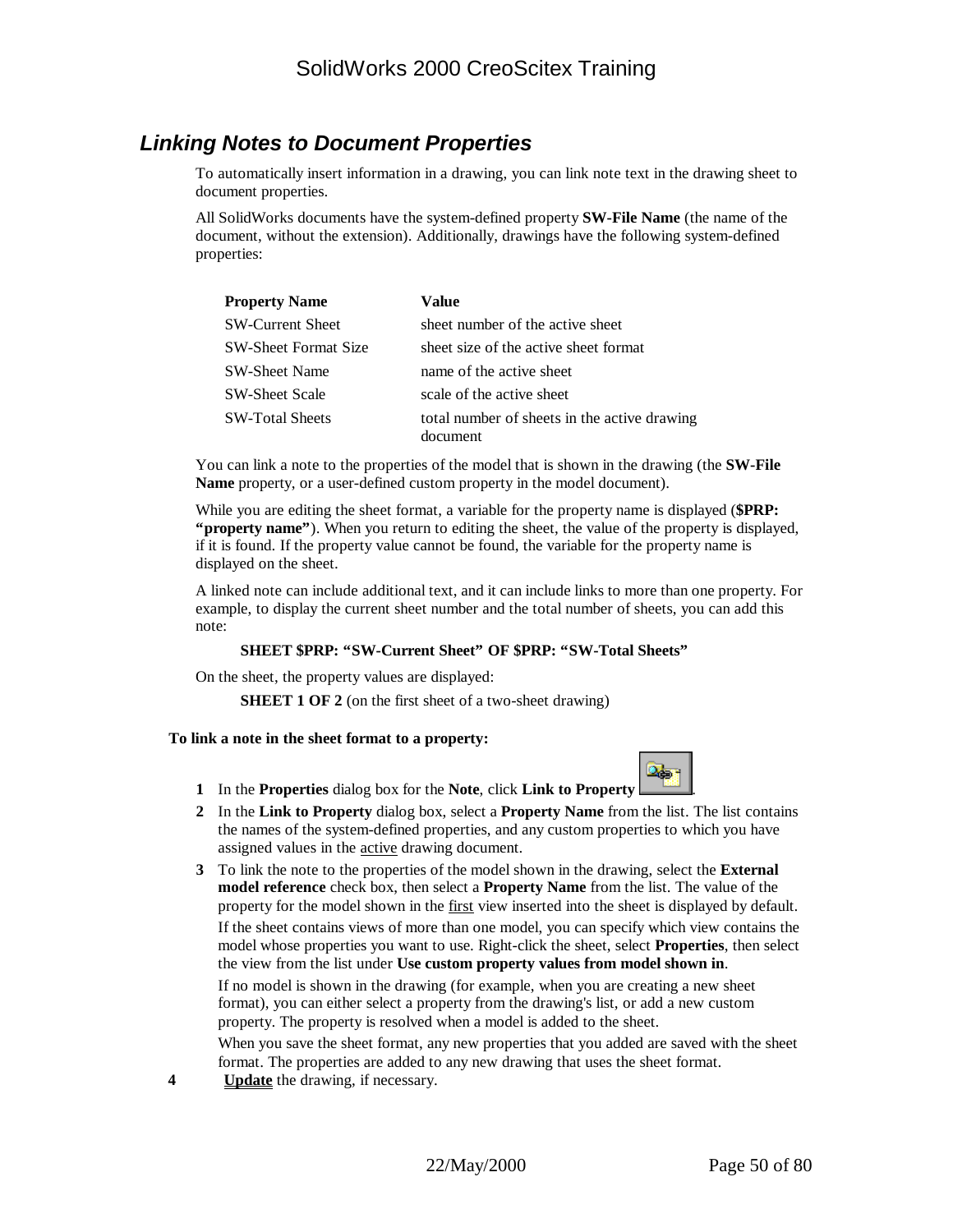## *Cosmetic Threads*

You can represent threads on a part, assembly, or drawing, and you can attach a thread callout

**New!** You can add cosmetic threads to conical holes. If the conical thread does not end at a flat face, it is trimmed by the curved face.

A cosmetic thread differs from other annotations, in that it is an absorbed feature of the item to which it is attached. For example, the cosmetic thread on a hole is in the FeatureManager design tree under the **Hole** feature, along with the sketches used to create the hole.

Cosmetic threads added in a part or assembly can be imported to a drawing view. If you add a cosmetic thread while working in a drawing view, the part or assembly is updated to include a **Cosmetic Thread** feature.

For tap and pipe tap holes, you can add cosmetic threads in the **Hole Wizard**.

### **To insert cosmetic threads:**

- **1** On a cylindrical feature (a boss, a cut, or a hole), click the circular edge where the thread begins. If the hole is conical, select the major diameter.
- **2** Click **Cosmetic Thread** on the Annotations toolbar, or click **Insert, Annotations, Cosmetic Thread**.
- **3** In the **Cosmetic Thread Properties** dialog box, select the thread to apply.
- **4** Click **OK**.

### **To edit a cosmetic thread:**

**1** In a part or assembly document, right-click the **Cosmetic Thread** feature, and select **Edit Definition**.

You can select the feature either in the graphics area, or in the FeatureManager design tree.

**2** Make the necessary changes in the **Cosmetic Thread** dialog box, and click **OK**.

### **To edit the thread callout on a cosmetic thread:**

If you only need to edit the text of the thread callout note, double-click the note to edit in place. You can also right-click the note and select **Properties**.

### **To specify the line style and weight for cosmetic threads in the active drawing document:**

- **1** Click **Tools, Options**. On the **Document Properties** tab, select **Line Font**.
- **2** In the **Type of edge** section, select **Cosmetic Thread**.
- **3** Choose a **Style** and **Thickness** from the lists.

The **Preview** box shows you the results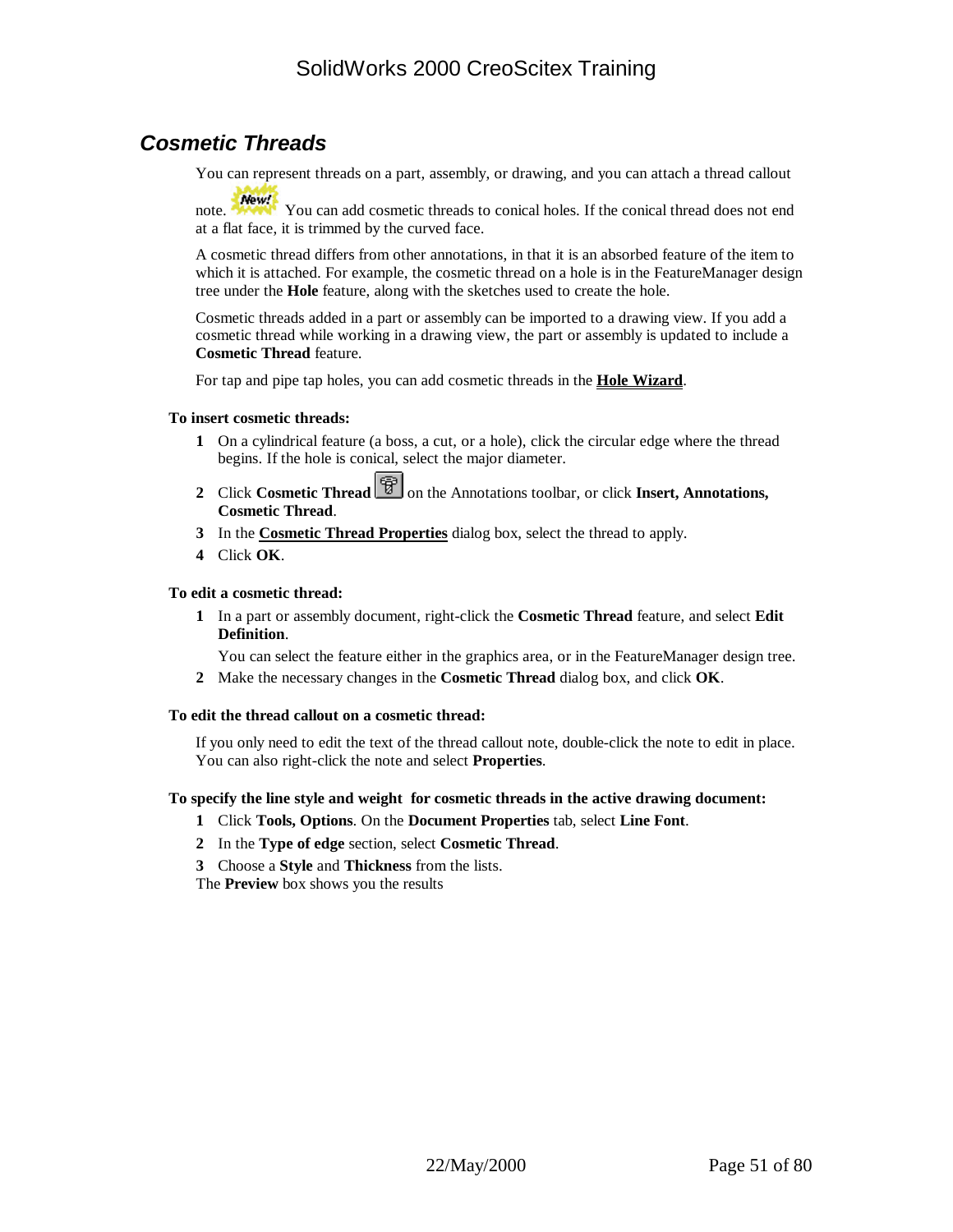## *Stacked Balloons*



 Stacked balloons have only one leader for a set. You can stack the balloons vertically or horizontally and up or down, or left or right.

You can insert a stacked balloon without selecting a component, so you can annotate an item that is part of an assembly but not actually modeled, such as glue or a liquid. A question mark appears in the balloon. Edit the question mark to replace it with your text.

If you change the **Item Number** in a stacked balloon, the item number in the bill of materials also changes.

You can also insert balloons that are not stacked.

### **To insert stacked balloons:**

- **1** Click **Stacked Balloon** on the Annotation toolbar or click **Insert, Annotations, Stacked Balloon**.
- **2** Select the part where you want the balloon leader.
- **3** Continue to select parts.

A balloon is added to the stack for each part selected. As you are adding the stacked balloons, you can right-click any balloon in the stack, select **Stack Direction**, and choose a new stack direction (**Up**, **Down**, **Left**, **Right**).

Each balloon is a separate note that you can select to delete or edit.

### **To add balloons to the stack later:**

Right-click one of the stacked balloons and select **Add to Stack**.

### **To edit balloon text:**

Double-click the balloon text and edit in place.

### **To change the properties of the stacked balloons:**

- **1** Right-click any balloon in the stack and select **Properties**. The **Note Properties** dialog box appears.
- **2** Change the following properties:
	- •In the **Balloon note text** section, select the type of text from the **Upper** or **Lower** lists, or both. (**Lower** is available only if you select the **Circular Split Line** style.)
	- •In the **Stack Data** section, select **Up**, **Left**, **Down**, or **Right**. Set the maximum stack length in **Balloons per line**.
	- •In the **Leader** section, choose **Always show leaders** or **No leaders**. Select or clear the **Display with bent leader** check box.
	- •Clear the **Smart** check box to choose an **Arrow style** from the list and choose **Closest**, **Left**, or **Right** for the **Leader anchor**.
	- •In the **Balloon** section, select the **Style** and **Size** from the lists. The **Style** of **None** is not available for stacked balloons.
- **3** Click **OK**.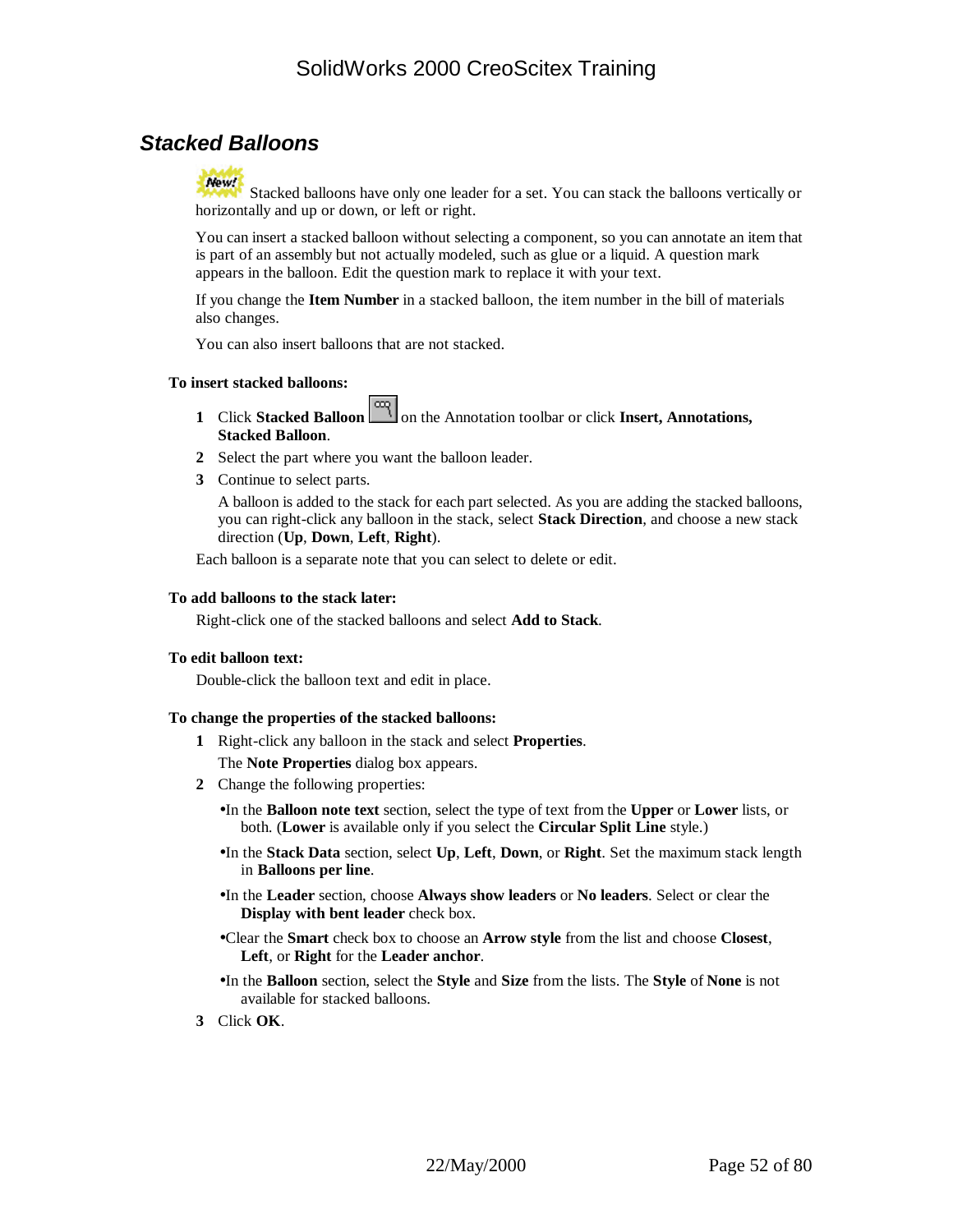

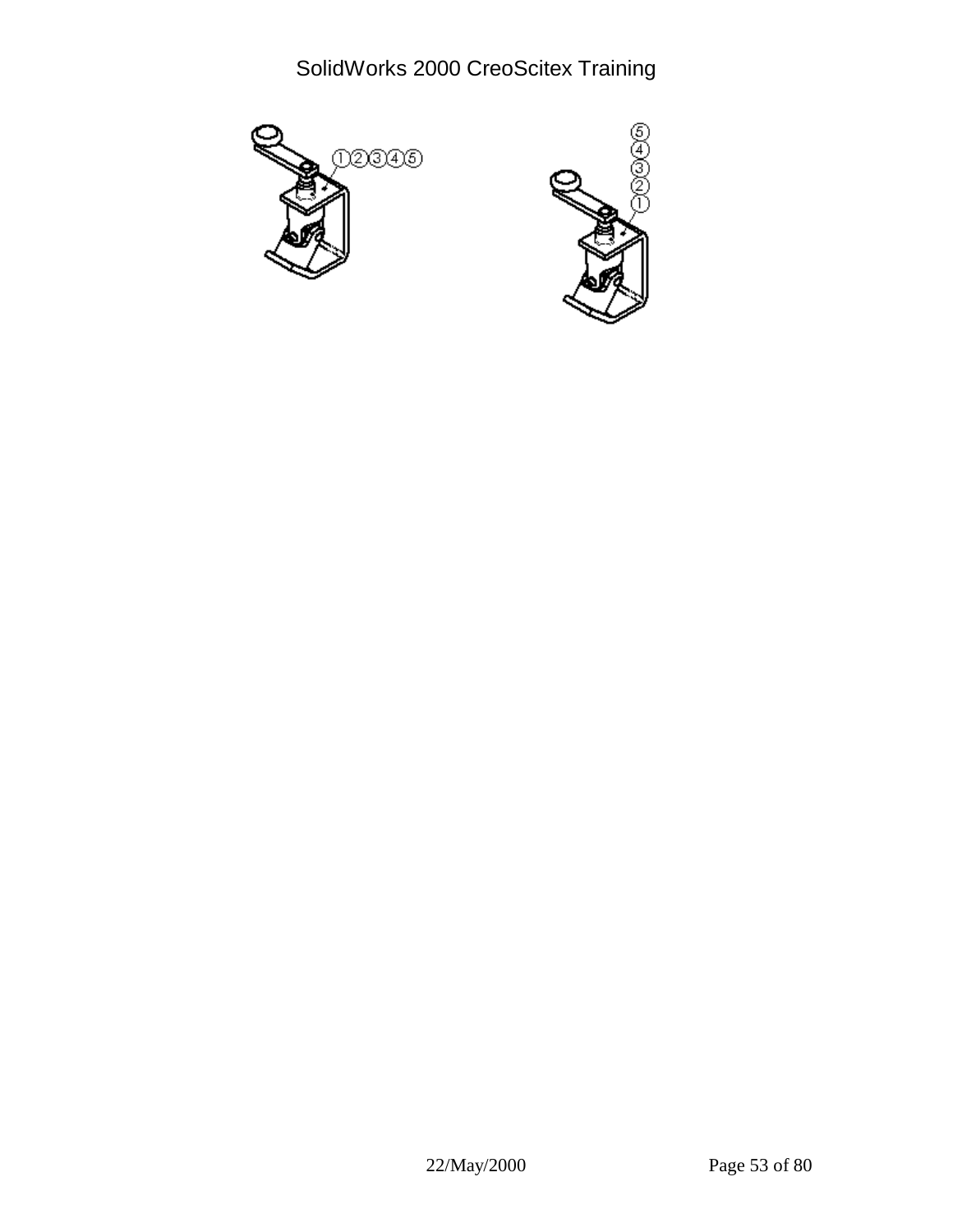## *Bill of Materials*

Lets you insert a bill of materials into the drawing of an assembly. If you add or delete components in the assembly, the bill of materials automatically updates to reflect the changes if you select the **Automatic update of BOM** option under **Tools, Options, System Options, Drawings**.

**NOTE:** To insert a bill of materials in a drawing, you must have Microsoft Excel 97 or later installed on your computer.

### **To insert a bill of materials:**

- **1** With a drawing view selected, click **Insert, Bill of Materials**.
- **2** In the **Select a BOM Template** dialog box, select the Excel template for the BOM.

The default BOM template is in *install\_folder***\lang\english\Bomtemp.xls**. You can customize the template by adding columns or **changing the text formatting**. You can also create new templates to meet your company's standards.

- **3** Select from the following options:
	- •**Use summary info title as part number**. If you assigned a part identifier number in the title box of the **Summary Info** for the part, you can use that identifier in the bill of materials.
	- •**Use the document's note font when creating the table.** When selected, the BOM uses the text font specified for notes, under **Tools, Options, Document Properties, Detailing, Notes, Font**. Otherwise, the font specified in the template is used.
- **4** Specify the way to list sub-assemblies and their components in the bill of materials:
	- •**Show parts only**. Select this option to list only parts in the bill of materials. Subassemblies are not listed; their components are listed as individual items.
	- •**Show top level subassemblies and parts only**. Select this option to list parts and subassemblies in the bill of materials. Each subassembly type is an item; the individual subassembly components are not listed.
	- •**Show subassemblies and parts in an indented list**. Subassemblies are listed as items; subassembly components are shown below the subassembly to which they belong, but without item numbers.
- **5** Under **Anchor point**, select from the following options:
	- •**Use table anchor point**. The standard templates supplied with the software include an anchor point for placing the BOM in a specific location on the sheet. To use the point, select this option, then select which corner of the BOM table to make coincident with the point (top right, bottom left, etc.). If you do not use the anchor point, the BOM is placed on the sheet near the selected view. See **Anchor Point for Bill of Materials** .
	- •**Add new items by extending top border of table**. New components are always added at the bottom of the table, and the rest of the table shifts upward. The last row of the table remains in the same position on the drawing sheet. This option applies only when you do not use an anchor point.
- **6** Click **OK**.

A bill of materials is displayed that lists the components of the assembly.

To move the bill of materials on the drawing sheet, drag it to where you want to place it.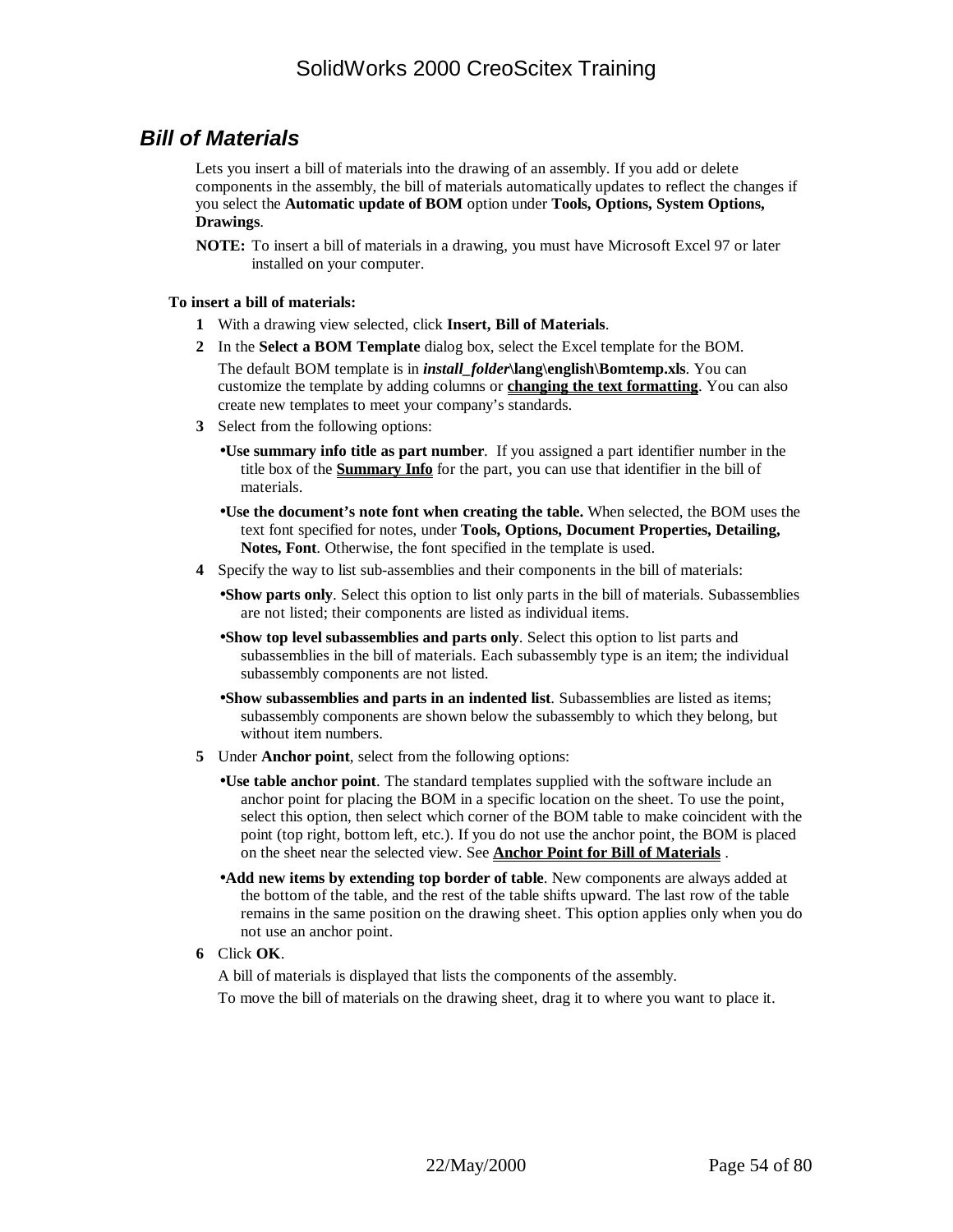## **Bill of Materials - Custom Properties**

You can add more information such as Material, Vendor\_Number, Cost, and so on to the open part or sub-assembly document by clicking **File**, **Properties**, and selecting the **Custom** tab or the **Configurations specific** tab. (See **Summary Info - Custom** for information about specifying properties.)

Then, you can add columns for these properties to the default bill of materials template (found in *\install\_directory***\lang\english\Bomtemp.xls)**, or to a custom template that you create. When the bill of materials is inserted into an assembly drawing, it will be automatically populated with the values for the properties you defined on the property sheet.

### **To add custom columns to the bill of materials:**

**1** Open the BOM template file. To add the columns to the default BOM template, open *install\_directory***\lang\english\Bomtemp.xls**.

To create a new BOM template, it is a good idea to make a copy of the default template, then open the copy.

- **2** Insert a new column where you want the information to appear. The new column must be to the left of the column marked **\$\$END**.
- **3** Enter the column heading for the property you want to display in that column, and press **Enter**. The name appears in the **Formula Bar** in the Excel toolbar. This column heading does not need to match the custom property name.
- **4** Click the cell to select it, then click **Insert, Name, Define** and type in the name of the property that you want to appear in this column. This cell name replaces the default alphanumeric cell name that appears in the **Name Box** in the Excel toolbar whenever you click a cell.

The cell name is listed in the **Names in workbook** list for the selected cell. This name must match the name of the property from the part or sub-assembly document, and must not contain any spaces.

**5** Click **Add**, then click **OK**.

When you add a bill of materials to a drawing, it will now include the added column. The cells will be populated with the values of the custom properties of the document, or the values of the configuration specific properties for the item.

**NOTE:** Do not change the cell names in the **Name Box** for the default columns in the BOM template. You may change the text in the column heading, but not the cell name.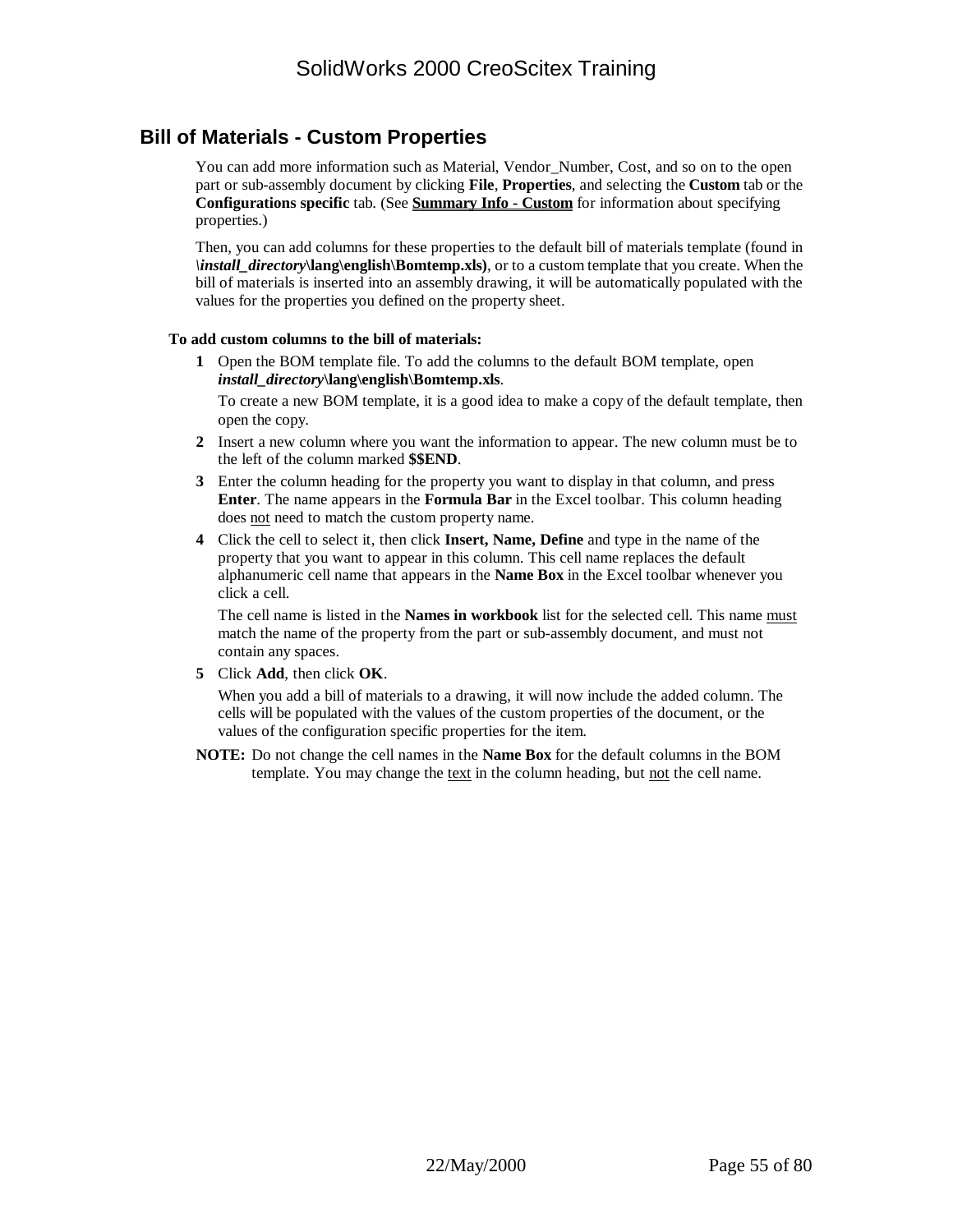## **Summary Info – Custom**

## **Summary Info – Configuration Specific**

Allows you to specify custom properties for the part, assembly, or drawing document, or configuration specific properties for the active part or assembly configuration.

You can use the properties in several ways:

#### •In a **bill of materials**

•As advanced selection criteria for **managing assembly configurations**

•In drawing **sheet formats** and to **link notes to document properties**

### **To enter custom properties:**

- **1** Enter a **Name** for the property, or choose one from the list. If you plan to use the property as a custom column in a Bill of Materials, do not include any spaces in the **Name**.
- **2** Select the **Type** of value the custom property will use.
- **3** Enter a **Value** for the custom property that is compatible with the selection in the **Type** box.
- **4** Click **Add**.

The **Properties** box displays the name, value and type of the custom properties.

### **To modify custom properties:**

- **1** In the **Name** box, click the property in the **Name** box that you want to change.
- **2** Edit the **Type** or **Value** as needed.
- **3** Click **Modify**.

### **To delete custom properties:**

- **1** Click the property in the **Properties** box that you want to delete.
- **2** Click **Delete**.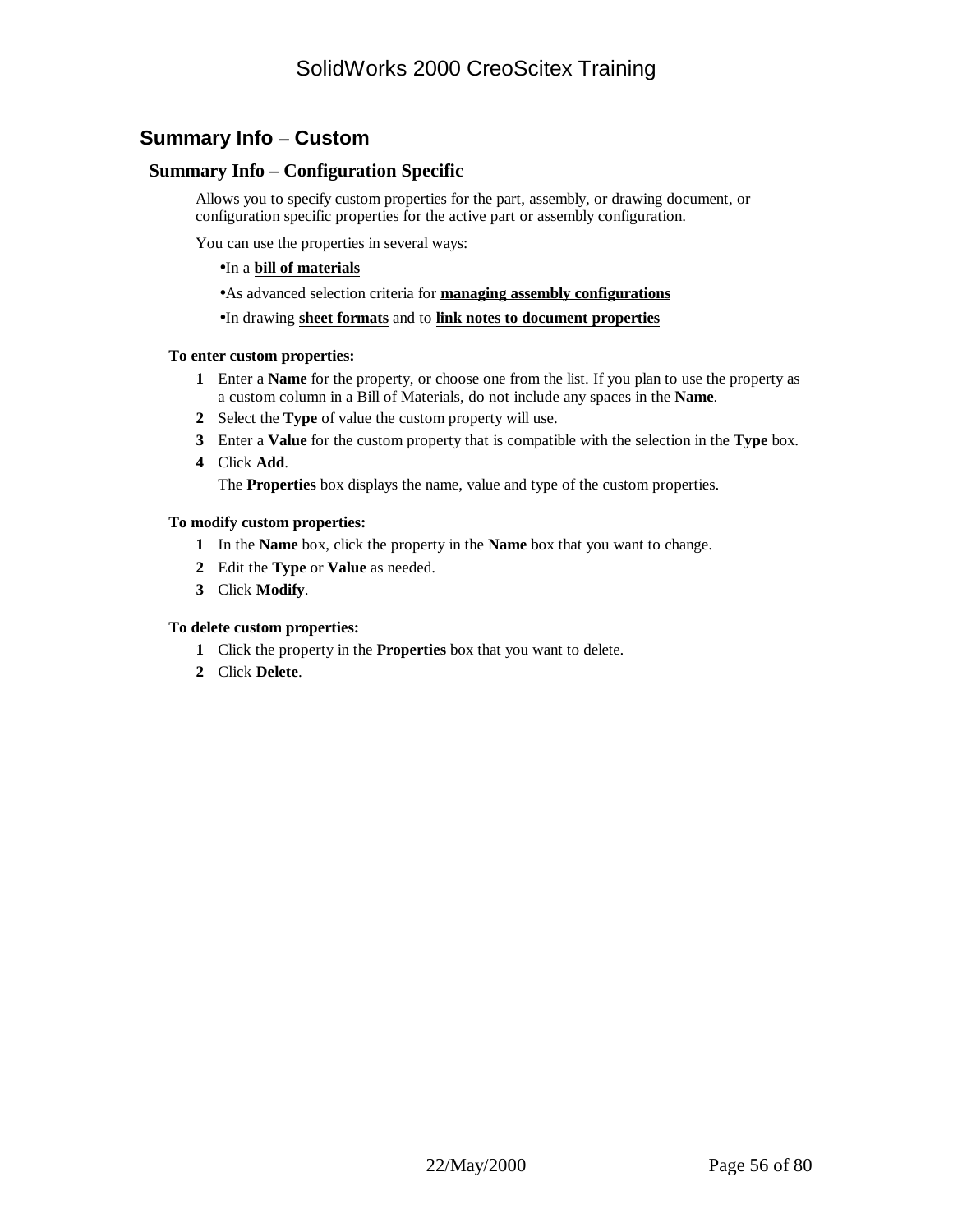## *Detailing Overview*

You can add much of the necessary detailing of your models in part and assembly documents. This includes dimensions, notes, symbols, and so on. Then you can insert the dimensions and annotations from the model into a drawing.

Once in the drawing, you can add reference dimensions, other annotations, and a bill of materials if required. Annotations and reference dimensions added in a drawing do not affect the part or assembly document.

## **Insert Model Items**

Inserts dimensions, annotations, and reference geometry from the model into the current drawing.

You can insert items into a selected feature, an assembly component, a drawing view, or all views. When inserting into all views, dimensions and annotations appear in the most appropriate view. Features that appear in partial views, such as **Detail** or **Section** views, are dimensioned in those views first. Inserting annotations this way reduces the effort required to clean up the drawing.

### **To insert existing annotations or reference geometry into a drawing:**

**1** To annotate a single feature or assembly component, select the item.

To annotate a single drawing view, select the view.

To annotate all the views at once, do not select anything.

- **2** Click **Model Items**  $\frac{1}{\sqrt{2}}$  on the Annotation toolbar, or click **Insert, Model Items**.
- **3** From the **Insert Model Items** dialog box, select the types of items to insert:
	- •**Annotations** Cosmetic Threads, Datums, Datum Targets, Dimensions, Geometric Tolerances, Notes, Surface Finish Symbols, Weld Symbols. If you select **Dimensions**, you have the option of also inserting **Instance/Revolution Counts** if those dimensions exist in the part or assembly.

•**Reference Geometry** - Axes, Curves, Planes, Surfaces, Piping Points, Origins.

- or -

- **4** Click the **All Types** check box to insert all of the annotations and reference geometry.
- **5 Break** Select a layer from the **Layers** list (available if your drawing has layers) for the items to be inserted only in the specified layer.
- **6** From the **Import From** box, select one of the following options:
	- •**Entire Model.** Displays all of the selected item types that exist in the model.
	- •**Selected Component.** If this drawing is of an assembly, displays the items that exist on the selected component only.

•**Selected Feature.** Displays the annotations existing on the selected feature only.

**7** Change the selection of views if necessary. To insert dimensions into selected views, clear the **Import Items into All Views** check box, then click the desired views in the graphics area or FeatureManager design tree.

The selected views are listed in the **Import into Views** box. Click the views again to remove them from the list; right-click the drawing sheet, and select **Clear selections** to remove all the views from the list.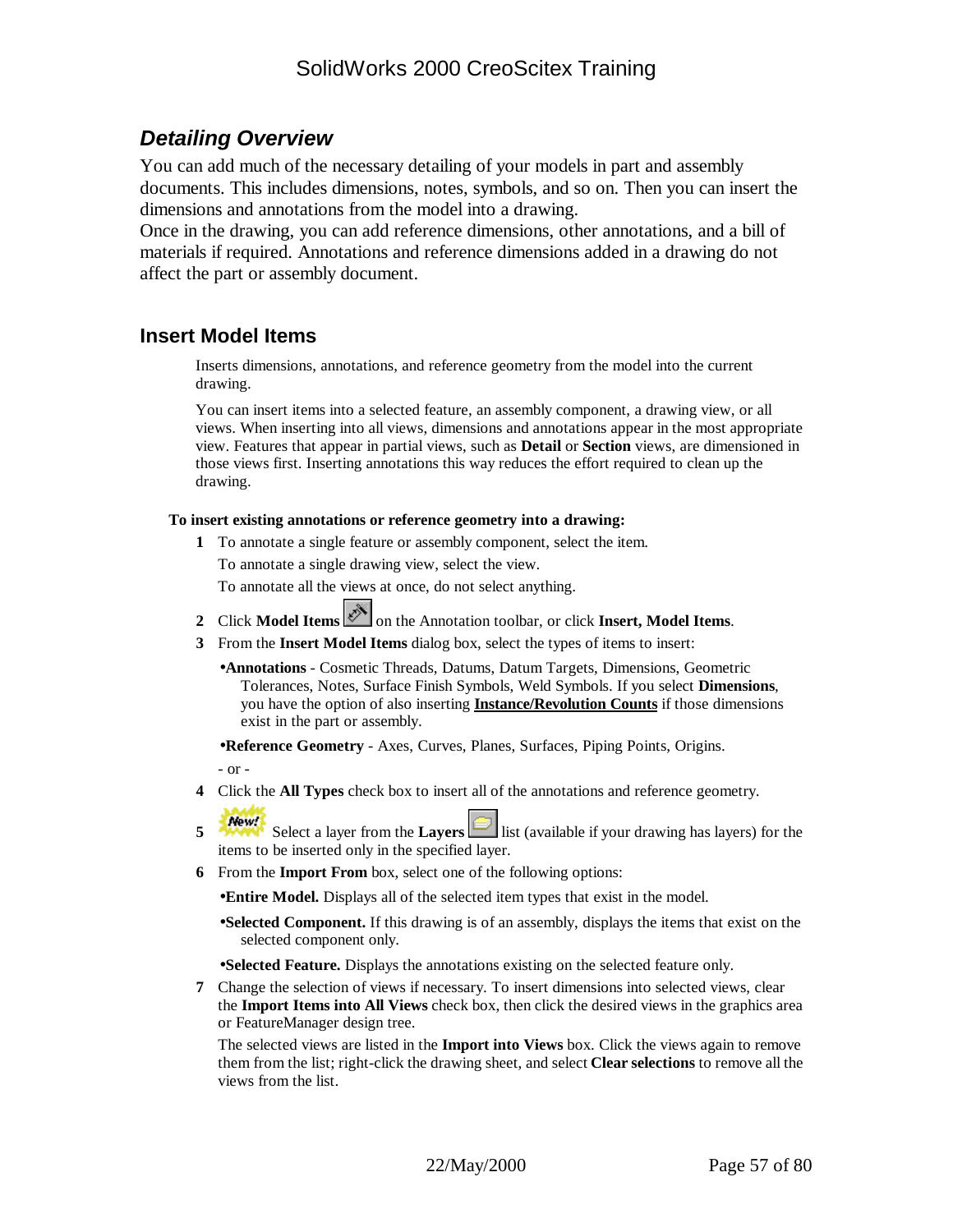- **NOTE:** When **Selected Feature** or **Selected Component** is checked, annotations for the item are displayed only in the view where you selected the item. You cannot select a different view or all views.
- **8** To prevent the insertion of annotations that belong to hidden model items, clear the **Include dimensions from hidden features** check box. Annotations on features that are completely hidden by other geometry are not inserted. The insertion operation is slower, but the resulting views do not contain annotations that you may not want.
- **9** Click **OK** to insert the items; click **Cancel** to exit without making the changes.

Attachment points of imported annotations can be dragged, but not re-attached to another edge, face, vertex, and so on.

You can toggle the visibility of individual reference geometry items. Right-click the item, and select **Hide** or **Show**.

**NOTE:** Imported annotations display in the default **Imported Annotation** color; reference annotations (added in the drawing) are displayed in the default **Reference Annotation** color. These colors are specified in **Tools**, **Options**, **System Options**, on the **Color** page.

## **Moving and Copying Dimensions**

Once dimensions are displayed, you can move them within a view or to another view. When you drag a dimension from one place to another, the dimension reattaches to the model, as appropriate. You can only move or copy dimensions to a view where the orientation is appropriate for that dimension.

- To move a dimension within the view, drag the dimension to the new position.
- To move a dimension from one view to another view, hold the **Shift** key as you drag the dimension into another view.
- To copy a dimension from one view to another view, hold the **Ctrl** key as you drag the dimension into another view.
- To move or copy several dimensions at once, hold the **Ctrl** key as you select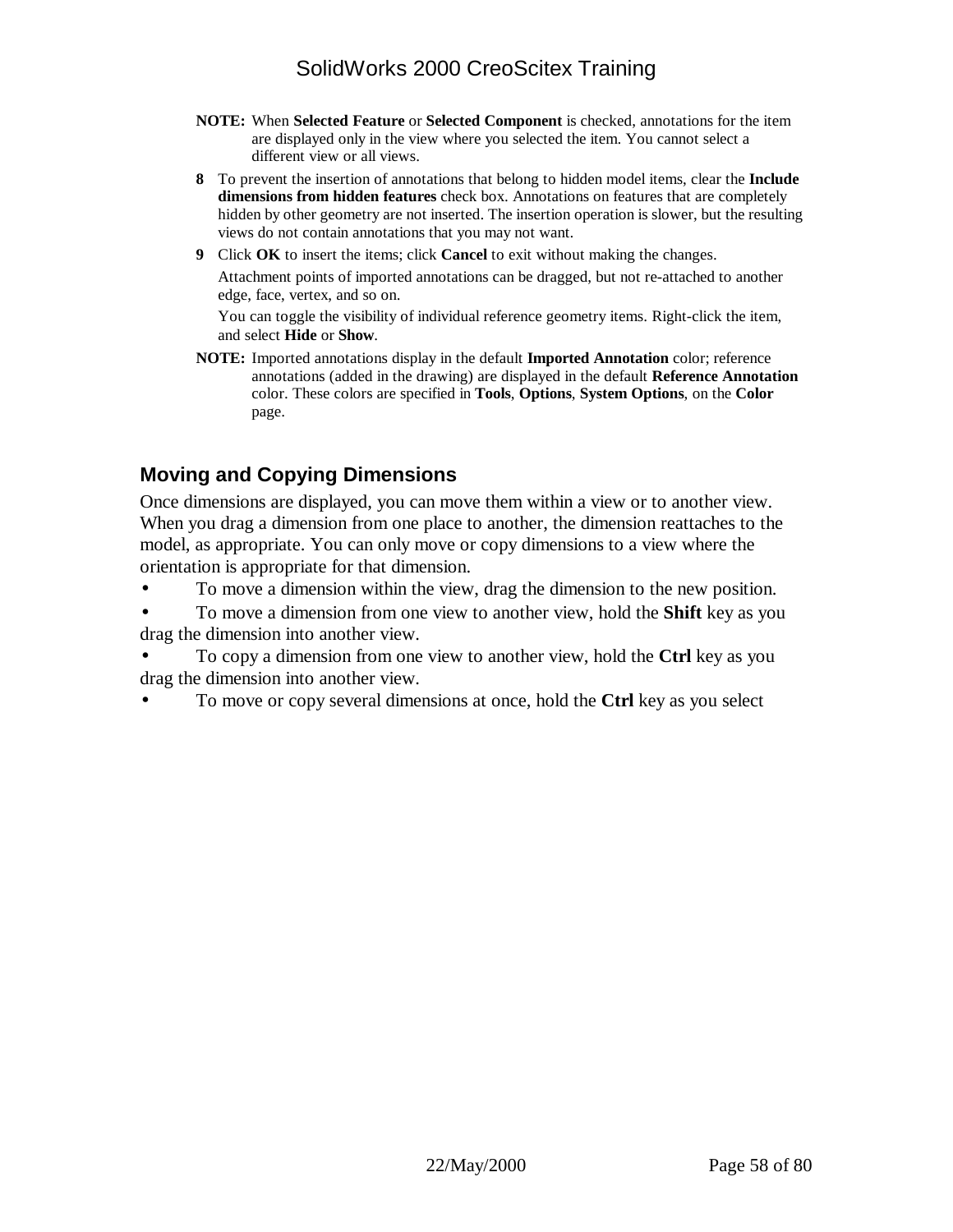## **Aligning Dimensions**

To select a group of dimensions:

You can select a group of dimensions in a drawing view either by holding the left mouse button and dragging a box around the dimensions or by holding Ctrl while selecting them. The selected dimensions must be of the same type.

## **Align Dimensions Parallel/Concentric**

In a drawing view, aligns and groups selected linear, radial, or angular dimensions, with uniform spacing. The selected dimensions must be of the same type.

### **To align and group parallel dimensions:**

- **1** In a drawing view, hold the **Ctrl** key and click two or more dimensions that you want to align. You can also select the group of dimensions by holding the left mouse button and dragging a box around the dimensions.
- **2** Click **Align Parallel/Concentric** or **Tools, Dimensions, Align Parallel/Concentric**.

The dimensions are arranged with a uniform distance between the arrows. They also are grouped, and retain the parallel spacing when moved.



**To specify the distance between dimensions:**

- **1** Click **Tools**, **Options**. On the **Document Properties** tab, under **Detailing**, click **Dimensions**.
- **2** Under **Offset distances**, specify a value for **From last dimension** (the distance between dimensions).

The **From model** value (the distance between the first dimension and the model) is not used with **Align Dimensions Parallel**; it is used only with **baseline dimensions**.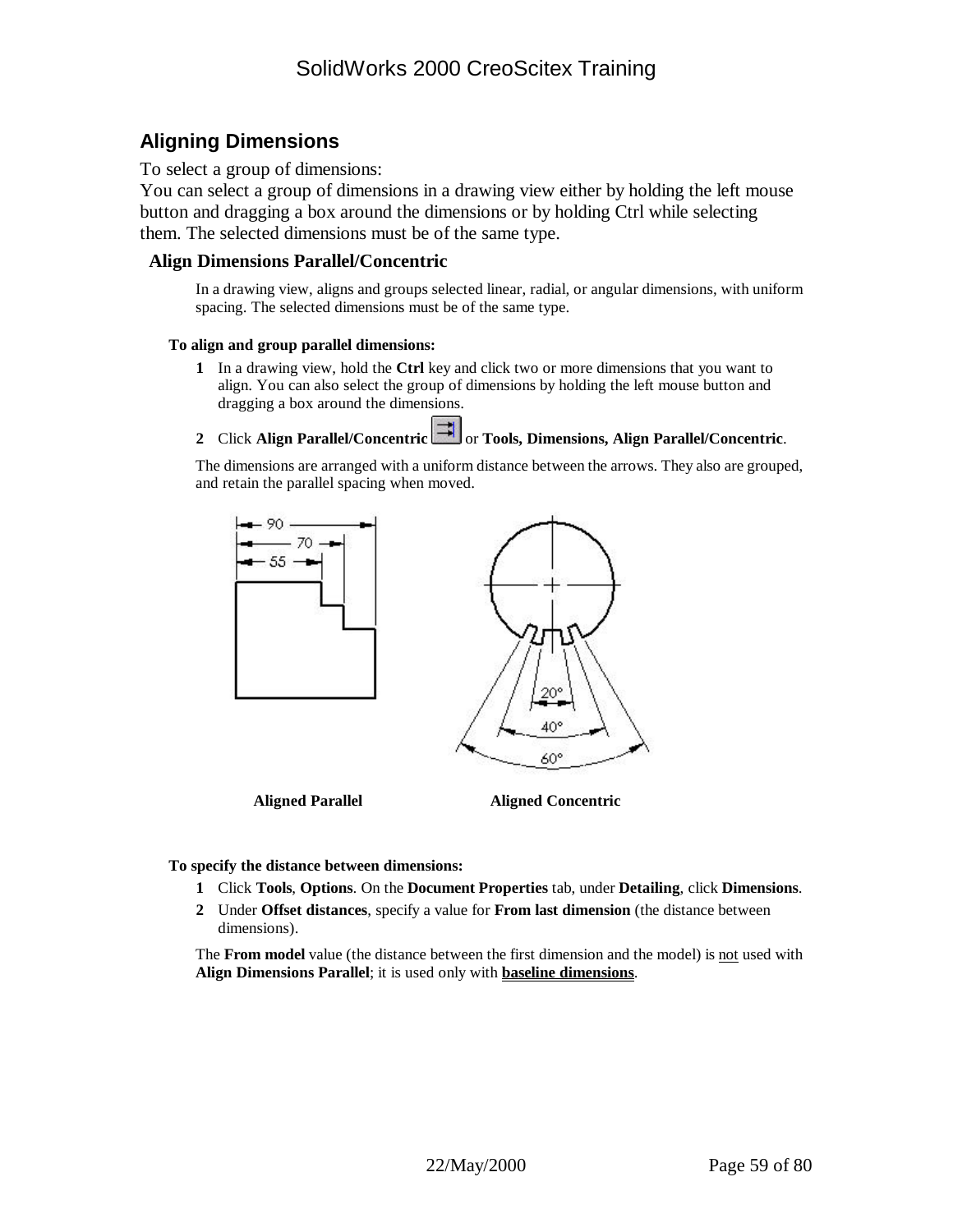## **Center Marks**

You can place axis lines for showing center marks on circles or arcs that can be used as reference points for dimensioning. You can set options for the default size of center marks and choose whether or not to display extended axis lines. Click **Tools, Options**. On the **Document Properties** tab, select **Detailing**. In the **Center marks** section, type a size and select or clear **Show lines**. The options apply to the active document.

Center marks are available in drawings only.

Center marks in Auxiliary Views are oriented to the viewing direction such that one of the lines of the Center Mark is parallel to the view arrow direction.

### **To create center marks:.**

- **1** Click **Center Mark**  $\bigoplus$  on the Annotations toolbar, or **Insert, Annotations, Center Mark**.
- **2** Click the model edges (circles or arcs) or silhouettes.

To change the display attributes of individual center marks, right-click the center mark and select **Properties**.

## **Hole Callouts**

Hole callouts are available in drawings. If you change a hole dimension in the model, the symbol updates automatically.

### **To add a hole callout symbol:**

- 1 Click **Hole Callout**  $\boxed{\square \emptyset}$  on the Annotations toolbar, or click **Insert, Annotations, Hole Callout**.
- **2** Click the edge of a hole.

The **Modify Text of Dimension** dialog box appears, with symbols appropriate to the selected hole.

You can add text (for example, the number of places where the hole occurs). However, do not change the dimensions or symbols for the size and type of hole in this dialog box.

**3** Modify as necessary, and click **OK.**

When you right-click the hole callout and select Properties, the Dimension Properties dialog box appears. You can change properties of the hole callout in the dialog box. Click Modify Text to bring up the Modify Text of Dimension dialog box.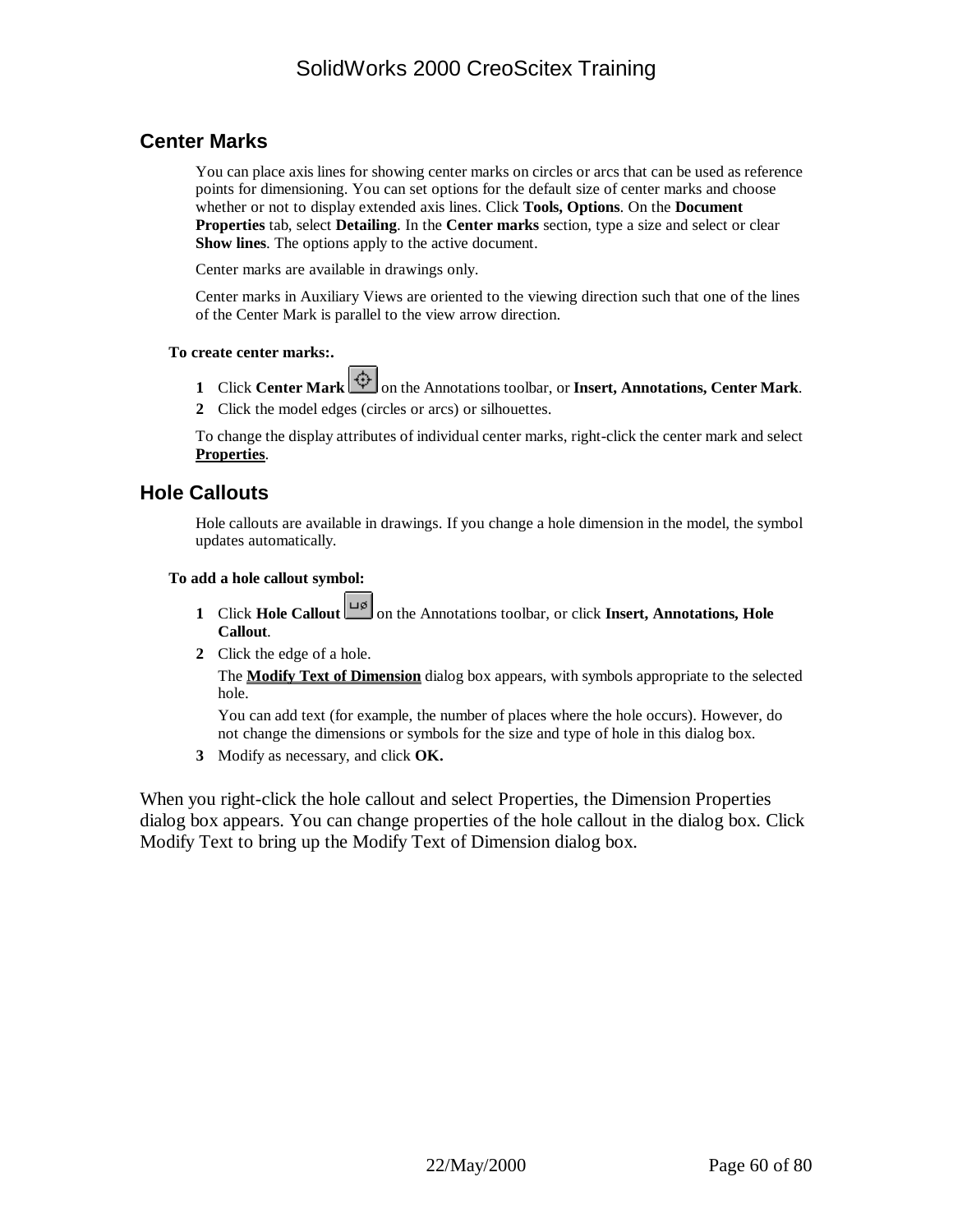## *RapidDraft Drawings*



 RapidDraft™ drawings are designed so you can open and work in drawing files without the model files being loaded into memory.

View borders in RapidDraft drawings are blue. When the referenced model is loaded into memory, the view borders change to gray or green.

If the referenced model is needed for an operation within a RapidDraft drawing, you are prompted to load the model file. You can load the model manually by right-clicking a view and selecting **Load Model**.

When a RapidDraft drawing is out of sync with its model, it prints with a water mark that states:

### **SolidWorks RapidDraft – Out-of-Sync Print**

### **Advantages of RapidDraft Drawings**

You can send RapidDraft drawings to other SolidWorks users without sending the model files. You also have more control over updating the drawing to the model. Members of the design team can work independently on the drawing, adding details and annotations, while other members edit the model. When the drawing and the model are synchronized, all the details and dimensions added to the drawing update to any geometric or topological changes in the model.

### **Performance**

The time required to open a drawing in RapidDraft format is significantly reduced because the model files are not loaded. Because the model data is not stored in memory, more memory is available to process drawing data, which has significant performance implications for large assembly drawings. You have control over when to load the model, which takes time to load and update the drawing.

### **File Size**

The RapidDraft format requires storing more edge data and less surface data. Therefore, some files are larger when converted to RapidDraft, while others are smaller. In general, if your drawings have section views, the file size should decrease. If the drawings do not have section views, the file size *may* increase. File size is directly related to the number of visible edges in the drawing. For example, if your parts have patterns of features with many instances, it is more likely that the file size will increase when converted to RapidDraft format.

## **Updating Views**

Some changes, such as changes to a section line, detail circle, scale, or projection angle, require a view update. When a drawing view requires an update, the view is displayed with a gray crosshatch pattern.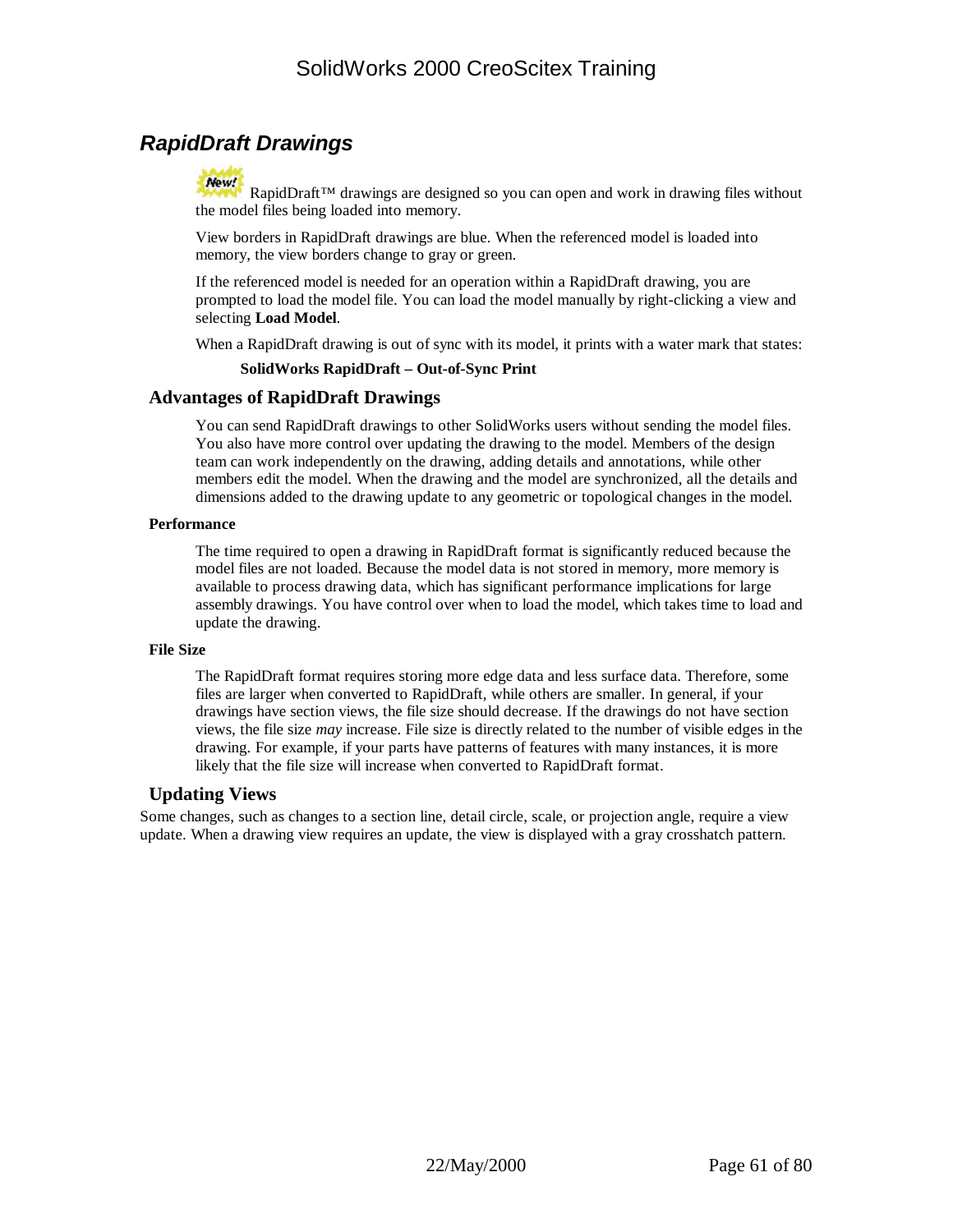## *SolidWorks Explorer -- Overview*



**NOTE:** The SolidWorks Explorer is not a PDM (Product Data Management) tool; however, it does perform many useful tasks and simplifies many file management processes.

You can use SolidWorks Explorer with or without the SolidWorks application.

### **To activate the SolidWorks Explorer:**

•From within the SolidWorks application, click **Tools**, **SolidWorks Explorer**.

•From the Windows Start menu, click **Programs**, **SolidWorks 2000**, **SolidWorks Explorer**.

•Create a shortcut by dragging the **SolidWorks Explorer** icon to your desktop.

#### **The SolidWorks Explorer window has several main features:**

•**Path**. At the top of the SolidWorks Explorer window is a box that displays the drive letter, path, and name of the active document. Initially this is empty.

- Click **Browse** to locate a document.
- or -
- Drag a document from the Windows Explorer to the **Document** window.
- •**Document** window. This window lists the active document and its parent or child documents. Click on these document icons to select the documents that you want to manage.

To change to another document, drag a different document from Windows Explorer or browse to a different document in the **Path**.

- •**Main** window. This window displays the dialogs or graphics that are appropriate for the operation that you select.
- •**Operation** window. This window displays the icons that represent the file management tasks that you can perform with SolidWorks Explorer.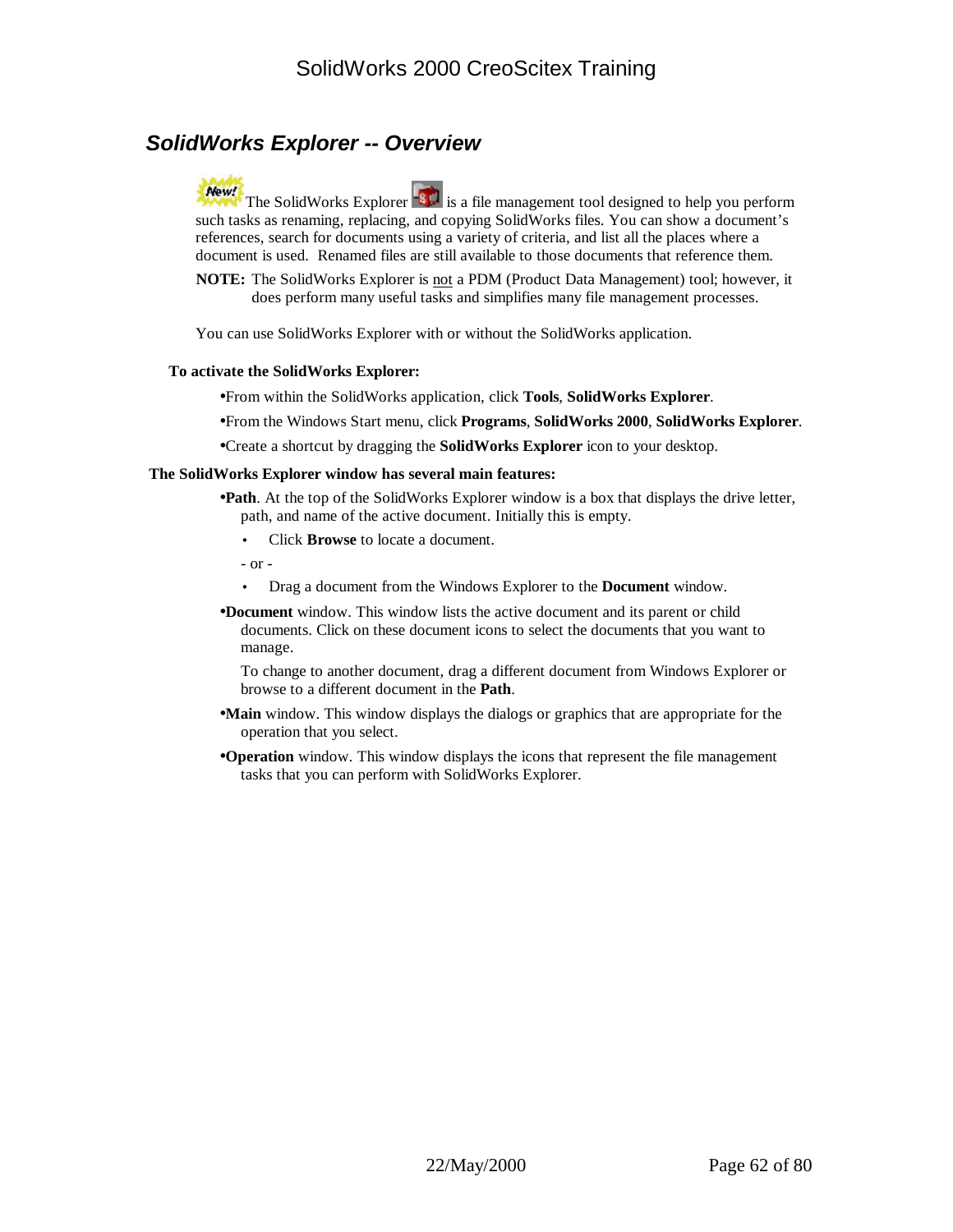| <b>Operation Window</b>  | <b>Document Window</b> | Path | <b>Main Window</b> |
|--------------------------|------------------------|------|--------------------|
| <b>SoldWork</b> Explorer |                        |      | 同回区<br>⊡           |
| 窨                        |                        |      |                    |
|                          |                        |      |                    |
| V                        |                        |      |                    |
| 92                       |                        |      |                    |
| 鹈                        |                        |      |                    |
| 喝                        |                        |      |                    |
| e                        |                        |      |                    |
| 思                        |                        |      |                    |
|                          | X                      |      |                    |
|                          |                        |      |                    |

Use the following SolidWorks Explorer tools to perform data management tasks, as follows:



**Preview** Displays an image of the selected part, assembly or drawing document.

**Properties Summary** Lets you to enter or view summary information about the selected document.

**Custom Properties** Lets you specify custom properties for a document. **Configuration Specific** Lets you specify configuration specific properties for the configurations of a part or assembly.



**Show References** Lists the references of any part (including derived or mirrored parts), assembly, or drawing document.



**Where Used** Lets you search for the all of the places where a specified part or assembly is used, including any derived or mirrored parts.



**Property Search** Lets you search for documents by referencing their properties.



**Edit Configurations** Lets you rename or delete a selected configuration in a part or assembly document, and updates its references.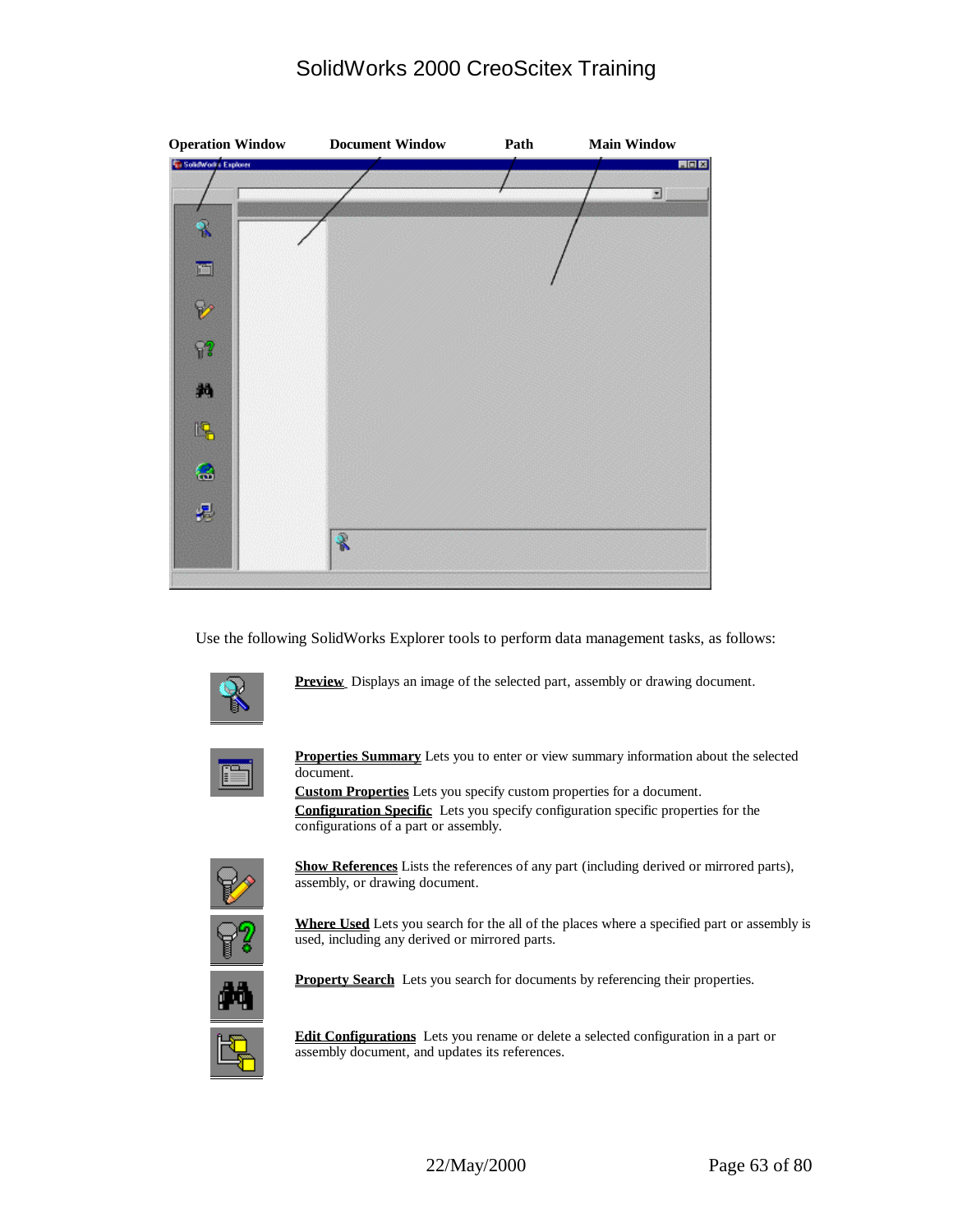

**Edit Hyperlinks** Lets you list and edit any hyperlinks that the selected document may have.

**Options** Lets you change the default settings of SolidWorks Explorer.

SolidWorks Explorer lets you easily perform the following tasks on a selected document (or documents), and updates references to and from the document appropriately. Right-click in the **Document** window to access these functions.

**Copy Rename Replace**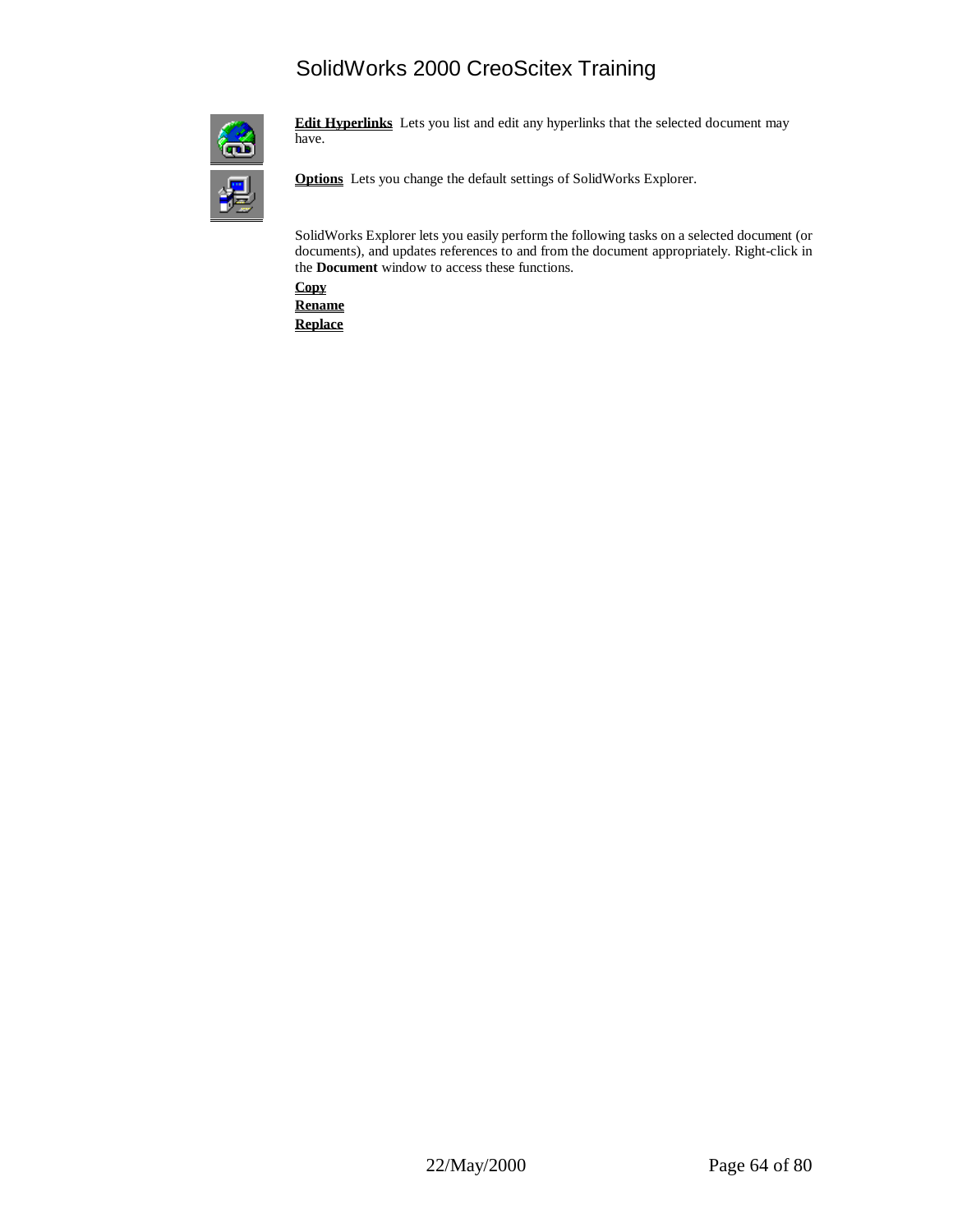## **Preview**



When you select an icon in the **Document** window, an image of the selected part, assembly or drawing document is displayed in the **Main** window.

Use the **Use full screen** check box to select the kind of display that you want.

- •When **Use full screen** is selected, a single image of the selected document fills the **Main** window.
- •When **Use full screen** is not selected, multiple images can be displayed.

Every time you select an icon in the **Document** window, the image for the corresponding part, assembly, or drawing is displayed.

A box appears around the image of the currently selected icon.

**NOTE:** An image is only available if the part was last saved independently; if the part was saved in the context of an assembly, an image of the part is not available.

## **Preview Example**





handle assembly Components of handle assembly with the **Use full screen** check box cleared.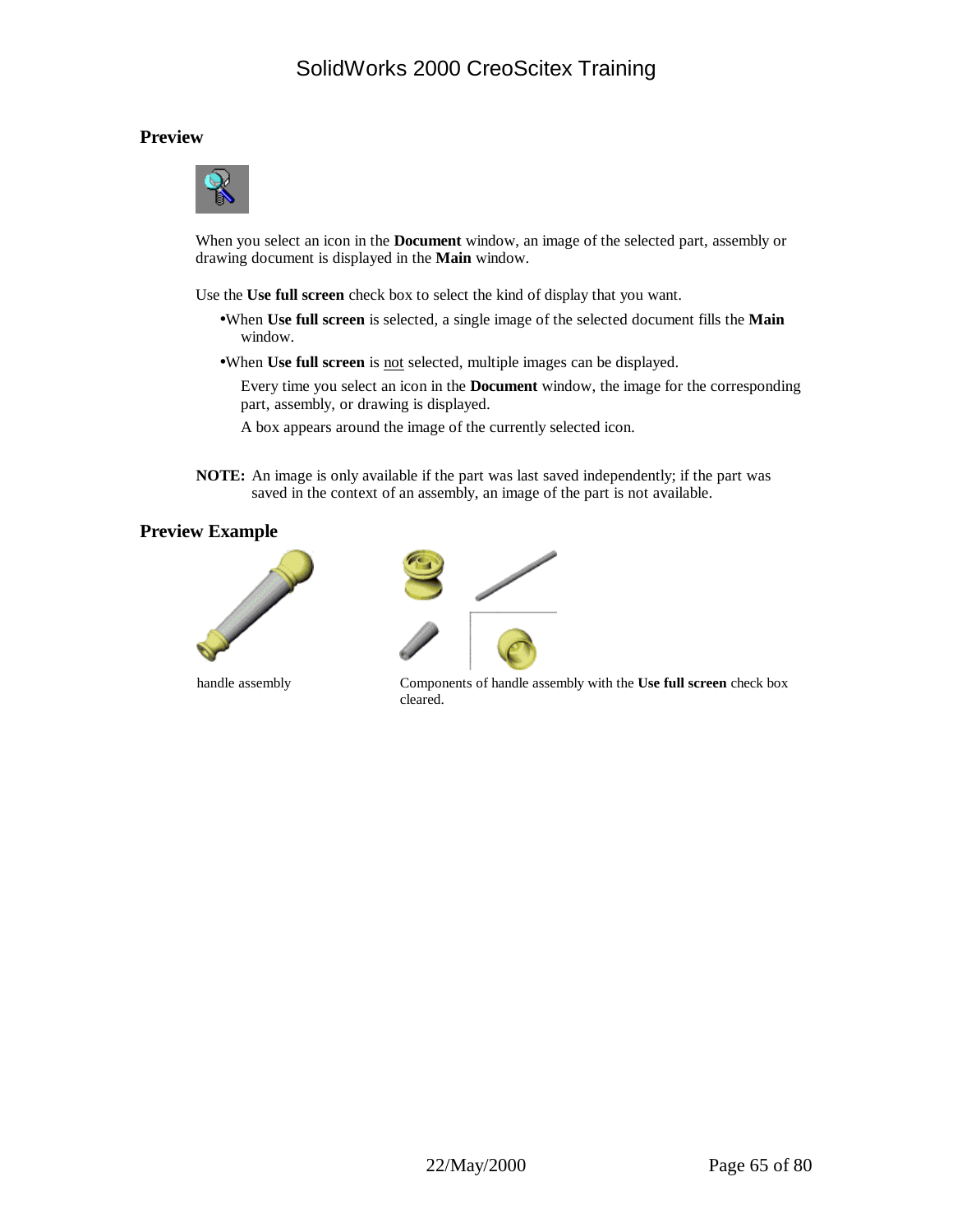## **Custom Properties**



Allows you to specify custom properties for the part, assembly, or drawing document, or configuration specific properties for the active part or assembly configuration.

You can use the properties in several ways:

•Custom columns in a Bill of Materials

- •Advanced criteria for selection or show/hide
- •Linked to text in notes

### **To enter custom properties:**

- **1** Enter a **Name** for the property, or choose one from the list. If you plan to use the property as a custom column in a Bill of Materials, do not include any spaces in the **Name**.
- **2** Select the **Type** of value the property will use.
- **3** Enter a **Value** for the property that is compatible with the selection in the **Type** box.
- **4** Click **Add**.

The **Properties** box displays the name, value and type of the property.

- **5** Click **Reset** to return to the previously saved properties.
- **6** Click **Apply** to save the changes.

### **To modify custom properties:**

- **1** Select the name in the **Properties** box.
- **2** Edit the **Type** or **Value** as needed.
- **3** Click **Modify**.

### **To delete custom properties:**

- **1** Click the property in the **Properties** box that you want to delete.
- **2** Click **Remove**.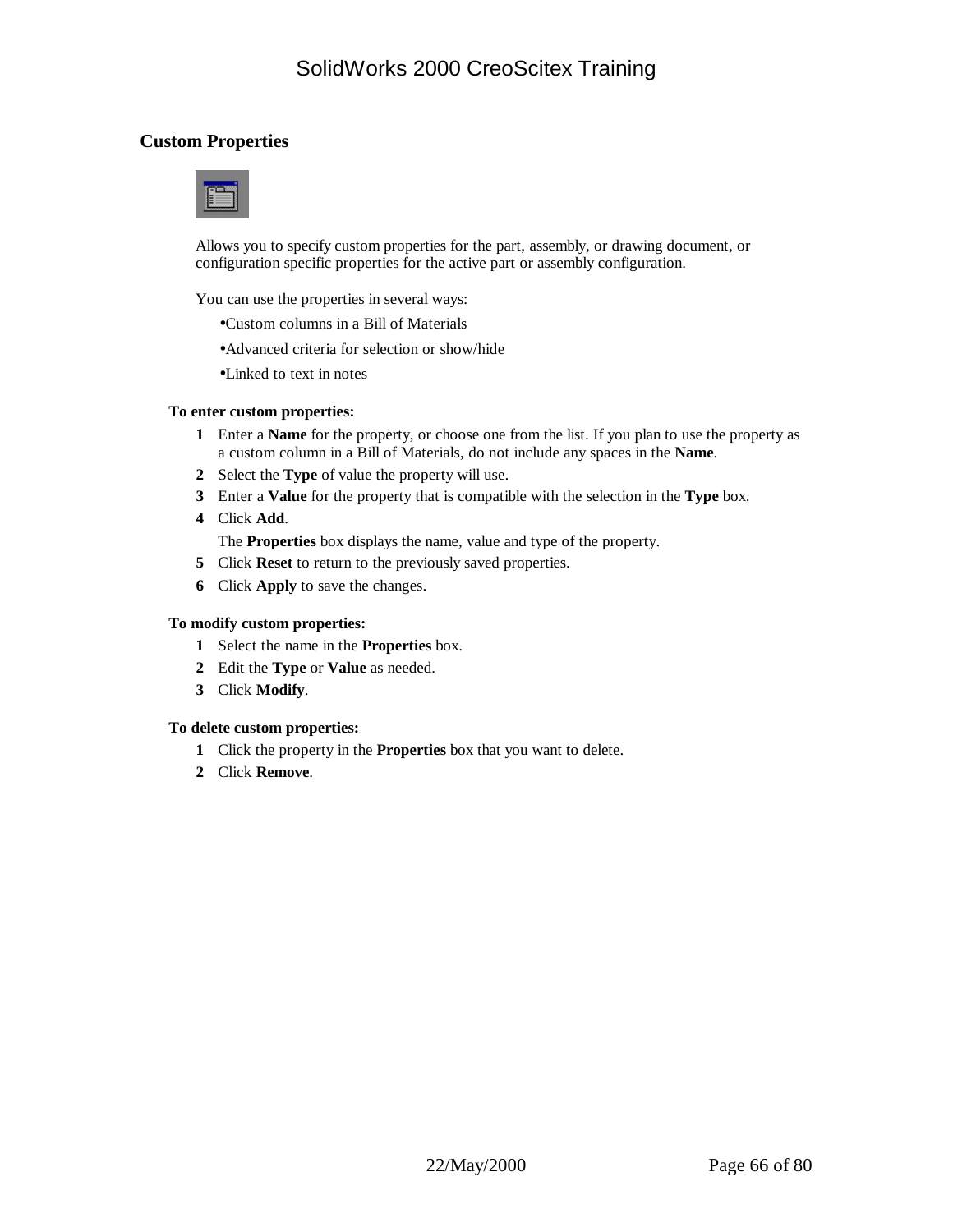## **Properties Summary**



Allows you to enter or view summary information about the part, assembly, or drawing document.

#### **To enter or display summary information:**

- **1** On the **Summary** tab, enter the appropriate information in the boxes provided for: **Author**, **Keywords**, **Comments**, **Title**, and **Subject**.
- **NOTE:** If you insert a part identification number in the **Title** box, you can use that number automatically when you create a bill of materials in an assembly drawing that contains that part. See **Bill of Materials** for more information.

The system provides read-only **Statistics** about the document's creation date, the date last saved, and the name of the person who saved the document last.

- **2** Click **Reset** to return to the previously saved properties.
- **3** Click **Apply** to save the changes.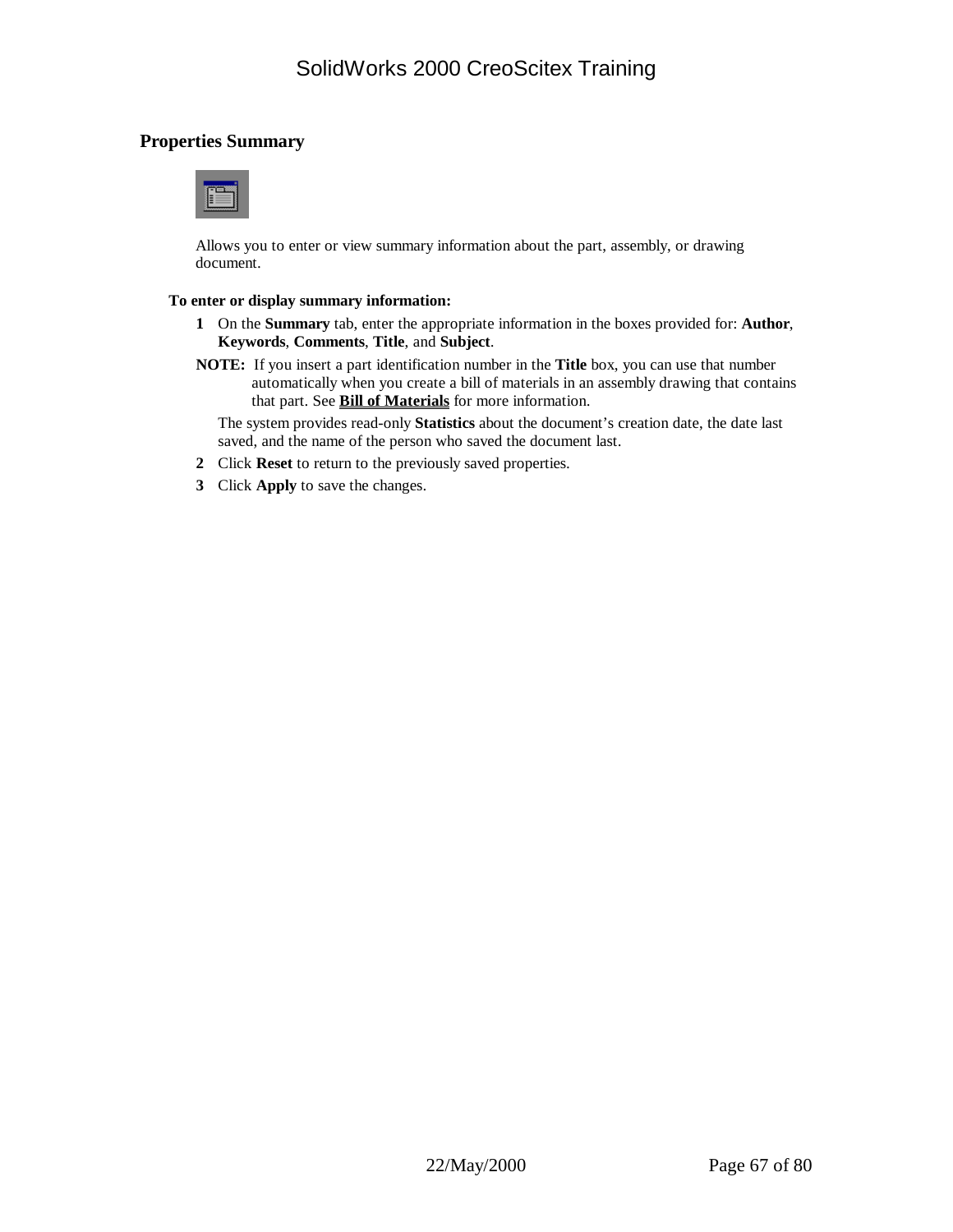## **Configuration Specific**



Allows you to specify configuration specific properties for the active part or assembly configuration.

You can use the properties in several ways:

- •Custom columns in a Bill of Materials
- •Advanced criteria for selection or show/hide
- •Linked to text in notes

### **To enter custom properties:**

- **1** Select a configuration from the **Configuration** list.
- **2** Enter a **Name** for the property, or choose one from the list. If you plan to use the property as a custom column in a Bill of Materials, do not include any spaces in the Name.
- **3** Select the **Type** of value the property will use.
- **4** Enter a **Value** for the property that is compatible with the selection in the **Type** box.
- **5** Click **Add**.
	- The **Properties** box displays the name, value and type of the property.
- **6** Click **Reset** to return to the previously saved properties.
- **7** Click **Apply** to save the changes.

### **To modify custom properties:**

- **1** Select the name in the **Properties** box.
- **2** Edit the **Type** or **Value** as needed.
- **3** Click **Modify**.

#### **To delete custom properties:**

- **1** Click the property in the **Properties** box that you want to delete.
- **2** Click **Remove**.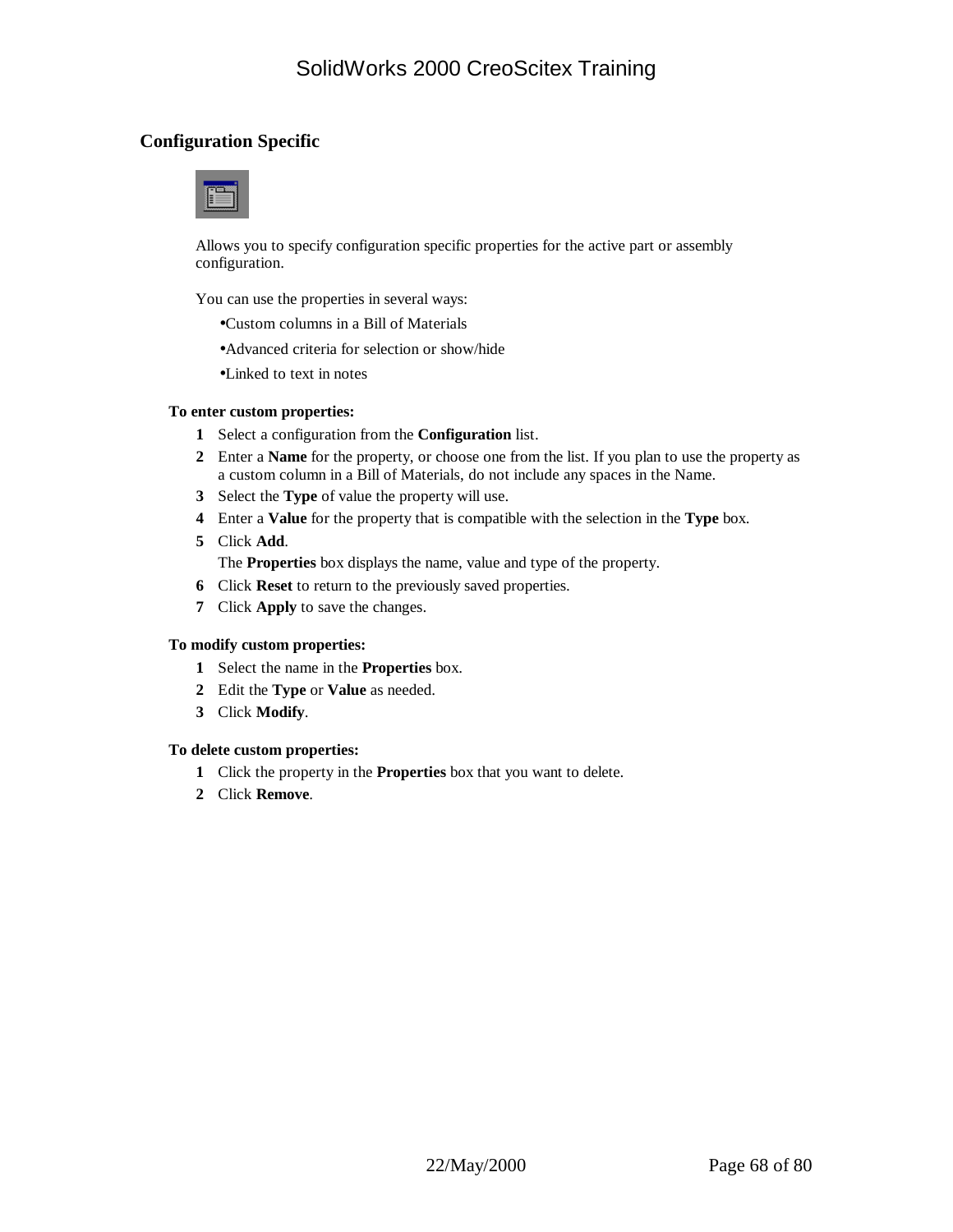## **Show References**



You can list the references of any part (including derived parts), assembly, or drawing document.

### **To list the references for a part or a derived part, an assembly, an assembly component, or a drawing document:**

Click the document's icon in the **Document** window.

The document is described by entries in the following columns:

•**File name** or **New name**. The name of the selected file appears in bold. Click the column heading to toggle between the display of the file name with the path or to display the file name without its path.

•**Size**. Displays the file size.

•**Type**. Displays the file type.

•**Modified**. Displays the time and date that the file was last modified.

•**Attributes**. Displays the attributes of the file, as reported by Windows Explorer.

To open the selected document, right-click in the **Main** window and select **Open file in SolidWorks**.

To export the list to an Excel spreadsheet, right-click in the **Main** window and select **Export list to Excel**.

**NOTE:** The first column of the Excel spreadsheet uses either the short or long version of the file name, depending on what is selected in the **File name** or **New name** column.

### *Show References Example*

In this example, assume there is an assembly **A1** with two components **P1** and **P2**. **P2** has an in-context feature which references **P1** in the assembly **A1**.

When you show references for **A1**:

- **A1** appears in the **Main** window in bold font.
- **P1** and **P2** appear because they are components of the assembly.

When you show references for **P1**:

**P1** appears in the **Main** window in bold font.

When you show references for **P2**:

- **P2** appears in the **Main** window in bold font
- A1 and P1 appear because of the in-context feature.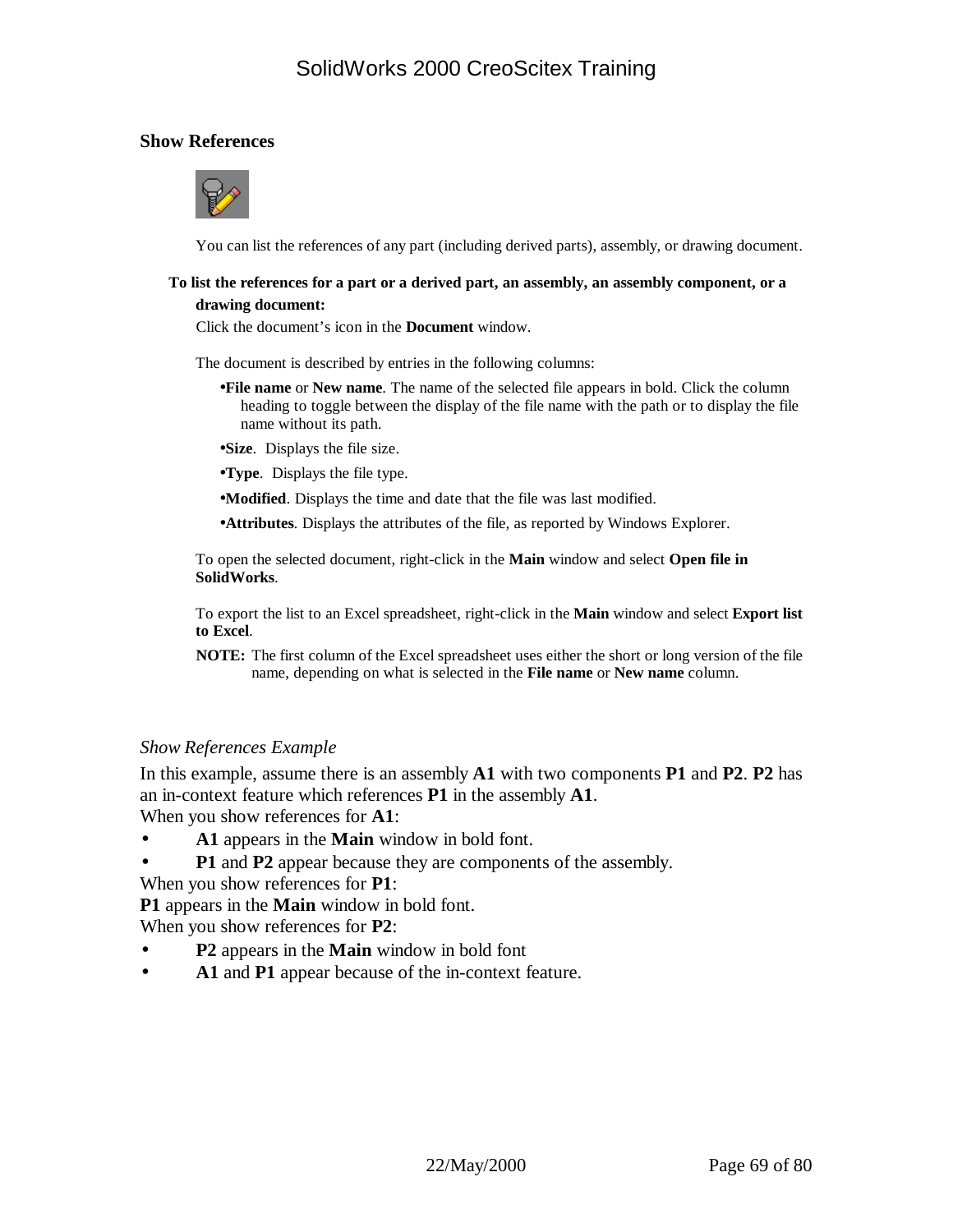## Options



Lets you change the default settings of SolidWorks Explorer.

**Add or edit a search path.** Add new search paths or edit the existing search paths used by the **Where Used**, **Property Search**, and **Open** functions. A *search path* is the default drive and directory structure to search when locating files.

- •**Search path: Modify**, **Delete**, or **Reset** the name of the search path, or type a new name then click **Add New** to add a new search path.
- •**Directory list:** Select a directory in the **Directory list** to edit. If one or more directories are displayed, you can **Add New** folders, **Delete** existing folders, and **Move Up** or **Move Down** to change the search order.

**Display:** Select the **Show Description text at the bottom of every page** check box to see the message at the bottom of each SolidWorks Explorer page. This text changes to describe the function of each **Operation** icon as you select it.

**File open:** Select the **File Open should search 'Document Folders' for external references**  check box to display the file's external references when you open a file from SolidWorks Explorer.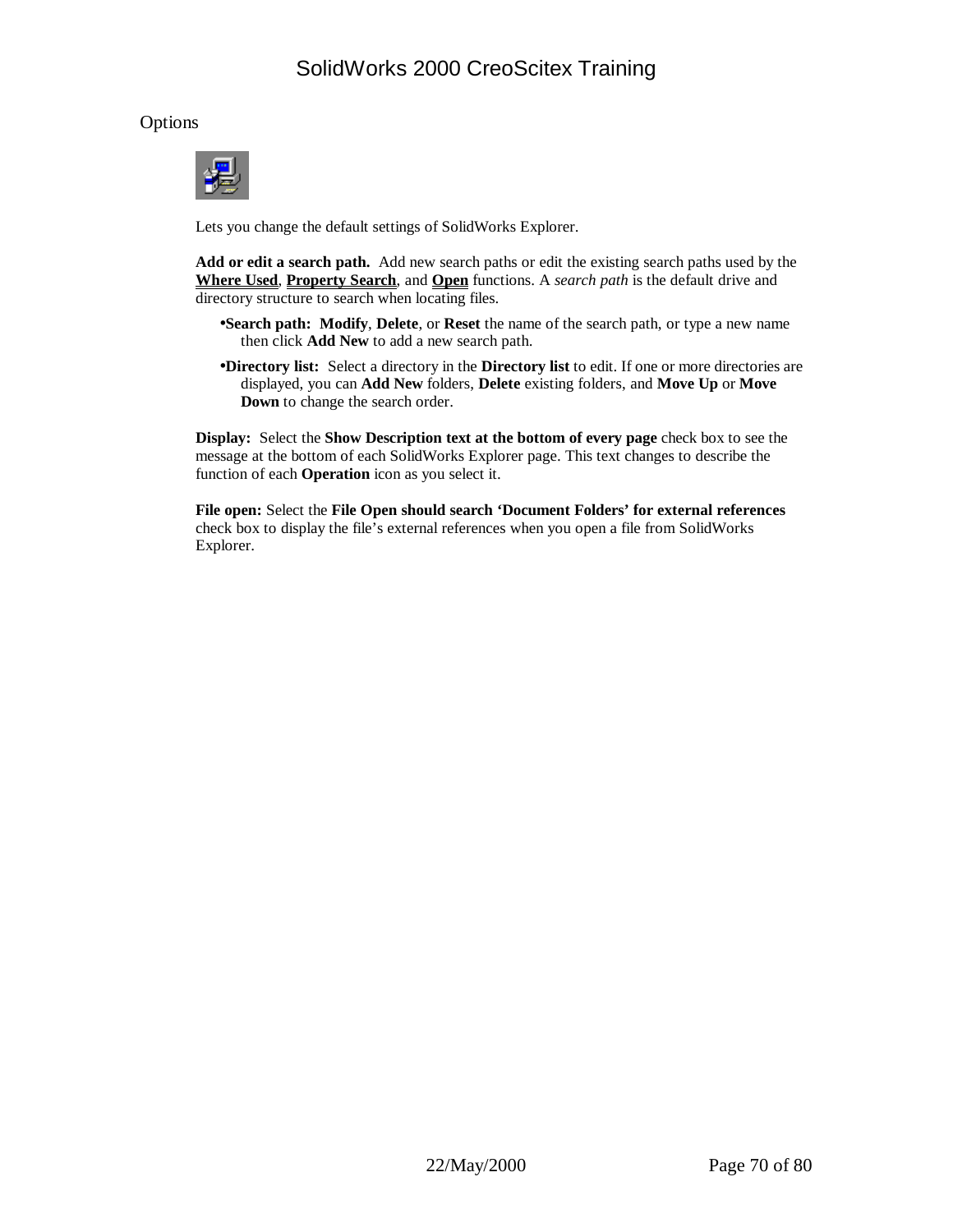## **Property Search**



Lets you search for documents by referencing their property pages. The documents that meet the specified search criteria are listed.

### **To define selection criteria and begin the search:**

- **1** Select a **Search Path** from the list, or click **Browse** and select a folder to search in. Select the **Search subfolders** check box to include subfolders.
- **2** To use a set of previously specified criteria, click **Load criteria** and browse to the (**.sqy**) file.
- **3** Under **Define additional criteria**, select a **Property** from the list or type a user-defined name in the **Property** box.
- **4** Select a **Condition**, type a **Value**, and click **Add to list**. The item appears in the **Criteria** box.
- **5** To add additional criteria for your search, click **And** or **Or**, then repeat steps **3** and **4**.
- **6** To delete a criteria from the list, click the item in the **Criteria** box, and click **Delete**. To clear the entire **Criteria** box, click **New Search**.
- **7** Click **Find Now** to begin the search.

When one or more documents are found that meet the specified criteria, they are listed with the following information:

- •**File name** or **New name**. Click the column heading to toggle between the display of the file name with the path or to display the file name without its path.
- •**Type**. Displays the file type.
- •**Size**. Displays the file size.
- •**Date created**. Displays the time and date that the file was created.
- •**Attributes**. Displays the attributes of the file, as reported by Windows Explorer.
- **8** To open a selected document, right-click a document in the **Main** window and select **Open file in SolidWorks**.
- **9** To export the list to an Excel spreadsheet, right-click and select **Export list to Excel**.
- **NOTE:** The first column of the Excel spreadsheet uses either the short or long version of the file name, depending on what is selected in the **File name** or **New name** column.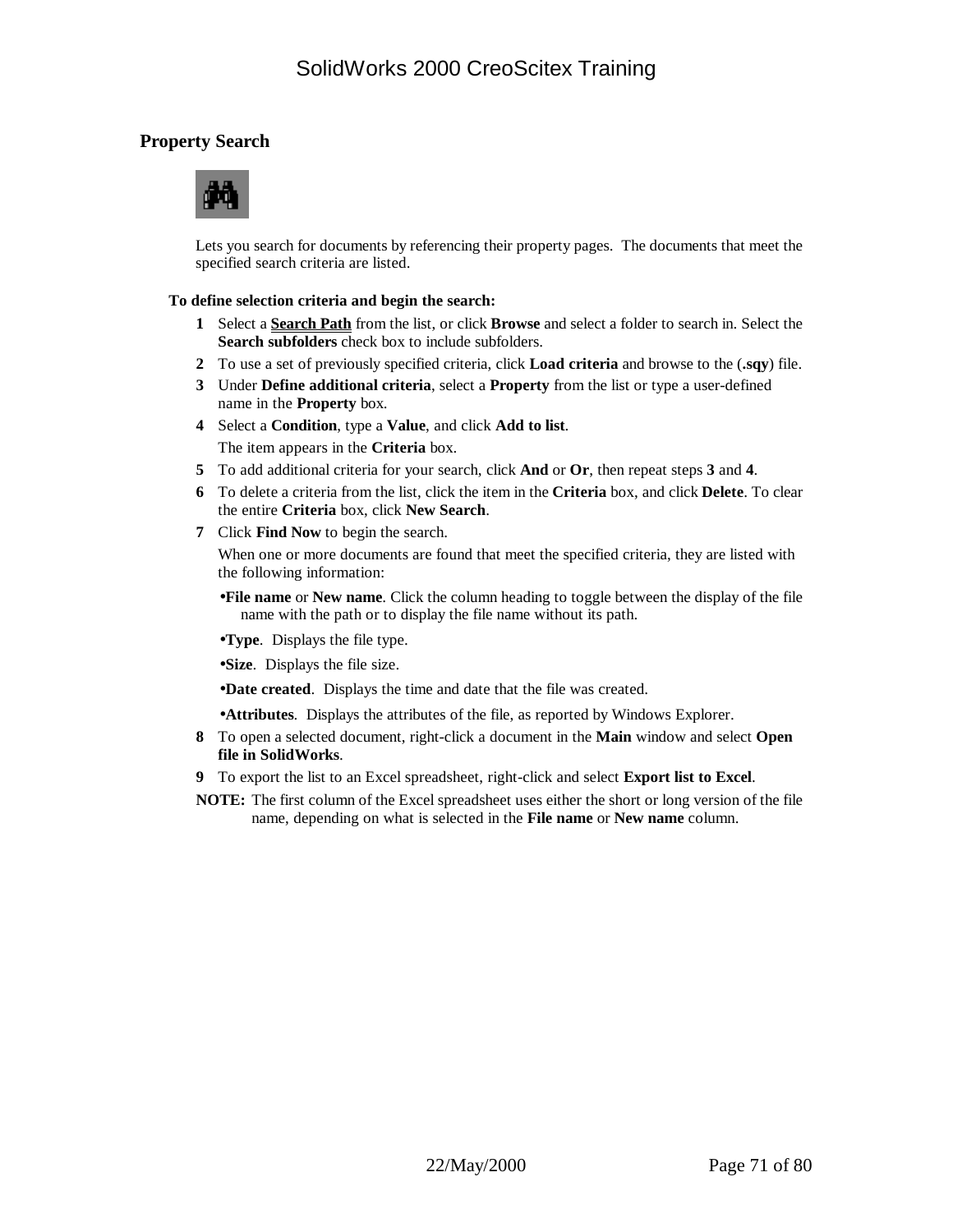*Property Search Example*



value called **Brass**. To search for these components, use the following to define a criteria:

- •**Property**. Material
- •**Condition**. Is (exactly)
- •**Value**. Brass

When you click **Find now**, the brass components are listed in the **Main** window.

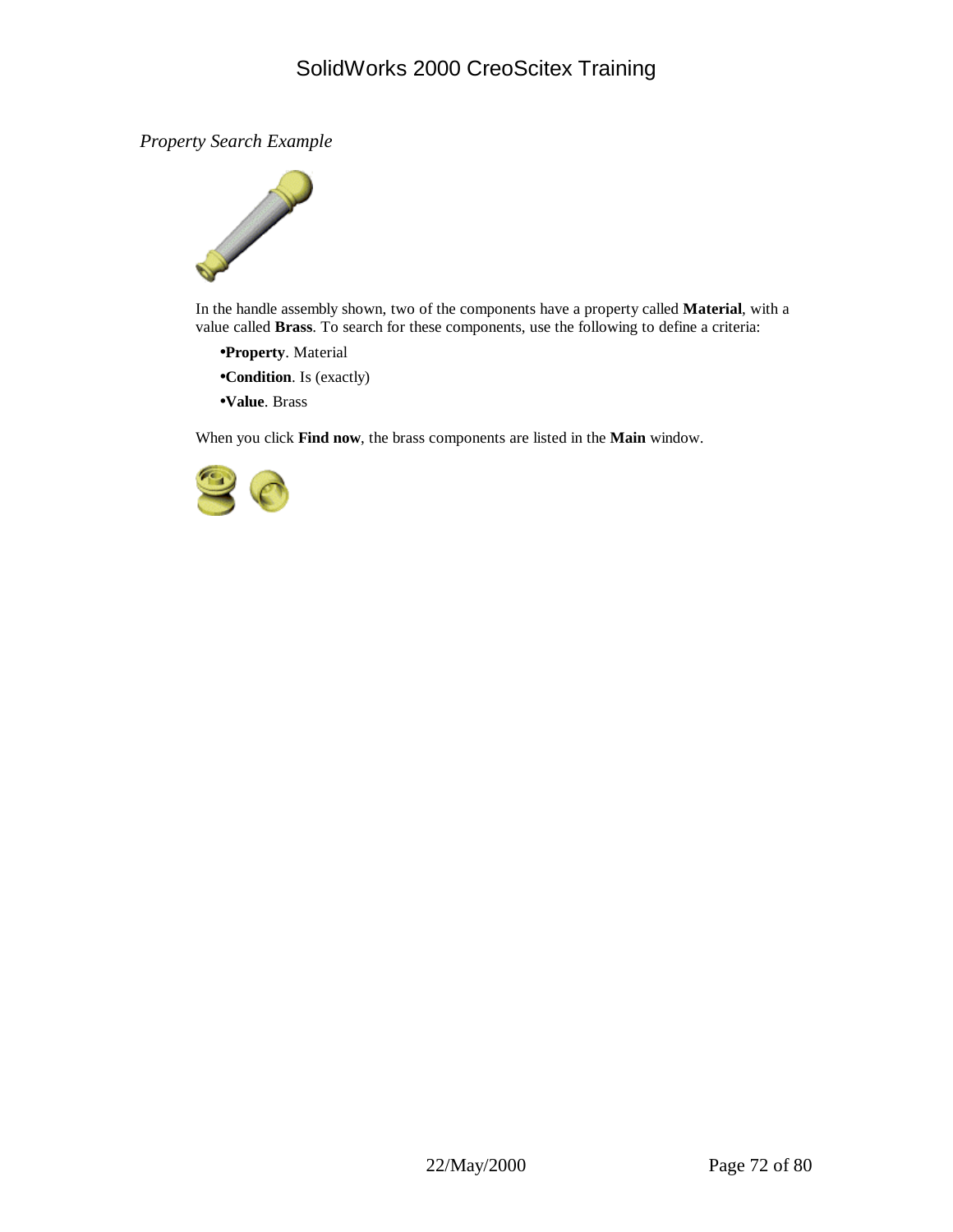## **Edit Hyperlinks**



Select an icon in the **Document** window to list and edit any hyperlinks that it may have.To open a hyperlink in the selected document, double-click the hyperlink text or icon.

### **Where Used**



Lets you search for the all of the places where a specified part or assembly is used, including all the assembly or drawing documents, or any derived or mirrored parts.

#### **To find where a document is used:**

- **1** Select a **Search Path** from the list, or click **Browse** and select a folder to search in. The name of the selected path appears in the **Look in** box.
- **2** In the **Document** window, click the icon of the document that you want to use as the subject of your search. The name of the document appears in the **File** box.
- **3** Set the search criteria by selecting from the following check boxes:
	- **Look for assemblies and drawings**
	- **Look for derived/mirrored parts**
	- **Look for models defined in this assembly**
	- **Search subfolders**
- **4** Click **Find Now** to begin the search.
- **5** Click **New Search** to clear the selections from a previous search and start again.

The documents are described by entries in the following columns:

•**Used by**. Lists the other documents that use the subject of the search. To display the full path name and file name, click the column heading when it says **click to show long name**.

To display the file name without its path, click the column heading when it says **click to show short name**.

- •**Used as**. Describes the way the search subject is used as follows: **model reference**, **modeling context**, or **derived/mirrored part**.
- •**Found**. Lists all the occurrences of the document that is the search subject. To display the full path name of its various locations, click the column heading when it says **click to show long name**.

To open a selected document, right-click a document in the **Main** window and select **Open file in SolidWorks**.

To export the list to an Excel spreadsheet, right-click and select **Export list to Excel**.

**NOTE:** The columns of the Excel spreadsheet use either the short or long version of the file name, depending on what is selected in the **Used by** or **Found** columns of the list in the **Where Used** dialog.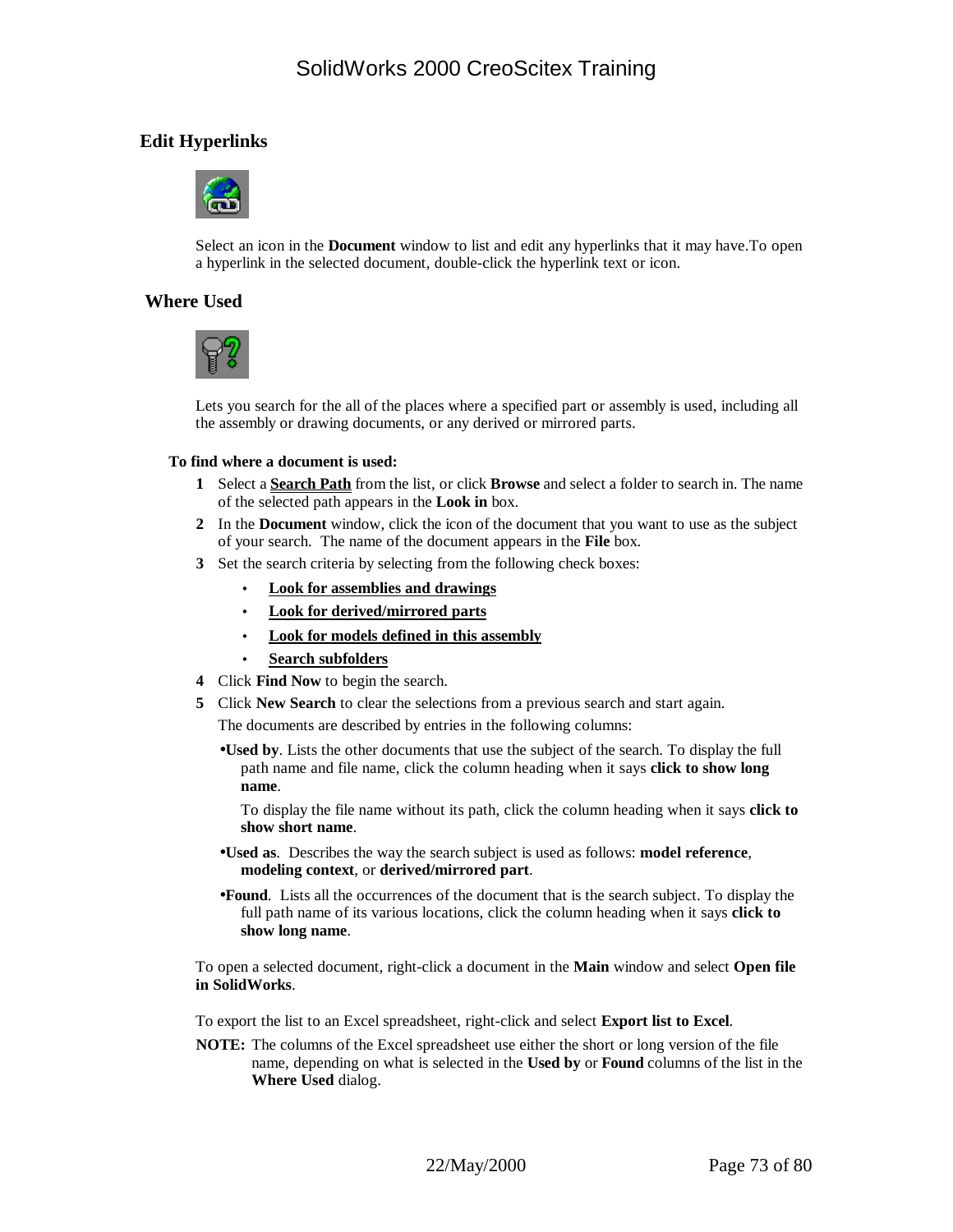## *Where Used Example*

In this example, assume there is an assembly **A1** with two components **P1** and **P2**. **P1** and **P2** each have their own detail drawing named **D1** and **D2** respectively.

• When you search for where **P1** is used, **A1** and **D1** appear in the **Main** window.

• When you search for where **P2** is used, **A1** and **D2** appear in the **Main** window.File

 $|\mathbb{U}|$ 

## **To open a file in the SolidWorks Explorer:**

- Click **File** on the menu bar and browse to select a file to open.
- Click **Browse** next to the **Path** to locate a document, then click **Open**.
- Drag a document from Windows Explorer to the **Document** window.

## **Edit**

## $\mathbb{F}_7$

**To copy or rename a file from the SolidWorks Explorer:**

•Click **Edit** on the menu bar.

- or -

•Right-click the file name in the **Document** window and select **Copy**, **Rename**, or **Replace**, if appropriate.

The **Copy Document**, **Rename Document**, or **Replace Document** dialog box appears in the **Main** window. You are able to browse to find the filename that you want, if necessary.

## **Tools**

# ு

When you click **Tools** on the menu bar, you can select any of the SolidWorks Explorer operations from the list:

| <b>Preview</b>         | <b>Property Search</b>     |  |  |
|------------------------|----------------------------|--|--|
| <b>Properties</b>      | <b>Edit Configurations</b> |  |  |
| <b>Show References</b> | <b>Edit Hyperlinks</b>     |  |  |
| <b>Where Used</b>      | <b>Options</b>             |  |  |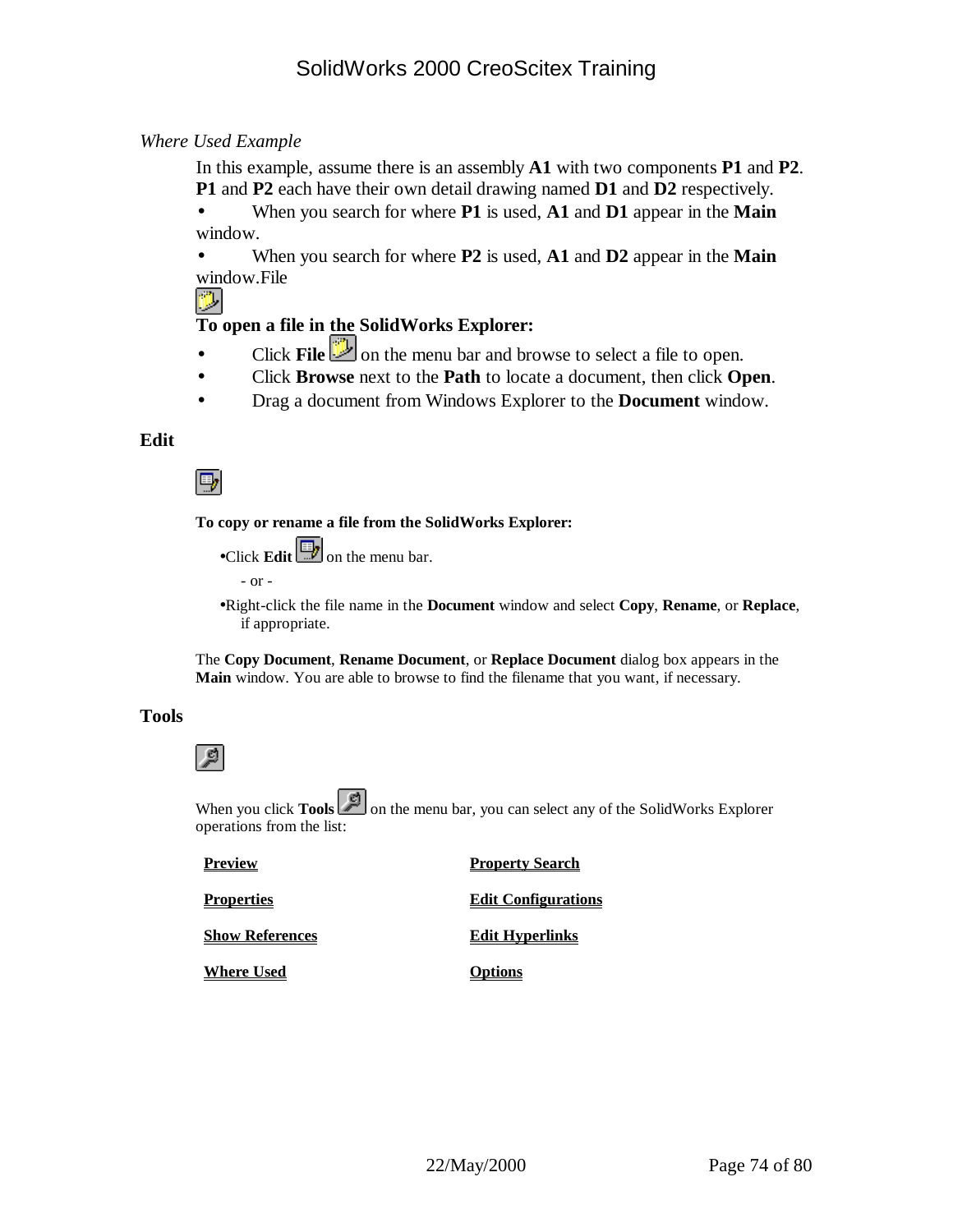### **Copy**

Copies a selected document (or a document and its children) and updates references.

#### **To copy a document:**

**1** Right-click a document in the **Document** window and select **Copy**.

The document's name appears in the **Copy** box.

The new document name and suggested path appear in the **To** box. The new name is the same as the original name with the addition of "Rev" and a revision number. For example: "Part1.SLDPRT" becomes "Part1Rev2.SLDPRT"

- **NOTE:** It is important to remember that SolidWorks Explorer does not provide true revision control, in the same manner as a PDM (Product Data Management) tool.
- **2** To copy the document to a new location, click **Browse** and select a new folder.
- **3** If the document has child documents that are dependent on it, you can select the **Copy children** check box to copy them all at the same time and to the same location.

If you select **Copy children**, the document's dependencies are listed. You have several options:

- •Instead of Rev(*n*), you can enter other revision identifying characters to add to the original document name.
- •You can select **Prefix** or **Suffix** to change the location of the revision identifier in relation to the original document name. For example: "Rev2Part1.SLDPRT" or "Part1Rev2.SLDPRT"
- •You can make copies of all the documents in the list or you can clear the check marks of some documents so copies of them will not be made. Click **Deselect all** to clear all of the check marks.
- **4** You can search for other places where this document is used by selecting the **Find where used** check box, clicking **Search rules** to select search criteria to use, then clicking **Find now**. Click **Reset** if you want to perform a new search.

#### •**Look for assemblies and drawings**

•**Look for derived/mirrored parts**

#### •**Look for models defined in this assembly**

#### •**Search subfolders**

**5** In the **Find where used** list you can do the following:

•To open a selected document, right-click a document and select **Open File in SolidWorks**.

- •To export the list to an Excel spreadsheet, right-click and select **Export list to Excel**.
- **NOTE:** The first column of the Excel spreadsheet uses either the short or long version of the file name, depending on what is selected in the **Used by** and **New name** columns in the **Find where used** list.
- **6** Click **Apply** to make the copies of the selected documents.

The names of the documents that were copied successfully are displayed in blue font. The names of the documents that were not copied successfully are displayed in red font.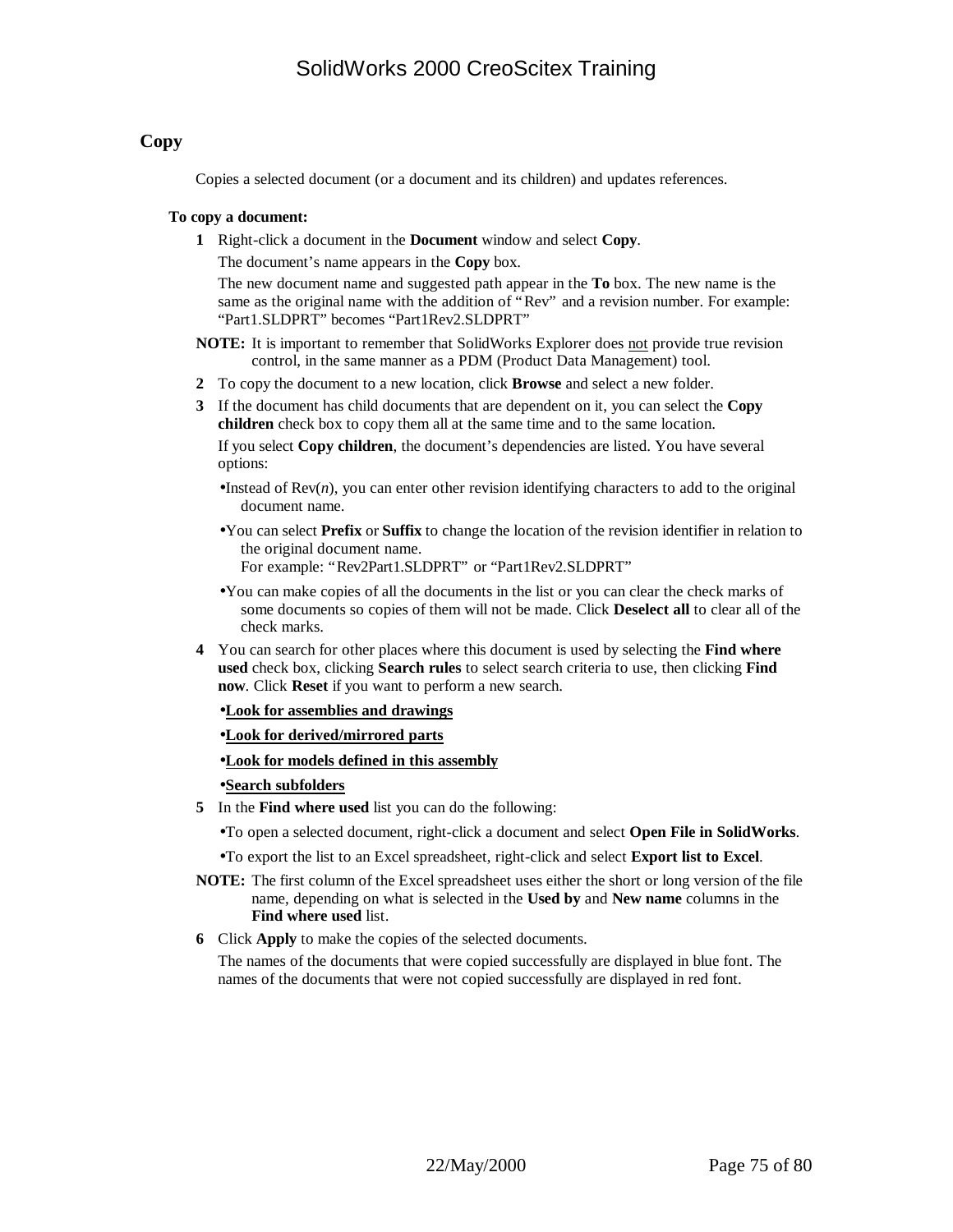## SolidWorks 2000 CreoScitex Training

#### **Rename**

Renames one or more selected documents and updates all the references.

#### **To rename a document:**

- **1** Right-click a document in the **Document** window and select **Rename**. The document's name appears in the **Rename** box and in the **To** box.
- **2** Select the name in the **To** box and enter a new name.
- **3** To search for other places where this document is used select the **Find where used** check box. Click **Search rules** to select search criteria to use, and then click **Find Now**. Click **Reset** if you want to perform a new search.

#### •**Look for assemblies and drawings**

#### •**Look for derived/mirrored parts**

#### •**Look for models defined in this assembly**

#### •**Search subfolders**

documents yourself.

- **4** In the resulting list you can do the following:
	- •If you leave the **Update** check box checked, all the documents in the list are automatically updated to reference the renamed document by its new name. If you clear the **Update** check box, you must manually update each of the referencing
	- •To open a selected document, right-click a document and select **Open file in SolidWorks**.

•To export the list to an Excel spreadsheet, right-click and select **Export list to Excel**.

- **NOTE:** The first column of the Excel spreadsheet uses either the short or long version of the file name, depending on what is selected in the **Used by** list.
- **5** Click **Apply** to change the name of the selected documents.

The names of the documents that were changed and updated successfully are displayed in blue font. The names of the documents that were not changed successfully are displayed in red font.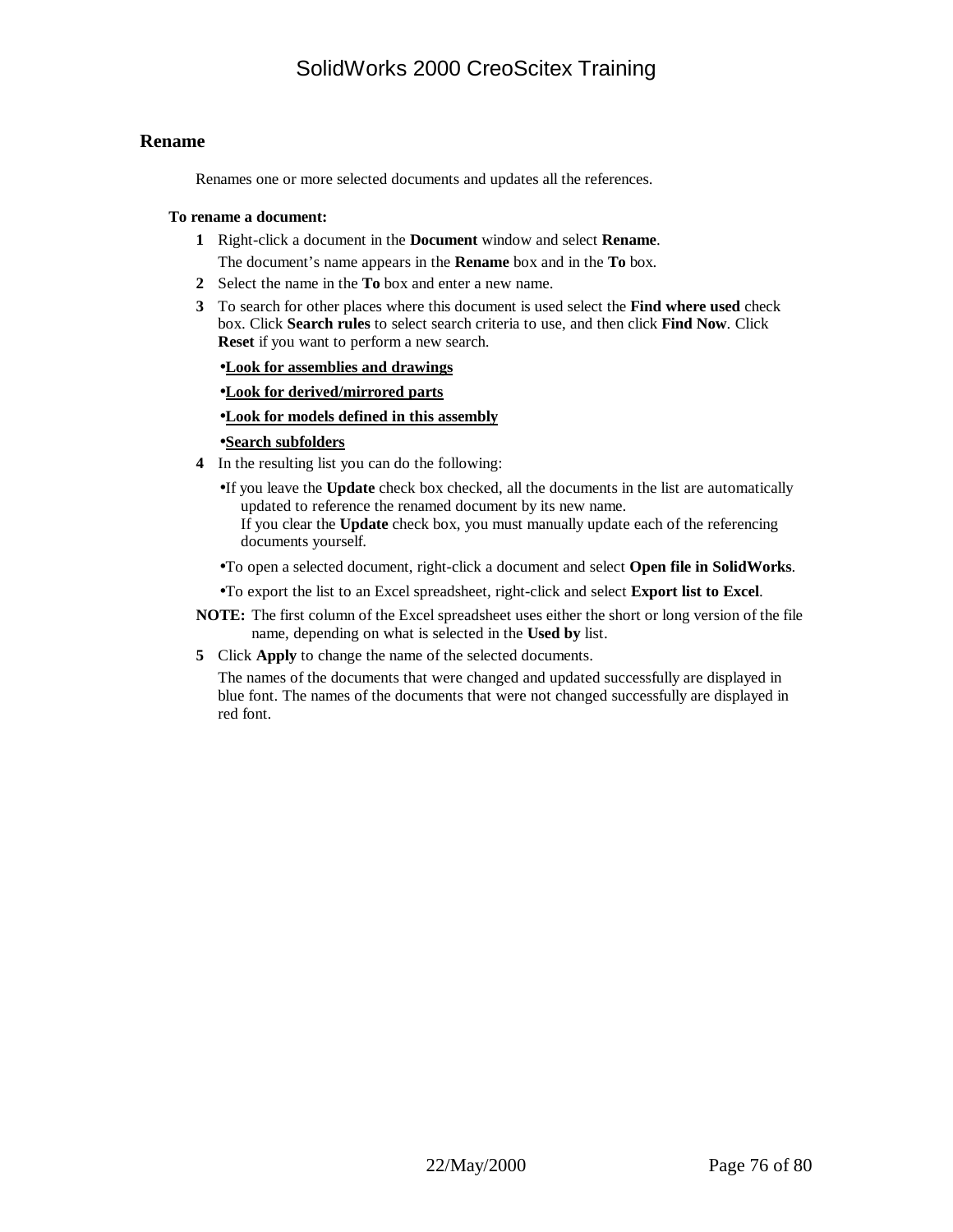## SolidWorks 2000 CreoScitex Training

### **Replace**

Replaces a selected part or assembly document and updates its references.

#### **To replace a document:**

- **1** Right-click a part or assembly **Document** in the document window and select **Replace**. The document's name appears in the **Replace** box and in the **With** box.
- **2** Select the name in the **With** box and click **Browse** to find a document to use as a replacement.
- **3** To search for other places where this document is used select the **Find where used** check box. Click **Search rules** to select search criteria to use, and then click **Find now**. Click **Reset** if you want to perform a new search.

#### •**Look for assemblies and drawings**

#### •**Look for derived/mirrored parts**

#### •**Look for models defined in this assembly**

#### •**Search subfolders**

- **4** In the resulting list you can do the following:
	- •If you leave the **Update** check box checked, all the documents in the list are automatically updated to reference the replacement document by its name. If you clear the **Update** check box, you must manually update each of the referencing documents yourself.
	- •To open a selected document, right-click a document and select **Open file in SolidWorks**.
	- •To export the list to an Excel spreadsheet, right-click and select **Export list to Excel**.
- **NOTE:** The first column of the Excel spreadsheet uses either the short or long version of the file name, depending on what is selected in the **Used by** column in the **Replace Document** list.
- **5** Click **Apply** to replace the selected documents.

The names of the documents that were replaced and updated successfully are displayed in blue font. The names of the documents that were not replaced successfully are displayed in red font.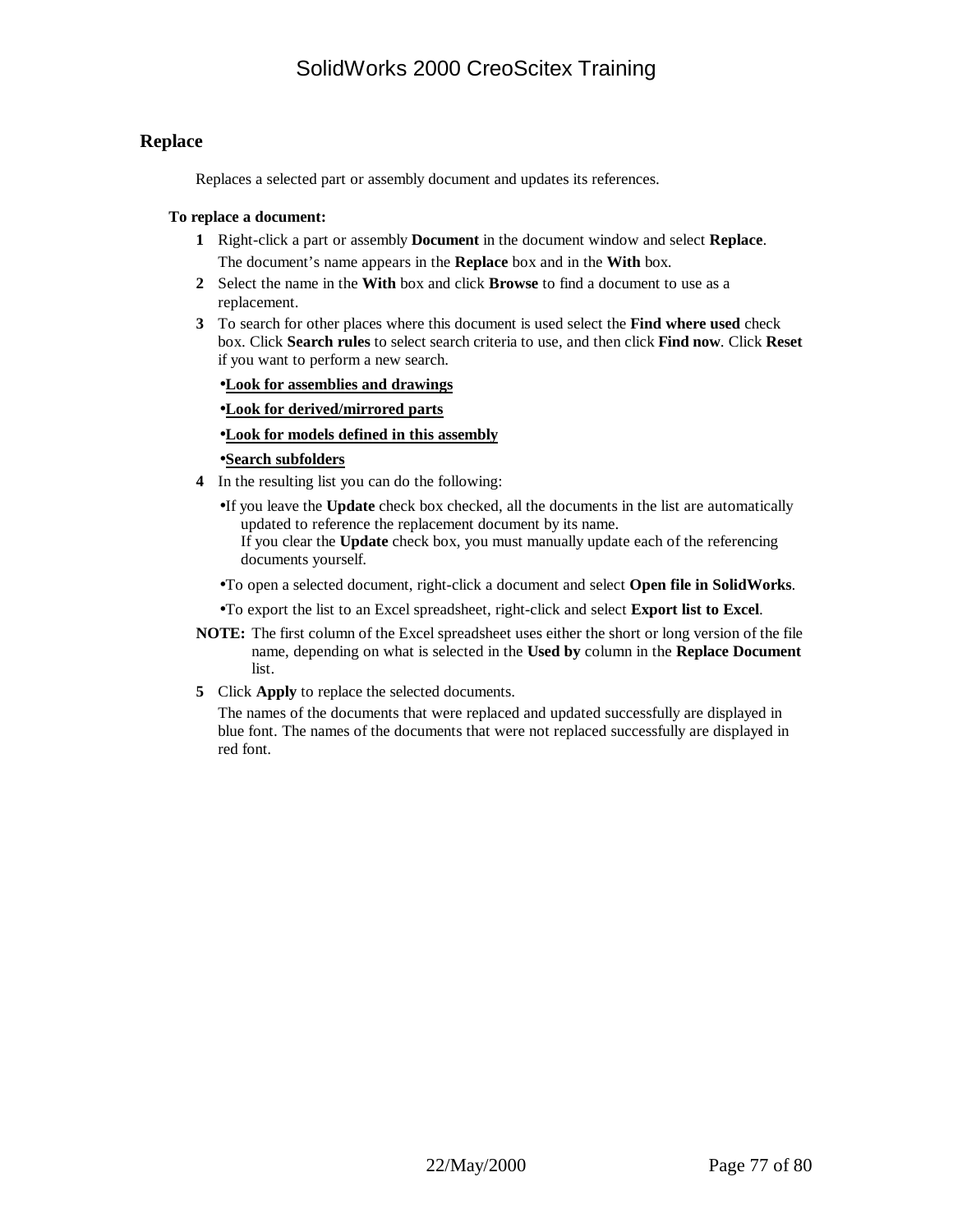## **Edit Configurations**



Renames or deletes a selected configuration in part or assembly document, and updates its references. The part or assembly document must not be open in either SolidWorks or the SolidWorks Explorer.

#### **To rename a configuration:**

- **1** Select a document's icon in the **Document** window to list the configurations of the selected document.
- **2** Select the configuration to rename.
- **3** Click-pause-click the configuration name and enter a new name.

The current configuration name and the new name are displayed.

**4** Click **Apply**.

If the document is not open, the name change takes place.

If the document is in use, the name cannot change. Click **Reset** and make the name change at another time.

#### **To delete a configuration:**

- **1** Select a document's icon in the **Document** window to list the configurations of the selected document.
- **2** Select the configuration to delete and press the **Delete** key.
- **3** Click **Apply**.

If the document is not open, the deletion takes place.

If the document is in use, you cannot delete the configuration. Click **Reset** and delete the configuration at another time.

#### *Look for assemblies and drawings*

Searches for all assemblies and drawings where the selected file is used.

#### *Look for derived/mirrored parts*

Searches for all dervied parts (base, mirror, or derived component) where the selected file is used.

### *Look for models defined in this assembly*

Searches for all components created in the context of the selected assembly.

#### *Search subfolders*

Searches subfolders for documents where the selected document is used.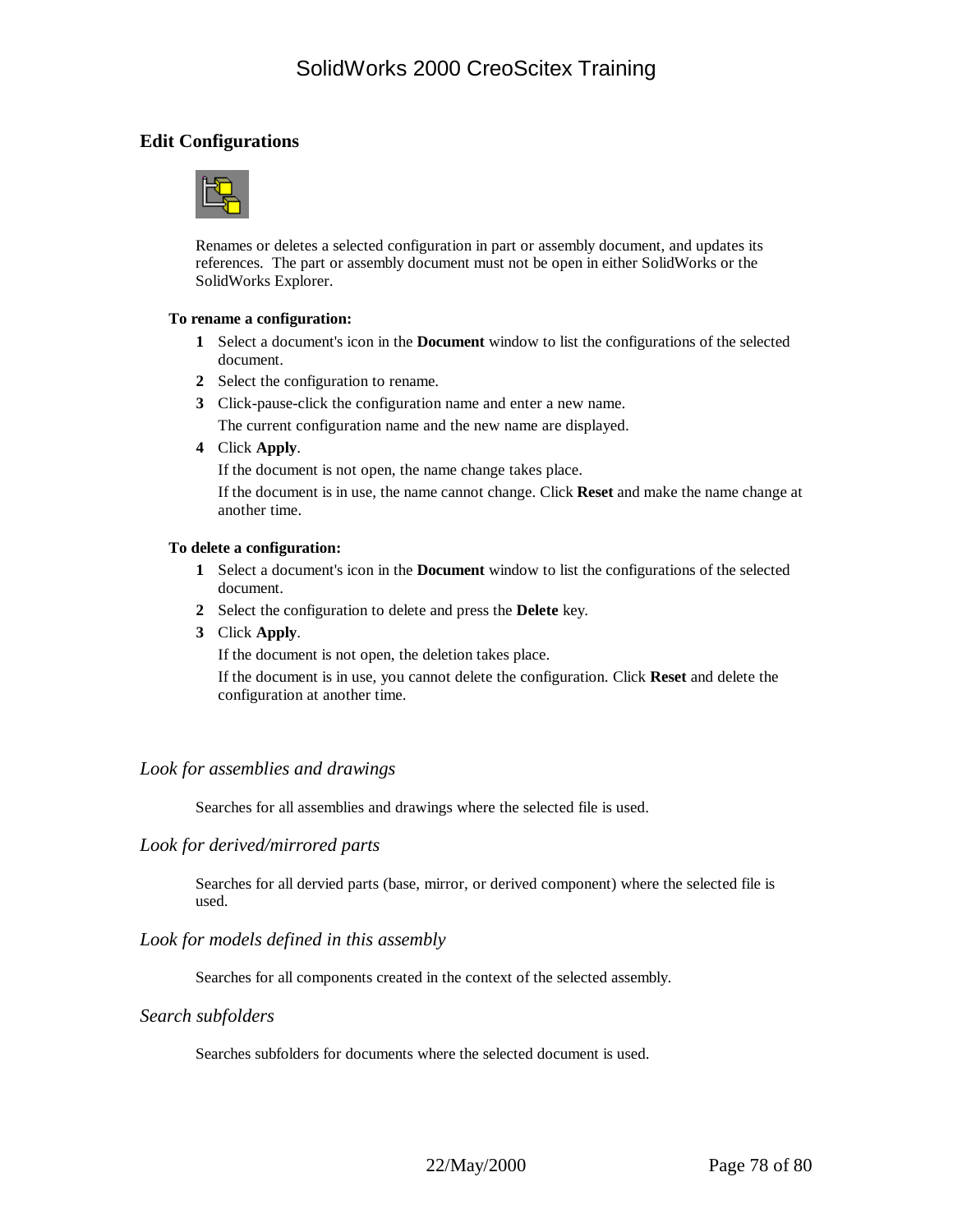# *Importing/Exporting SolidWorks Documents*

You can import files to the SolidWorks software from other applications. You can export SolidWorks documents to a number of formats for use with other applications. The following table displays the data translation methods available for SolidWorks documents:

|                     | <b>Parts</b> |               | <b>Assemblies</b> |               | <b>Drawings</b> |               |
|---------------------|--------------|---------------|-------------------|---------------|-----------------|---------------|
|                     | Import       | <b>Export</b> | Import            | <b>Export</b> | Import          | <b>Export</b> |
| <b>IGES</b>         | x            | х             | X                 | х             |                 |               |
| Parasolid           | Χ            | X             | X                 | X             |                 |               |
| <b>STEP</b>         | х            | X             | X                 | X             |                 |               |
| <b>ACIS</b>         | Χ            | X             | X                 | X             |                 |               |
| <b>VDAFS</b>        | Χ            | X             |                   |               |                 |               |
| <b>STL</b>          |              | X             |                   | X             |                 |               |
| <b>DXF/DWG</b>      |              |               |                   |               | X               | X             |
| <b>VRML</b>         | X            | X             | X                 | X             |                 |               |
| <b>TIFF</b>         | Χ            | X             | X                 | X             |                 | X             |
| Unigraphics         | Χ            |               |                   |               |                 |               |
| <b>Pro/ENGINEER</b> | х            |               |                   |               |                 |               |